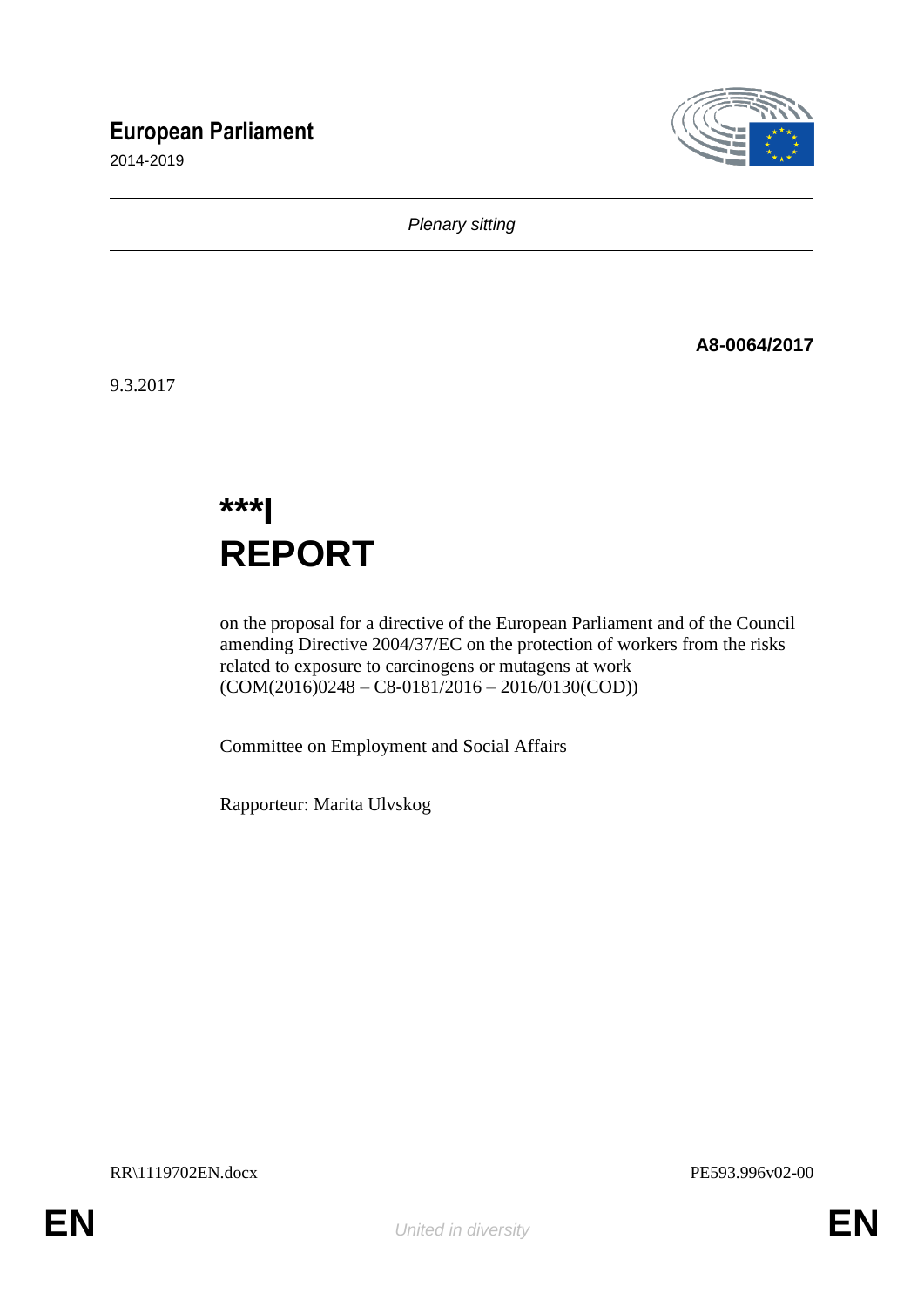#### *Symbols for procedures*

- \* Consultation procedure
- \*\*\* Consent procedure<br>\*\*\*I Ordinary legislative
- \*\*\*I Ordinary legislative procedure (first reading)<br>\*\*\*II Ordinary legislative procedure (second reading)
- Ordinary legislative procedure (second reading)
- \*\*\*III Ordinary legislative procedure (third reading)

(The type of procedure depends on the legal basis proposed by the draft act.)

### *Amendments to a draft act*

#### **Amendments by Parliament set out in two columns**

Deletions are indicated in *bold italics* in the left-hand column. Replacements are indicated in *bold italics* in both columns. New text is indicated in *bold italics* in the right-hand column.

The first and second lines of the header of each amendment identify the relevant part of the draft act under consideration. If an amendment pertains to an existing act that the draft act is seeking to amend, the amendment heading includes a third line identifying the existing act and a fourth line identifying the provision in that act that Parliament wishes to amend.

#### **Amendments by Parliament in the form of a consolidated text**

New text is highlighted in *bold italics*. Deletions are indicated using either the ▌symbol or strikeout. Replacements are indicated by highlighting the new text in *bold italics* and by deleting or striking out the text that has been replaced.

By way of exception, purely technical changes made by the drafting departments in preparing the final text are not highlighted.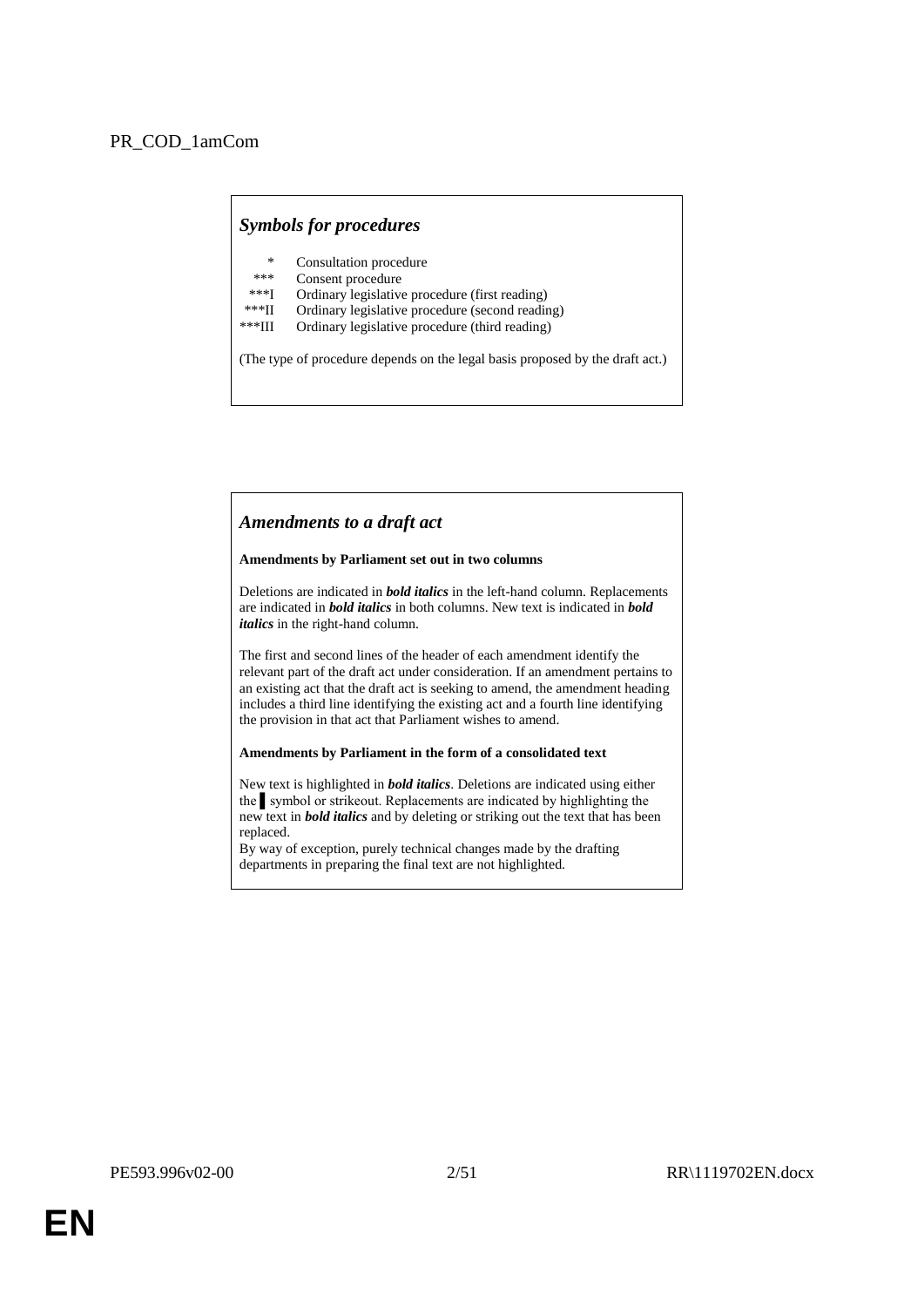# **CONTENTS**

# **Page**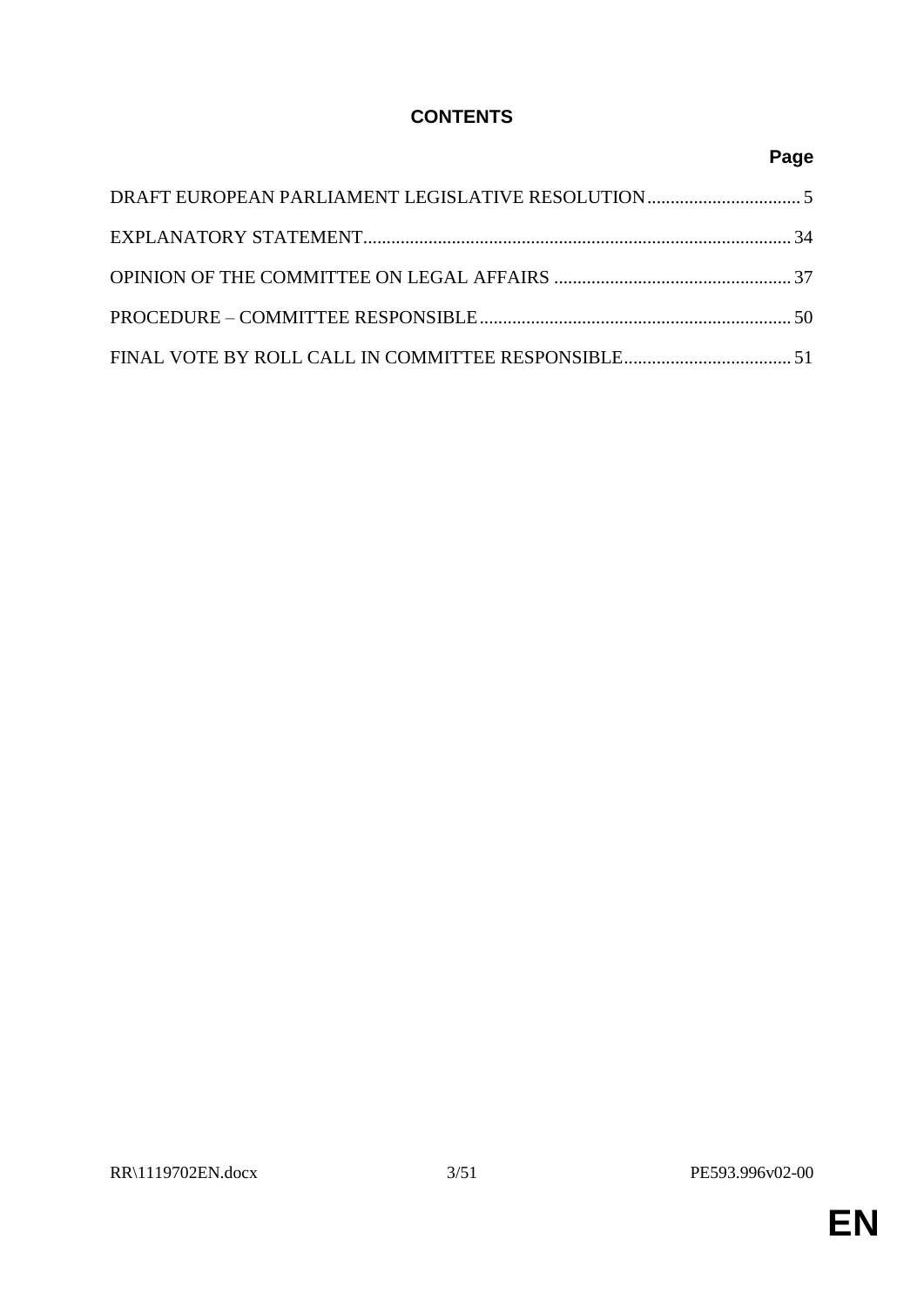PE593.996v02 -00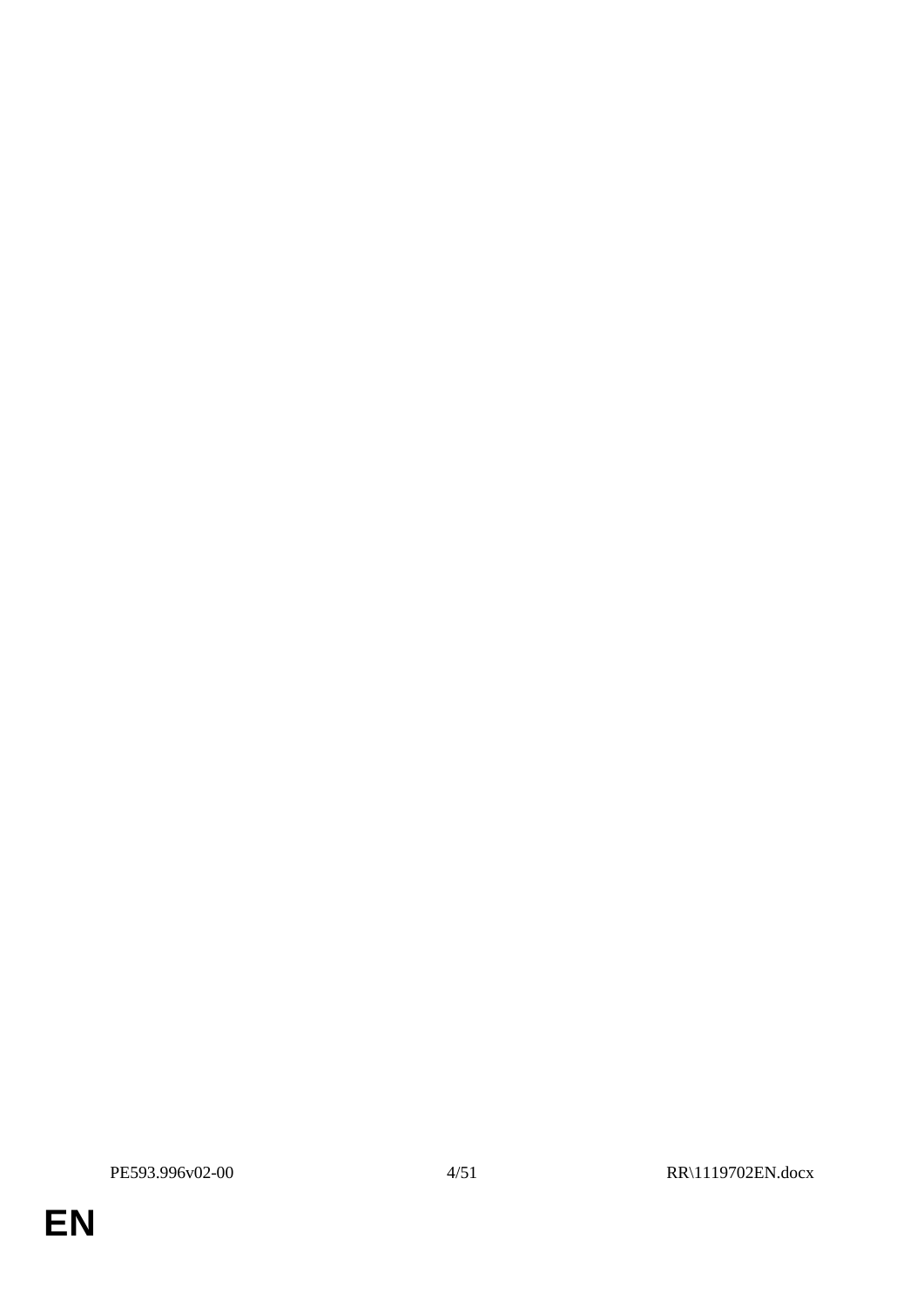## **DRAFT EUROPEAN PARLIAMENT LEGISLATIVE RESOLUTION**

**on the proposal for a directive of the European Parliament and of the Council amending Directive 2004/37/EC on the protection of workers from the risks related to exposure to carcinogens or mutagens at work (COM(2016)0248 – C8-0181/2016 – 2016/0130(COD))**

## **(Ordinary legislative procedure: first reading)**

### *The European Parliament*,

- having regard to the Commission proposal to Parliament and the Council (COM(2016)0248),
- having regard to Article 294(2) and Article 153(2) of the Treaty on the Functioning of the European Union, pursuant to which the Commission submitted the proposal to Parliament (C8-0181/2016),
- having regard to Article 294(3) of the Treaty on the Functioning of the European Union,
- after consulting the European Economic and Social Committee,
- after consulting the Committee of the Regions,
- having regard to Rule 59 of its Rules of Procedure,
- having regard to the report of the Committee on Employment and Social Affairs and the opinion of the Committee on Legal Affairs (A8-0064/2017),
- 1. Adopts its position at first reading hereinafter set out;
- 2. Calls on the Commission to refer the matter to Parliament again if it replaces, substantially amends or intends to substantially amend its proposal;
- 3. Instructs its President to forward its position to the Council, the Commission and the national parliaments.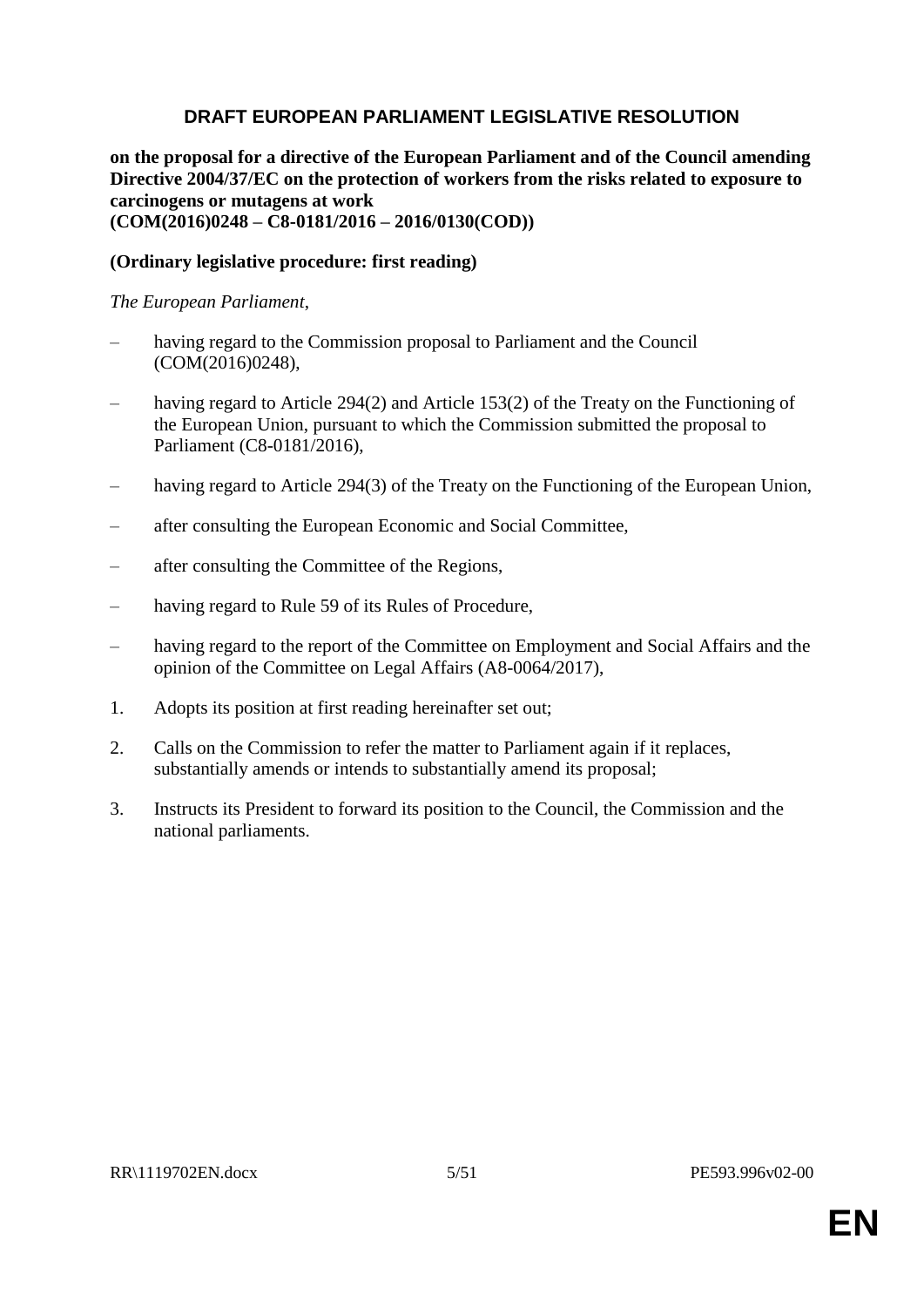## **Amendment 1**

## **Proposal for a directive Recital 1**

## *Text proposed by the Commission Amendment*

(1) Directive 2004/37/EC aims to protect workers against risks to their health and safety from exposure to carcinogens *or*  mutagens at the workplace and lays down minimum requirements to that effect including limit values, on the basis of the available scientific and technical data.

(1) Directive 2004/37/EC aims to protect workers against risks to their health and safety from exposure to carcinogens*,*  mutagens *and reprotoxic substances* at the workplace and lays down minimum requirements to that effect including limit values, on the basis of the available scientific and technical data*, economic feasibility, a thorough assessment of the socio-economic impact and availability of exposure measurement protocols and techniques in the workplace*. *The requirements contained in that directive aim to protect workers at Union level and have to be considered to be a minimum. More stringent binding occupational exposure limits can be set by Member States.*

### **Amendment 2**

## **Proposal for a directive Recital 1 a (new)**

*Text proposed by the Commission Amendment*

*(1a) It is essential to take the precautionary principle into account, especially where there are uncertainties as to the impact of dealing with substances and their mixtures on workers' health or where available scientific and technical data is not sufficient.*

### **Amendment 3**

### **Proposal for a directive**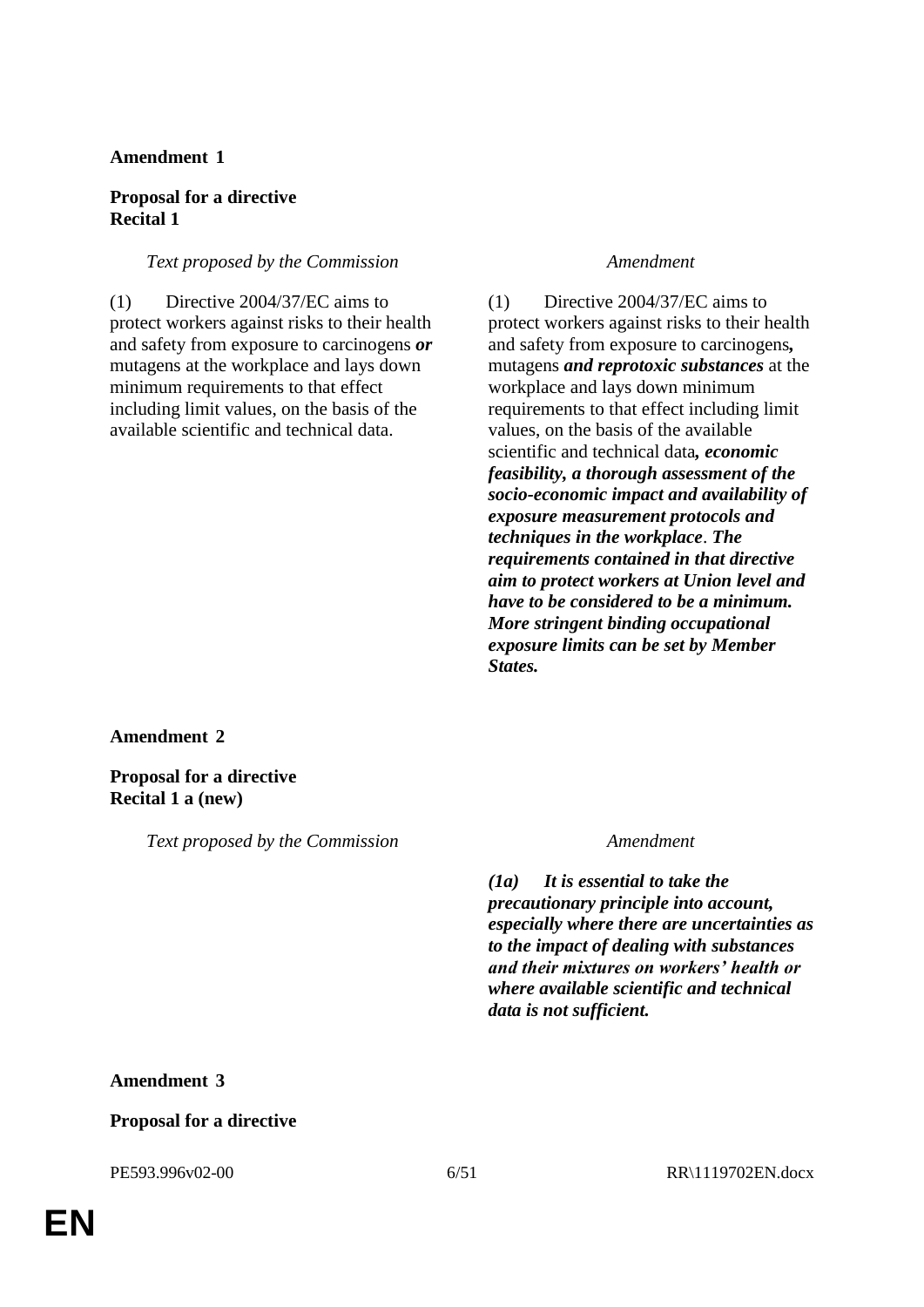## **Recital 2**

*Text proposed by the Commission Amendment*

(2) *The limit values should be revised* when necessary in the light of scientific data.

(2) In the light of *new* scientific *and technical* data *and evidence-based best practices, techniques and protocols for exposure levels measurement in the workplace, Directive 2004/37/EC, including the binding occupational limit values provided for, should be reviewed regularly, at least every five years, and, where necessary, revised accordingly*. *Such revisions should take into account the recommendations and opinions of the Scientific Committee on Occupational Exposure Limits (SCOEL) and the Advisory Committee on Safety and Health at work (ACSH), which is composed of three full members from each Member State, representing national governments, trade unions and employers' organisations, in cooperation with the International Agency for Research on Cancer (IARC). It is also necessary to obtain epidemiological data on the incidence of cancer and on diseases and conditions correlated with exposure to carcinogens, mutagens or reprotoxic substances among workers in the last three decades.*

### **Amendment 4**

**Proposal for a directive Recital 2 a (new)**

*Text proposed by the Commission Amendment*

*(2a) It is necessary to highlight the importance of protecting workers against exposure to carcinogens, mutagens and reprotoxic substances. In the workplace, men and women are often exposed to a cocktail of substances, which can increase health risks, cause adverse effects on their reproductive systems and impaired fertility or infertility, and have a negative* 

RR\1119702EN.docx 7/51 PE593.996v02-00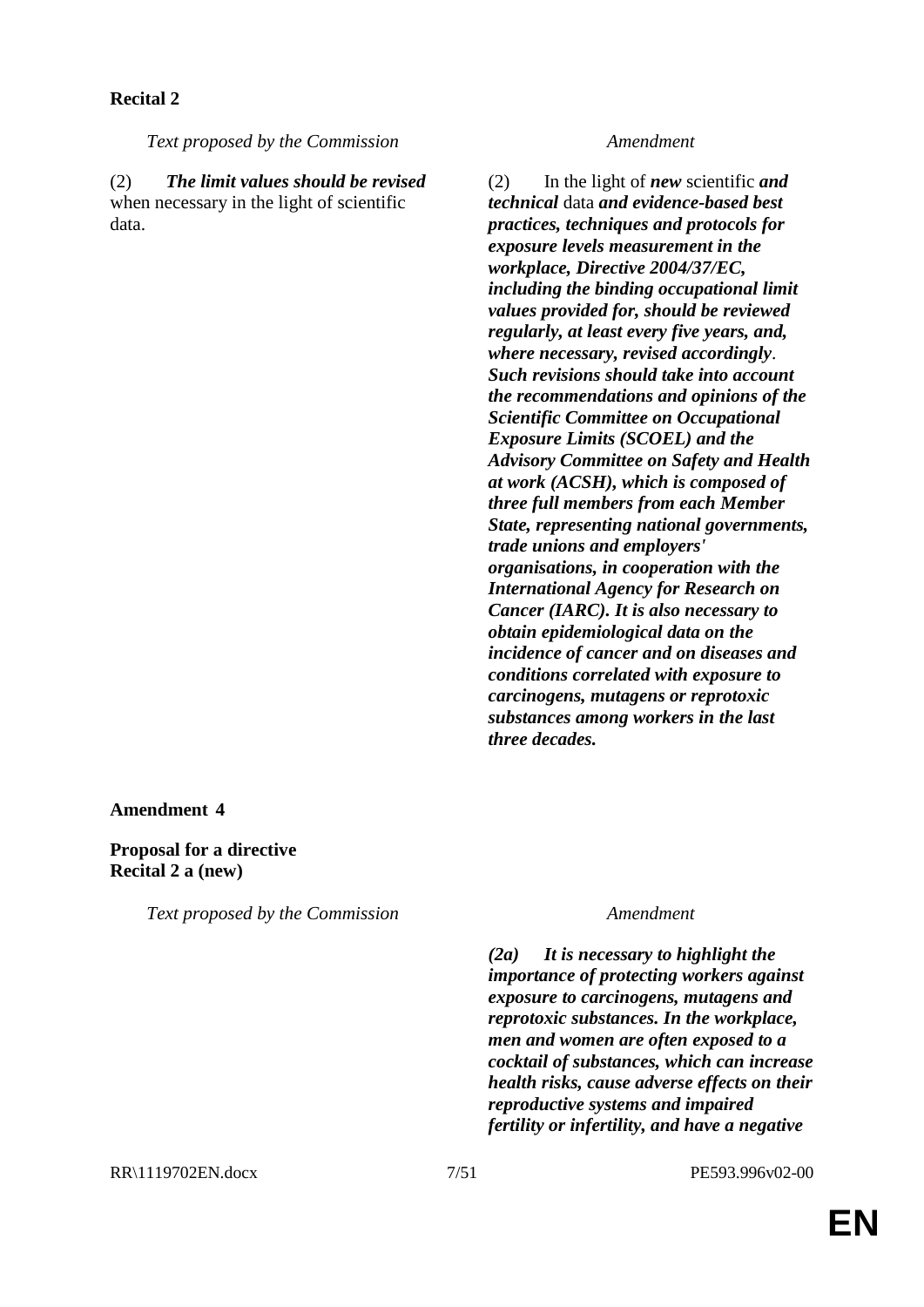*impact on foetal development and lactation. Substances which are toxic to reproduction are of very high concern and the organisation of workplace prevention should apply the same approach as for carcinogens and mutagens. The participation of women in the labour market is necessary to achieve the EU-2020 headline target that 75% of the population aged 20 to 64 be employed by 2020. As not all reprotoxic substances are threshold substances, it is of utmost importance to enlarge the scope of Directive 2004/37/EC to reprotoxic substances in order to bring it into line with Regulation (EC) No 1907/2006 of the European Parliament and of the Council1a and to better protect workers and their offspring and ensure the safer participation of women in the workplace.*

*1a. Regulation (EC) No 1907/2006 of the European Parliament and of the Council of 18 December 2006 concerning the Registration, Evaluation, Authorisation and Restriction of Chemicals (REACH), establishing a European Chemicals Agency, amending Directive 1999/45/EC and repealing Council Regulation (EEC) No 793/93 and Commission Regulation (EC) No 1488/94 as well as Council Directive 76/769/EEC and Commission Directives 91/155/EEC, 93/67/EEC, 93/105/EC and 2000/21/EC (OJ L 396, 30.12.2006, p.1).*

\_\_\_\_\_\_\_\_\_\_\_\_\_\_\_\_\_\_\_\_\_

**Amendment 5**

**Proposal for a directive Recital 2 b (new)**

*Text proposed by the Commission Amendment*

*(2b) Due to the lack of consistent data on substance exposure, it is necessary to protect exposed workers or workers who are at risk of exposure by enforcing*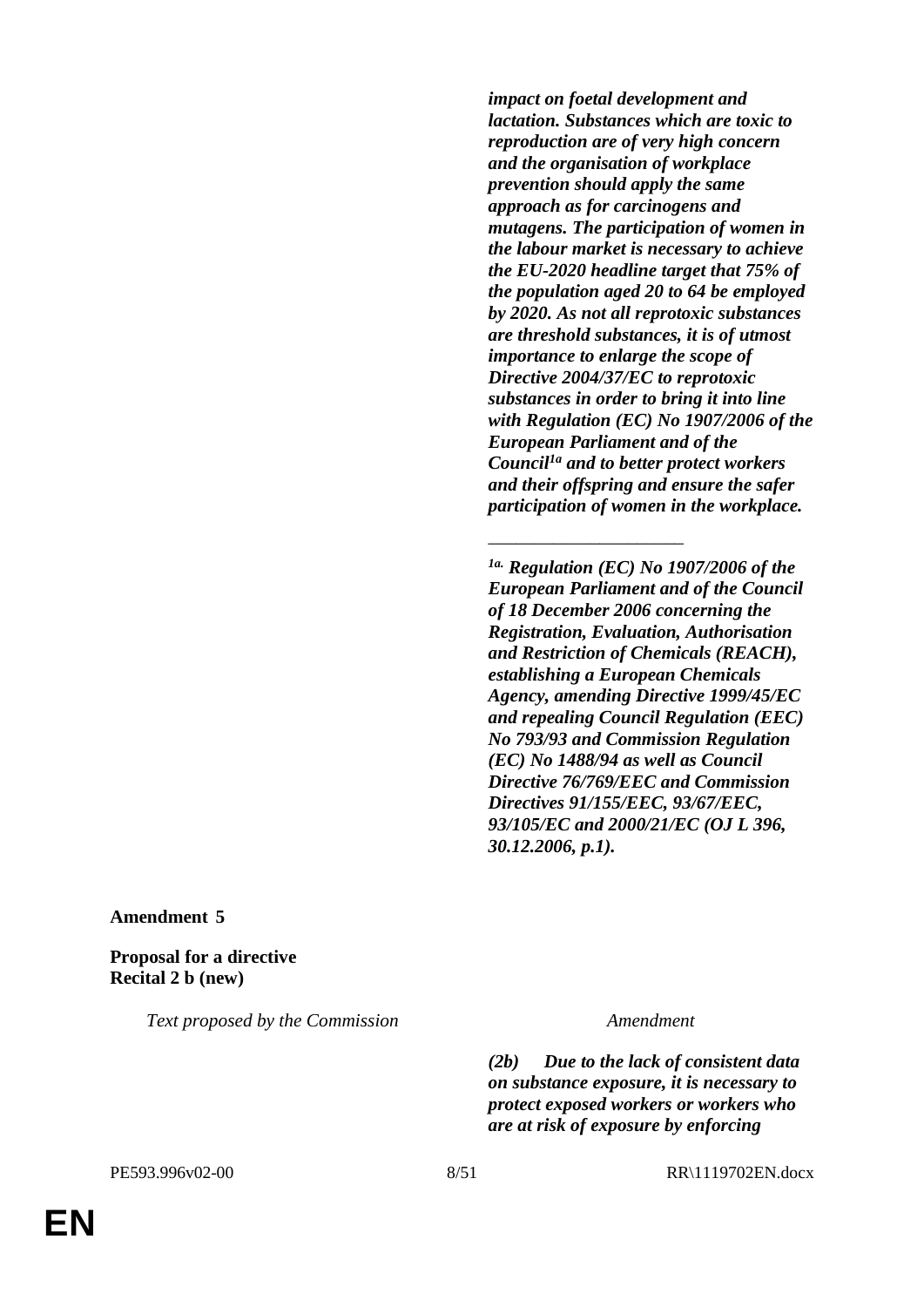*health surveillance, rather than conducting such surveillance only when it is deemed to be necessary. Therefore, health surveillance of workers for whom the results of the assessment referred to in Article 3(2) of Directive 2004/37/EC reveal a risk to health or safety should be resumed even at the end of working life and would be carried out by Member States. Article 14 of Directive 2004/37/EC should be amended to ensure life-long health surveillance for all exposed workers.*

**Amendment 6**

**Proposal for a directive Recital 2 c (new)**

*Text proposed by the Commission Amendment*

*(2c) Appropriate and consistent data collection by Member States from employers is necessary to improve and ensure safety and proper care for workers. The Commission should support best practices with regard to data collection between Member States and propose how data collection can be improved. The Member States should provide the Commission with information for the purposes of its reports on the implementation of Directive 2004/37/EC.*

**Amendment 7**

**Proposal for a directive Recital 2 d (new)**

*Text proposed by the Commission Amendment*

*(2d) There is no harmonised methodology for measuring workers' exposure to carcinogens, mutagens and reprotoxic substances at Union level. The Commission should develop such a Union*

#### RR\1119702EN.docx 9/51 PE593.996v02-00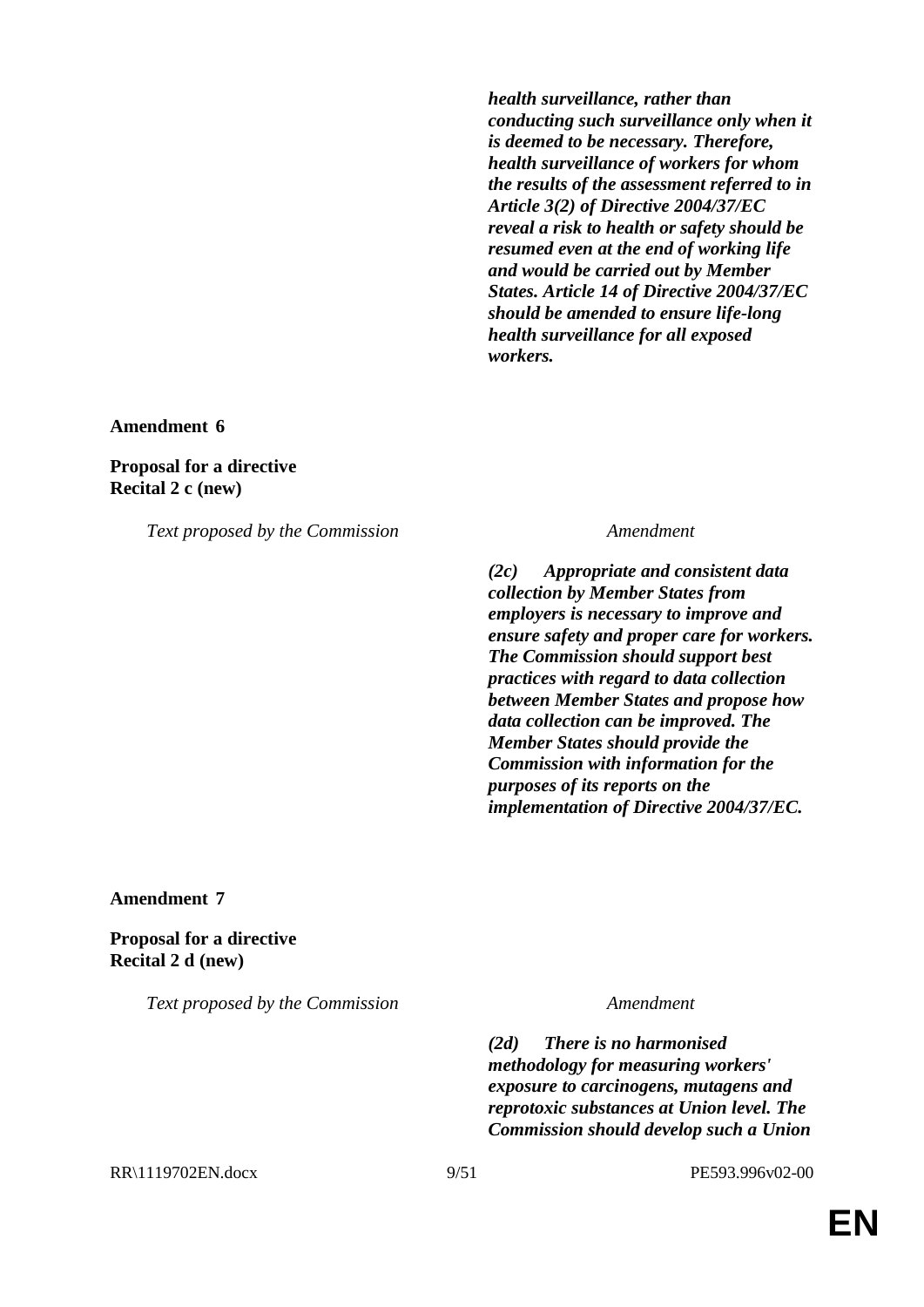*methodology speedily in order to ensure, on the one hand, similar and high-level protection for workers and, on the other, a level playing field.*

**Amendment 8**

**Proposal for a directive Recital 2 e (new)**

*Text proposed by the Commission Amendment*

*(2e) More transparency on health risks incurred by workers should be provided by including two new columns to Annex III of the Directive 2004/37/EC in order to indicate the residual carcinogenic risk associated with each Binding Occupational Exposure Limit and the date of the last estimation.*

**Amendment 9**

**Proposal for a directive Recital 2 f (new)**

*Text proposed by the Commission Amendment*

*(2f) Following the amendments to Annex III to Directive 2004/37/EC provided for in this Directive, further limit values for additional substances, mixtures and processes will be proposed in early course. Between 50 and 70 substances have been identified by different agencies, stakeholders and the World Health Organization as a priority list of workplace carcinogens, mutagens and reprotoxic substances. Further amendments to the Annex III to Directive 2004/37/EC should include, but should not be limited to, substances, mixtures and processes such as diesel engine exhaust, formaldehyde, cadmium and its compounds, beryllium and its compounds, nickel compounds, arsenic and its*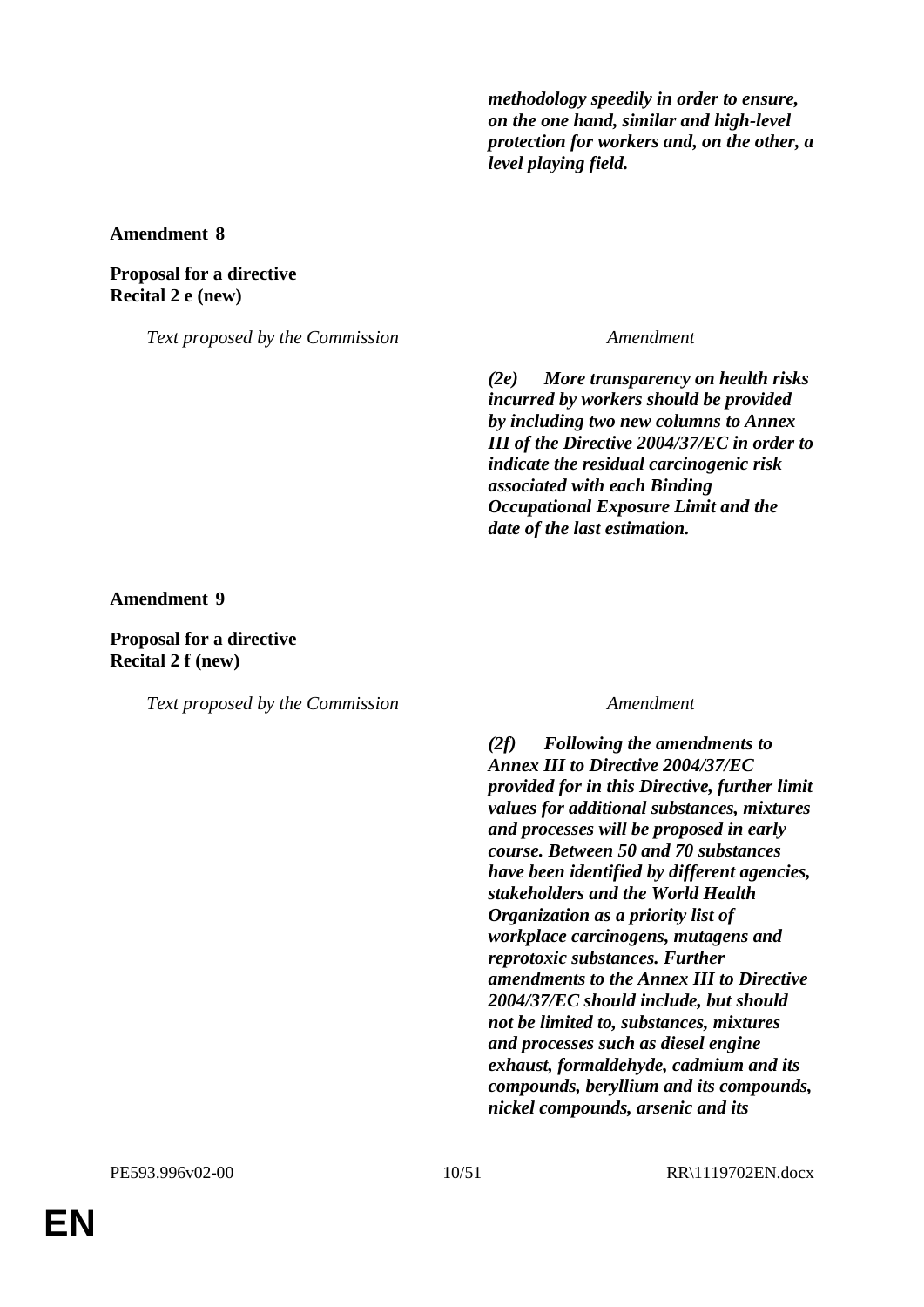## **Amendment 10**

### **Proposal for a directive Recital 3**

## *Text proposed by the Commission Amendment*

(3) For *some* carcinogens *and* mutagens it is necessary to consider other absorption pathways, including the possibility of penetration through the skin, in order to ensure the best possible level of protection.

Amendment 11

## **Proposal for a directive Recital 4**

## *Text proposed by the Commission Amendment*

(4) The Scientific Committee on Occupational Exposure Limits ( 'the Committee') assists the Commission, in particular, in evaluating the latest available scientific data and in proposing occupational exposure limits for the protection of workers from chemical risks, to be set at EU level pursuant to Council Directive  $98/24/EC^{47}$  and Directive 2004/37/EC. *For* the chemical agents otoluidine and 2-nitropropane, there were no Committee recommendations available and other sources of scientific information, adequately robust and in the public domain, were considered.<sup>48, 49</sup>

(3) For *all* carcinogens*,* mutagens *and reprotoxic substances* it is necessary to consider other absorption pathways, including the possibility of penetration through the skin, in order to ensure the best possible level of protection.

(4) The Scientific Committee on Occupational Exposure Limits ( 'the Committee') assists the Commission, in particular, in *identifying,* evaluating *and analysing in detail* the latest available scientific data and in proposing occupational exposure limits for the protection of workers from chemical risks, to be set at EU level pursuant to Council Directive  $98/24/EC^{47}$  and Directive 2004/37/EC. *As regards* the chemical agents o-toluidine and 2-nitropropane, there were no Committee recommendations available and other sources of scientific information, adequately robust and in the public domain, were considered.<sup>48,  $49$ </sup>

\_\_\_\_\_\_\_\_\_\_\_\_\_\_\_\_\_\_ \_\_\_\_\_\_\_\_\_\_\_\_\_\_\_\_\_\_

<sup>47</sup> Council Directive 98/24/EC of 7 April 1998 on the protection of the health and safety of workers from the risks related to chemical agents at work (fourteenth individual Directive within the meaning of Article 16(1) of Directive 89/391/EEC) (OJ

<sup>47</sup> Council Directive 98/24/EC of 7 April 1998 on the protection of the health and safety of workers from the risks related to chemical agents at work (fourteenth individual Directive within the meaning of Article 16(1) of Directive 89/391/EEC) (OJ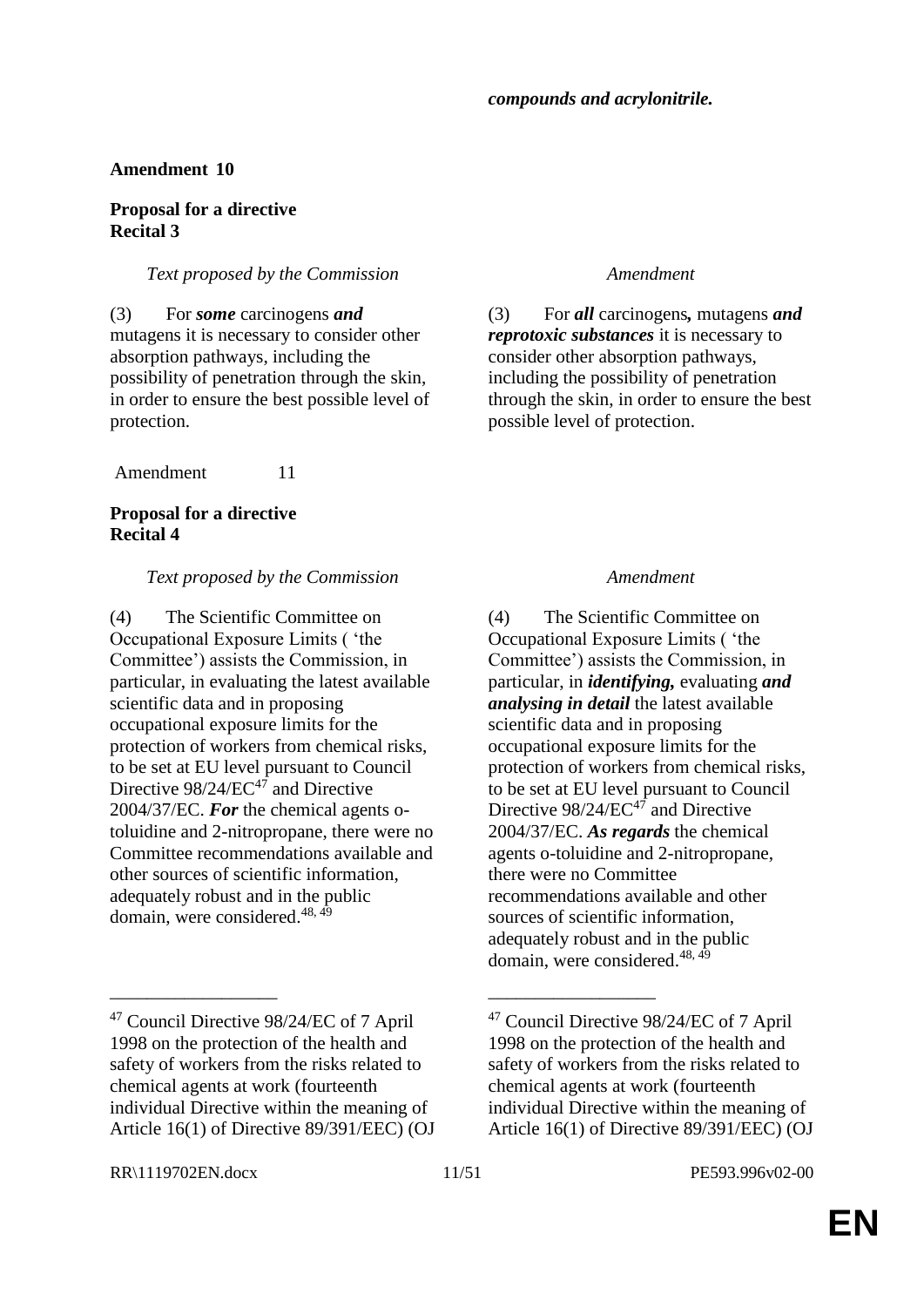L 131, 05.05.1998, p. 11). L 131, 05.05.1998, p. 11).

#### 48

http://monographs.iarc.fr/ENG/Monograph s/vol77/mono77-11.pdf http://monographs.iarc.fr/ENG/Monograph s/vol99/mono99-15.pdf and http://monographs.iarc.fr/ENG/Monograph s/vol100F/mono100F-11.pdf 49

http://monographs.iarc.fr/ENG/Monograph s/vol1-42/mono29.pdf and http://monographs.iarc.fr/ENG/Monograph s/vol71/mono71-49.pdf

## **Amendment 12**

## **Proposal for a directive Recital 6**

## *Text proposed by the Commission Amendment*

(6) Guides and good practice developed through initiatives such as the Social Dialogue "Agreement on Workers' Health Protection Through the Good Handling and Use of Crystalline Silica and Products Containing it" (NEPSi) are valuable instruments to complement regulatory measures and in particular to support the effective implementation of limit values.

### 48

http://monographs.iarc.fr/ENG/Monograph s/vol77/mono77-11.pdf http://monographs.iarc.fr/ENG/Monograph s/vol99/mono99-15.pdf and http://monographs.iarc.fr/ENG/Monograph s/vol100F/mono100F-11.pdf 49 http://monographs.iarc.fr/ENG/Monograph

s/vol1-42/mono29.pdf and http://monographs.iarc.fr/ENG/Monograph s/vol71/mono71-49.pdf

(6) Guides and good practice developed through initiatives such as the Social Dialogue "Agreement on Workers' Health Protection Through the Good Handling and Use of Crystalline Silica and Products Containing it" (NEPSi) are valuable *and necessary* instruments to complement regulatory measures and in particular to support the effective implementation of limit values *and should therefore be given serious consideration*.

## **Amendment 13**

## **Proposal for a directive Recital 7**

## *Text proposed by the Commission Amendment*

(7) The limit values set out in Annex III to Directive 2004/37/EC for vinyl chloride monomer and hardwood dusts should be revised in the light of more recent scientific data.

(7) The limit values set out in Annex III to Directive 2004/37/EC for vinyl chloride monomer and hardwood dusts should be revised in the light of more recent scientific data *and the distinction between hardwood and softwood dust*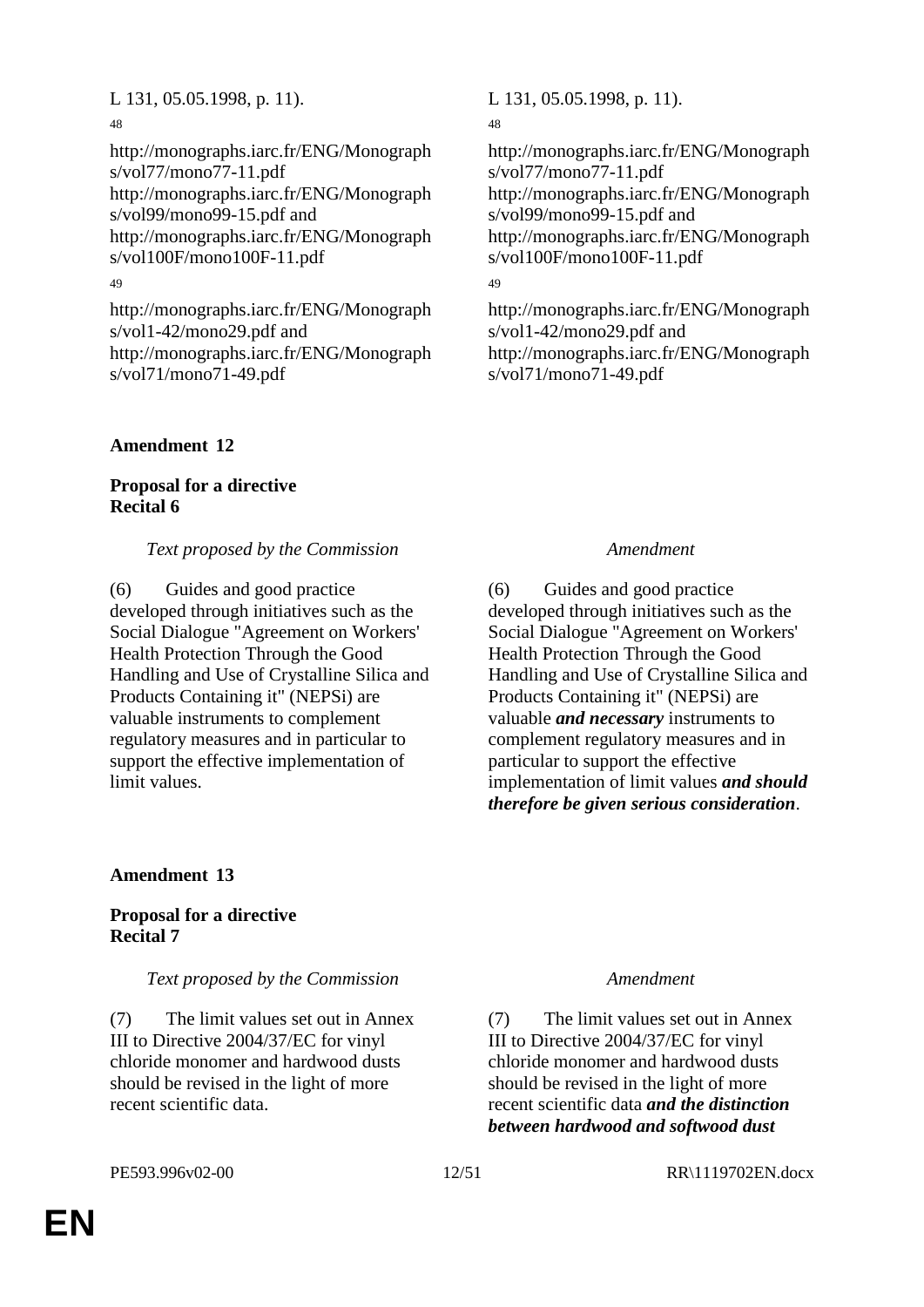*should be removed as regards the limit value in Annex III to Directive 2004/37/EC as recommended by the Scientific Committee on Occupational Exposure Limits and the IARC, which concludes in its risk assessment for wood dust (SCOEL/SUM/102 final) that, in light of the available data and with a view to protecting workers' health, it is not pertinent to distinguish between softwood and hardwood dusts*.

#### **Amendment 14**

#### **Proposal for a directive Recital 8**

#### *Text proposed by the Commission Amendment*

(8) 1,2-Epoxypropane meets the criteria for classification as carcinogenic (category 1B) in accordance with Regulation (EC) No 1272/2008 and therefore is a carcinogen within the meaning of Directive 2004/37/EC. On the basis of the available information, including scientific and technical data, it is possible to identify *a clear* exposure level below which exposure to this carcinogen is not expected to lead to adverse effects. It is therefore appropriate to establish such a limit value for 1,2-epoxypropane .

(8) 1,2-Epoxypropane meets the criteria for classification as carcinogenic (category 1B) in accordance with Regulation (EC) No 1272/2008 and therefore is a carcinogen within the meaning of Directive 2004/37/EC. On the basis of the available information, including scientific and technical data, it is possible to identify *an* exposure level below which exposure to this carcinogen is not expected to lead to adverse effects. It is therefore appropriate to establish such a limit value for 1,2-epoxypropane.

#### **Amendment 15**

### **Proposal for a directive Recital 18**

*Text proposed by the Commission Amendment*

(18) This amendment strengthens the protection of workers' health at their workplace.

(18) This amendment strengthens the protection of workers' health *and safety* at their workplace *subject to the amendments to Directive 2004/37/CE being properly transposed and implemented by the Member States and applied by undertakings and workers. Member States* 

#### RR\1119702EN.docx 13/51 PE593.996v02-00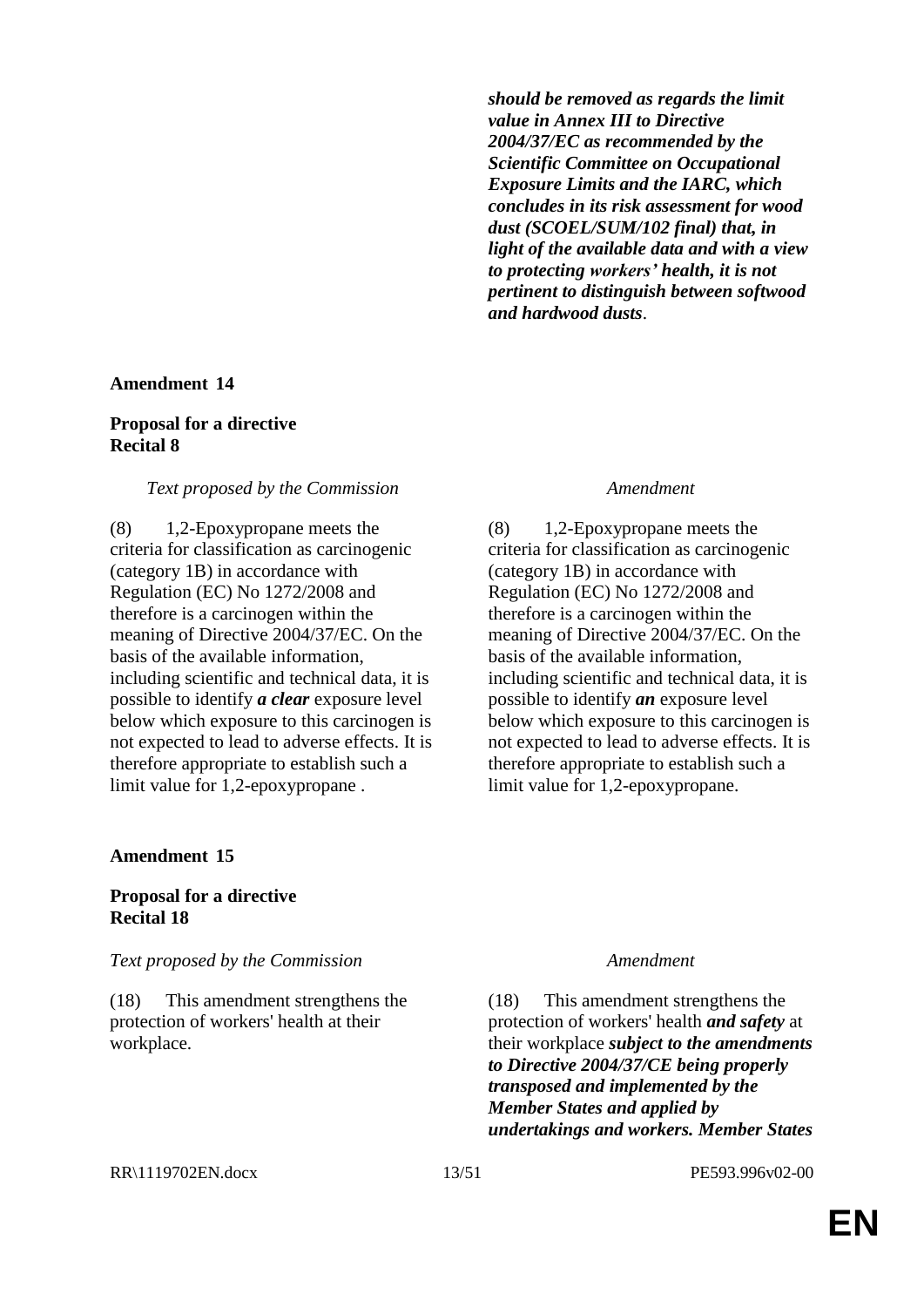*should ensure that labour inspectorates have sufficient financial and human resources to carry out their duties while helping undertakings, in particular small and medium-sized enterprises (SMEs), to comply with the new rules and should closely collaborate with the European Agency for Safety and Health at work and dedicate sufficient financial resources to support a proper implementation of this Directive while avoiding any job losses*.

**Amendment 16**

**Proposal for a directive Recital 19 a (new)**

*Text proposed by the Commission Amendment*

*(19a) In its opinions, the Advisory Committee on Safety and Health at Work (ACSH) refers to a review period for Binding Occupational Exposure limits for several substances. It is suggested that the Binding Occupational Exposure limits on respirable cristalline silica and hardwood dusts be revised within three to five years, acrylamide and 1,3-butadiene within three years, and chromium VI within an adequate review period. The Commission should therefore ask the ACSH to submit up-to-date opinions with regard to those substances.*

**Amendment 17**

**Proposal for a directive Recital 19 b (new)**

*Text proposed by the Commission Amendment*

*(19b) In its opinion on refractory ceramic fibres, ACSH agreed that a Binding Occupational Exposure Limit is necessary but failed to reach a common position on a threshold. The Commission should therefore encourage the ACSH to*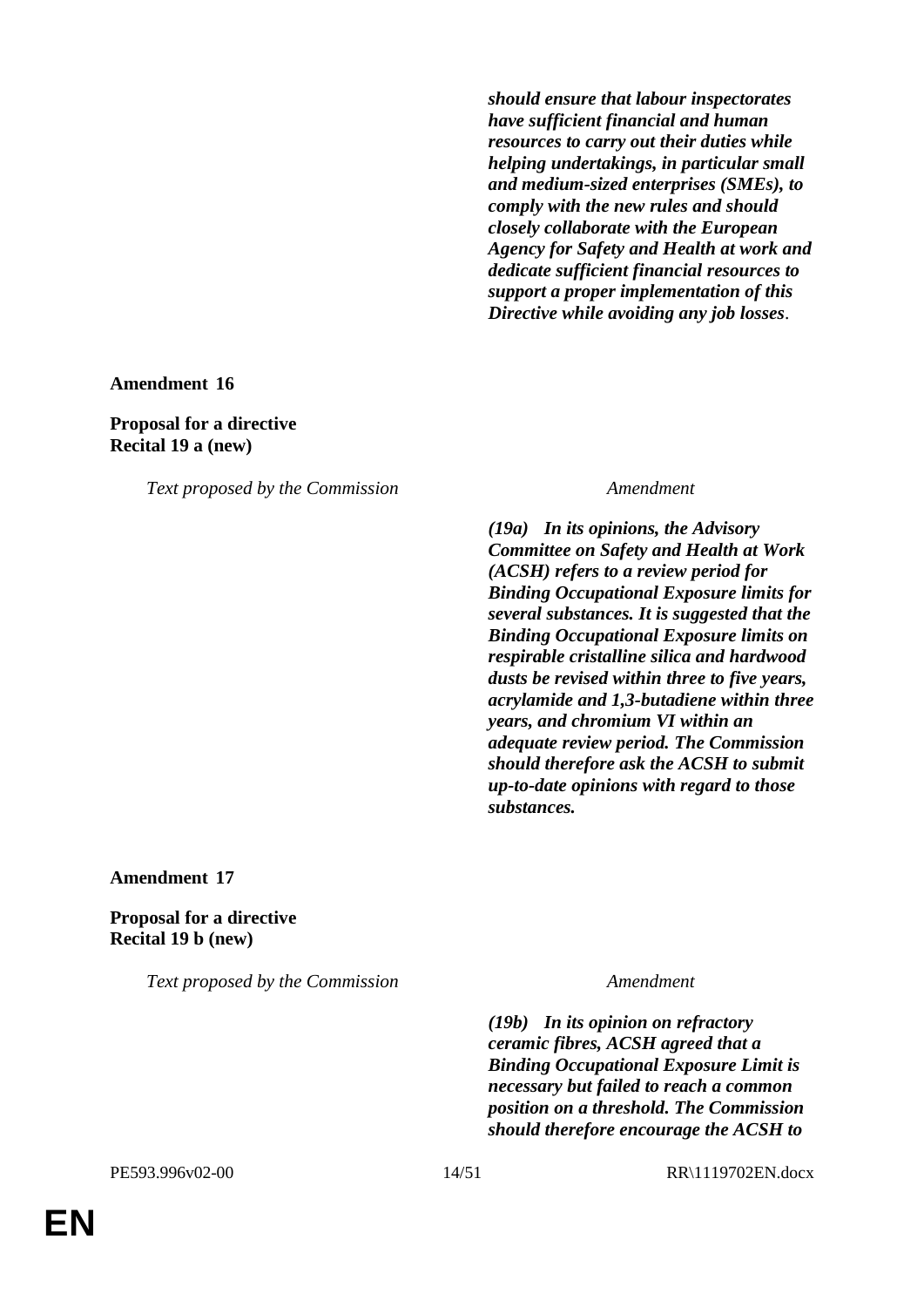*submit an opinion on a Binding Occupational Exposure Limit for refractory ceramic fibres.*

### **Amendment 18**

## **Proposal for a directive Recital 20**

#### *Text proposed by the Commission Amendment*

(20) This Directive respects the fundamental rights and principles enshrined in the Charter of Fundamental Rights of the European Union, in particular in Article 31(1) thereof.

(20) This Directive respects the fundamental rights and principles enshrined in the Charter of Fundamental Rights of the European Union, in particular *Article 2* (*right to life) and* Article 31(1) *(right to fair and just working conditions with respect to workers' health, safety and dignity)* thereof.

#### **Amendment 19**

### **Proposal for a directive Recital 21**

#### *Text proposed by the Commission Amendment*

(21) The limit values set in this Directive will be kept under review in the light of the implementation of Regulation (EC) No 1907/2006, in particular to take account of the interaction between limit values set out under Directive 2004/37/EC and DNELs (Derived No Effect Levels) derived for hazardous chemicals under that Regulation.

(21) The limit values set in this Directive will be kept under review in the light of the implementation of Regulation (EC) No 1907/2006, in particular to take account of the interaction between limit values set out under Directive 2004/37/EC and DNELs (Derived No Effect Levels) derived for hazardous chemicals under that Regulation *in order to protect workers effectively*.

#### **Amendment 20**

#### **Proposal for a directive Recital 22**

*Text proposed by the Commission Amendment*

(22) Since the objectives of this (22) Since the objectives of this

RR\1119702EN.docx 15/51 PE593.996v02-00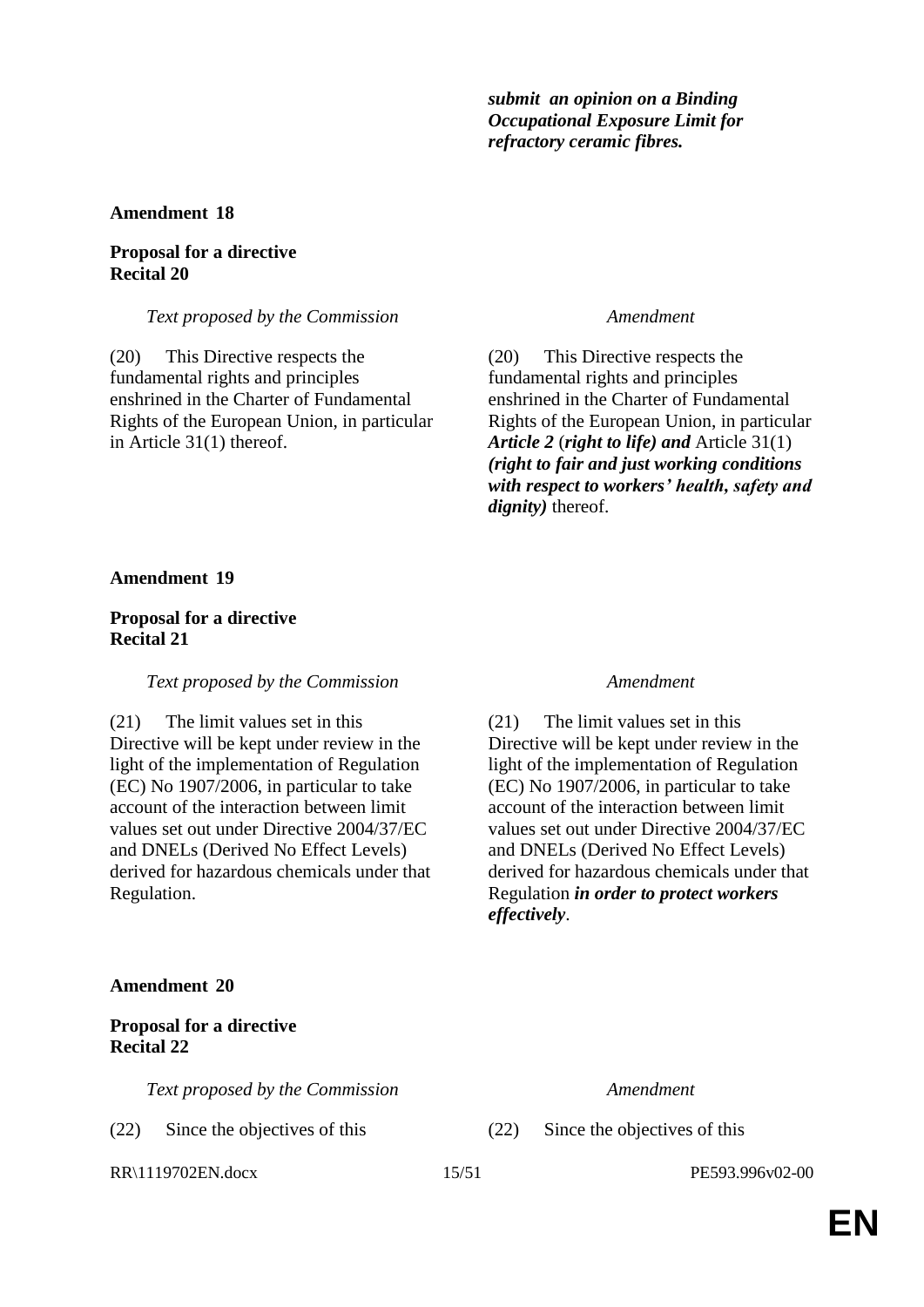Directive, which are to improve living and working conditions and to protect the health of workers from the specific risks arising from exposure to carcinogens, cannot be sufficiently achieved by the Member States, but can be better achieved at EU level, the EU may adopt measures, in accordance with the principle of subsidiarity as set out in Article 5(3) of the Treaty on European Union. In accordance with the principle of proportionality, as set out in Article 5(4) of the TEU, this Directive does not go beyond what is necessary in order to achieve those objectives*.*

Directive, which are to improve living and working conditions and to protect the health of workers from the specific risks arising from exposure to carcinogens, *mutagens and reprotoxic substances* cannot be sufficiently achieved by the Member States, but can be better achieved at EU level, the EU may adopt measures, in accordance with the principle of subsidiarity as set out in Article 5(3) of the Treaty on European Union. In accordance with the principle of proportionality, as set out in Article 5(4) of the TEU, this Directive does not go beyond what is necessary in order to achieve those objectives.

### **Amendment 21**

#### **Proposal for a directive Recital 23**

*Text proposed by the Commission Amendment*

(23) Given that the present act concerns the workers' health at their workplace, the deadline for transposition should *be* two years.

(23) Given that the present act concerns the *protection of* workers' health *and safety* at their workplace, the deadline for transposition should *not be later than* two years *from the date of entry into force of this Directive.*

### **Amendment 22**

**Proposal for a directive Article 1 – paragraph 1 – point -1 (new)** Directive 2004/37/EC Title

#### *Present text Amendment*

## *(-1) The title is replaced by the following:*

"Directive 2004/37/EC of the European Parliament and of the Council of 29 April 2004 on the protection of workers from the risks related to exposure to carcinogens*,* 

Directive 2004/37/EC of the European Parliament and of the Council of 29 April 2004 on the protection of workers from the risks related to exposure to carcinogens or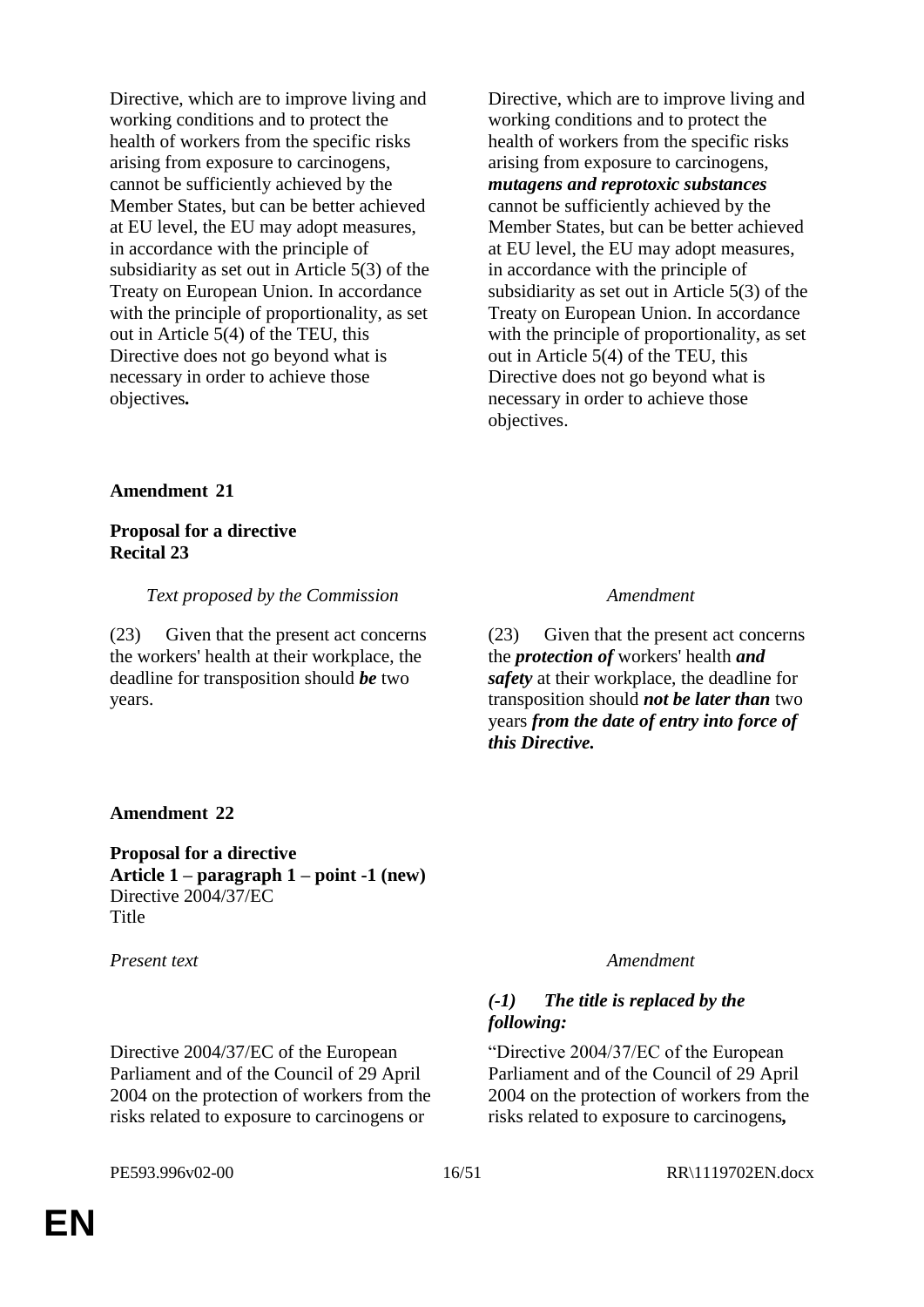mutagens at work (Sixth individual Directive within the meaning of Article 16(1) of Council Directive 89/391/EEC)"

**Amendment 23**

**Proposal for a directive Article 1 – paragraph 1 – point -1 a (new)** Directive 2004/37/EC Article 1 – paragraph 1 – subparagraph 1

*Present text Amendment*

This Directive has as its aim the protection of workers against risks to their health and safety, including the prevention of such risks, arising or likely to arise from exposure to carcinogens *or mutagens* at work.

#### **Amendment 24**

**Proposal for a directive Article 1 – paragraph 1 – point -1 b (new)** Directive 2004/37/EC Article  $2$  – paragraph  $1$  – point b a (new)

*Text proposed by the Commission Amendment*

mutagens *or reprotoxic substances* at work (Sixth individual Directive within the meaning of Article 16(1) of Council Directive 89/391/EEC)"

### *(-1a) In Article 1(1), subparagraph 1 is replaced by the following:*

"This Directive has as its aim the protection of workers against risks to their health and safety, including the prevention of such risks, arising or likely to arise from exposure to carcinogens*, mutagens or reprotoxics* at work."

*(-1b) In Article 2, the following point is inserted:*

*(ba) 'reprotoxic substance' means:*

*a substance or mixture which meets the criteria for being classified as toxic to reproduction category 1A or 1B in Part 3 of Annex VI to Regulation (EC) No 1272/2008;* 

### **Amendment 25**

#### **Proposal for a directive**

RR\1119702EN.docx 17/51 PE593.996v02-00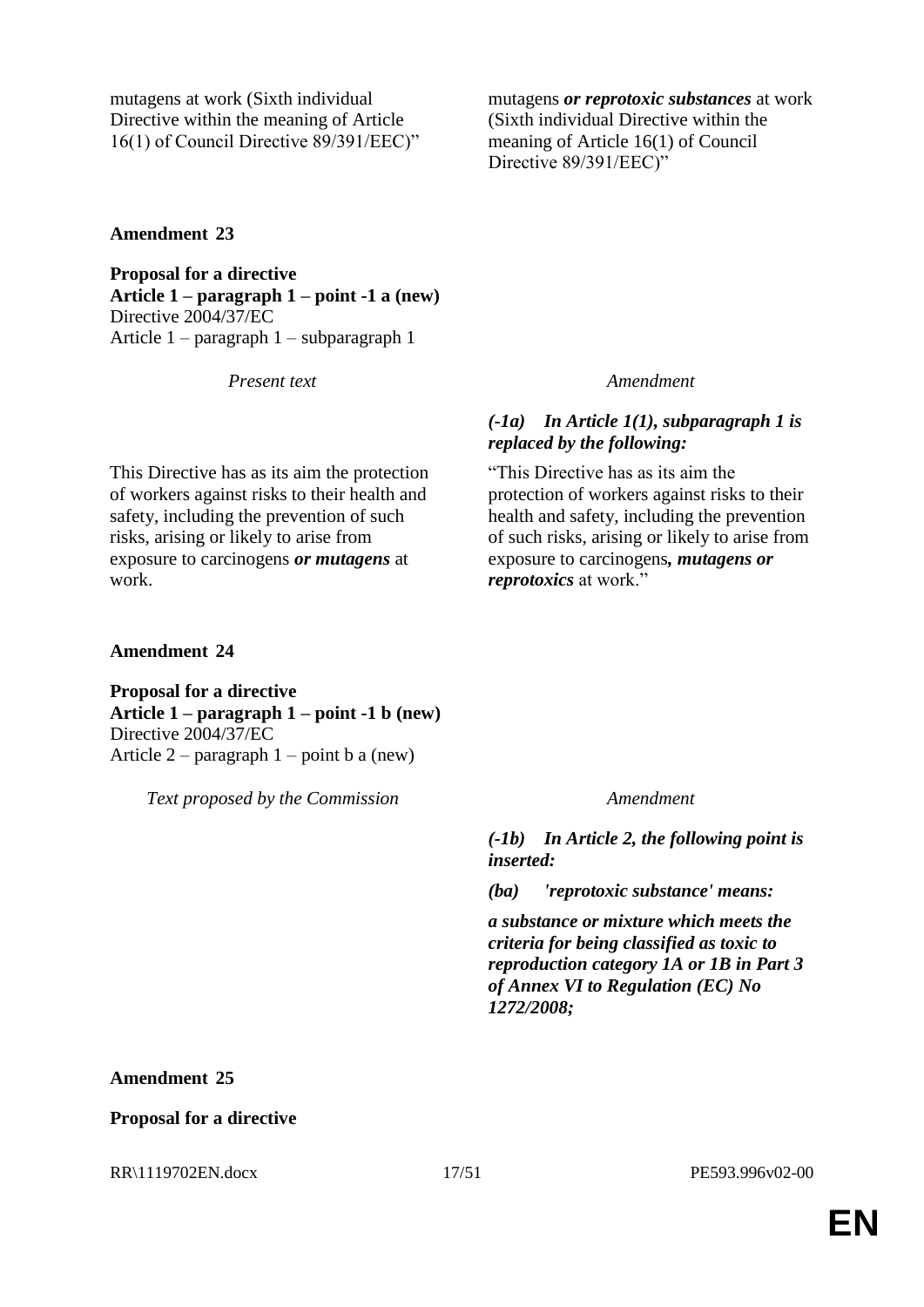**Article 1 – paragraph 1 – point -1 c (new)** Directive 2004/37/EC Article 2 – paragraph l – point c

(c) 'limit value' means, unless otherwise specified, the limit of the timeweighted average of the concentration for a 'carcinogen *or* mutagen' in the air within the breathing zone of a worker in relation to a specified reference period as set out in Annex III to this Directive.

*Present text Amendment*

## *(-1c) In Article 2, point (c) is replaced by the following:*

"(c) 'limit value' means, unless otherwise specified, the limit of the timeweighted average of the concentration for a 'carcinogen*,* mutagen *or reprotoxic*  substance' in the air within the breathing zone of a worker in relation to a specified reference period as set out in Annex III to this Directive."

**Amendment 26**

**Proposal for a directive Article 1 – paragraph 1 – point -1 d (new)** Directive 2004/37/EC Article 3 – paragraph 1

*Present Text Amendment*

1. This Directive shall apply to activities in which workers are or are likely to be exposed to carcinogens *or* mutagens as a result of their work.

### *(-1d) In Article 3, paragraph 1 is replaced by the following:*

"1. This Directive shall apply to activities in which workers are or are likely to be exposed to carcinogens*,* mutagens *or reprotoxic substances* as a result of their work."

#### **Amendment 27**

**Proposal for a directive Article 1 – paragraph 1 – point -1 e (new)** Directive 2004/37/EC Article 3 – paragraph 2 – subparagraph 1

*Present Text Amendment*

*(-1e) In Article 3(2), the first subparagraph is replaced by the following:*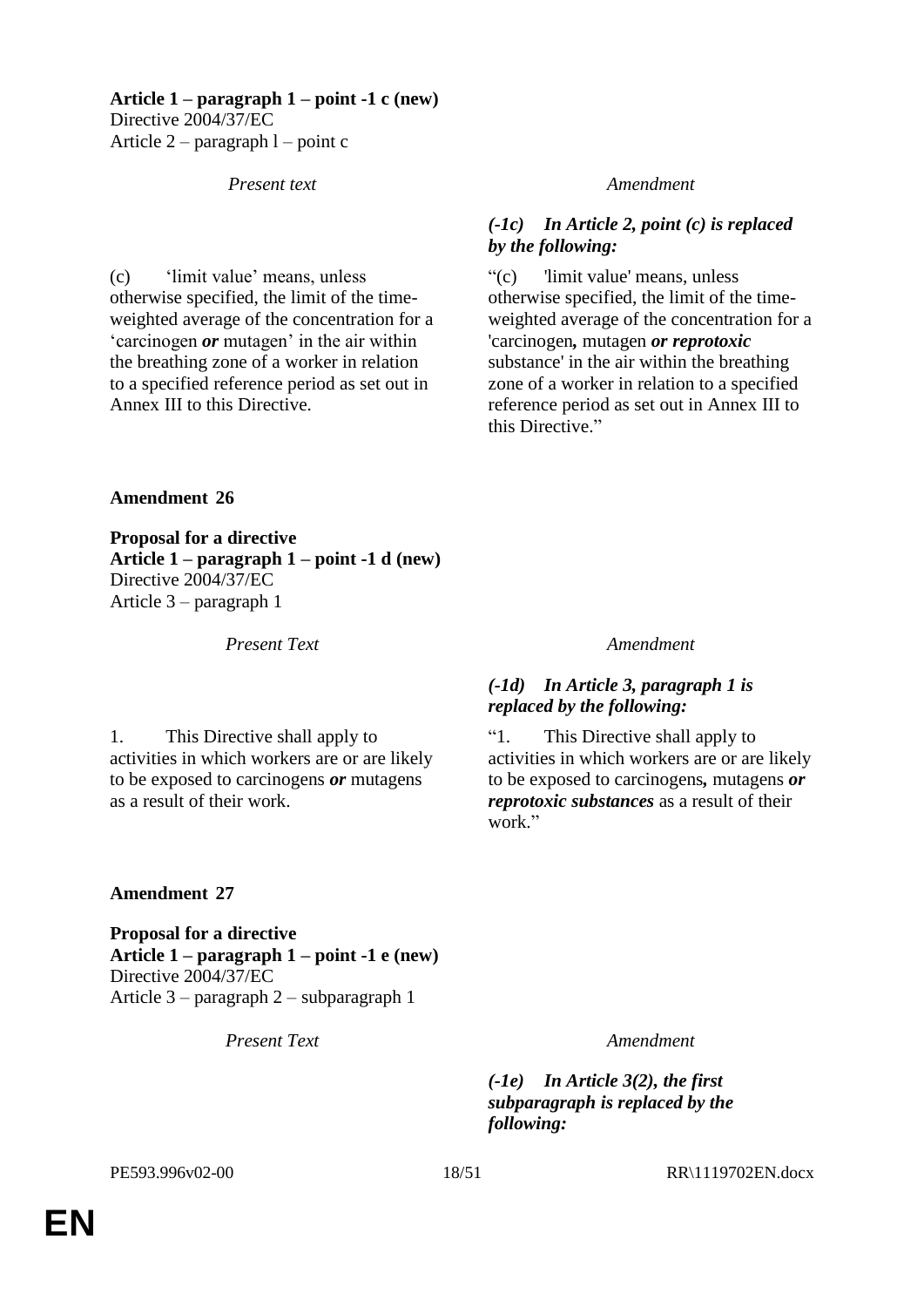2. In the case of any activity likely to involve a risk of exposure to carcinogens *or* mutagens, the nature, degree and duration of workers' exposure shall be determined in order to make it possible to assess any risk to the workers' health or safety and to lay down the measures to be taken.

### **Amendment 28**

**Proposal for a directive Article 1 – paragraph 1 – point -1 f (new)** Directive 2004/37/EC Article 3 – paragraph 2 – subparagraph 2

*Present Text Amendment*

The assessment shall be renewed regularly and in any event when any change occurs in the conditions which may affect workers' exposure to carcinogens *or*  mutagens.

### **Amendment 29**

**Proposal for a directive Article 1 – paragraph 1 – point -1 g(new)** Directive 2004/37/EC Article 3 – paragraph 4

*Present Text Amendment*

4. When the risk assessment is carried out, employers shall give particular attention to any effects concerning the health or safety of workers at particular risk and shall, inter alia, take account of the desirability of not employing such workers in areas where they may come into contact

RR\1119702EN.docx 19/51 PE593.996v02-00

"2. In the case of any activity likely to involve a risk of exposure to carcinogens*,* mutagens *or reprotoxic substances,* the nature, degree and duration of workers' exposure shall be determined in order to make it possible to assess any risk to the workers' health or safety and to lay down the measures to be taken."

## *(-1f) In Article 3(2), the second subparagraph is replaced by the following:*

"The assessment shall be renewed regularly and in any event when any change occurs in the conditions which may affect workers' exposure to carcinogens*,*  mutagens *or reprotoxic substances*."

### *(-1g) In Article 3, paragraph 4 is replaced by the following:*

"4. When the risk assessment is carried out, employers shall give particular attention to any effects concerning the health or safety of workers at particular risk and shall, inter alia, take account of the desirability of not employing such workers in areas where they may come into contact with carcinogens*,* mutagens *or reprotoxic*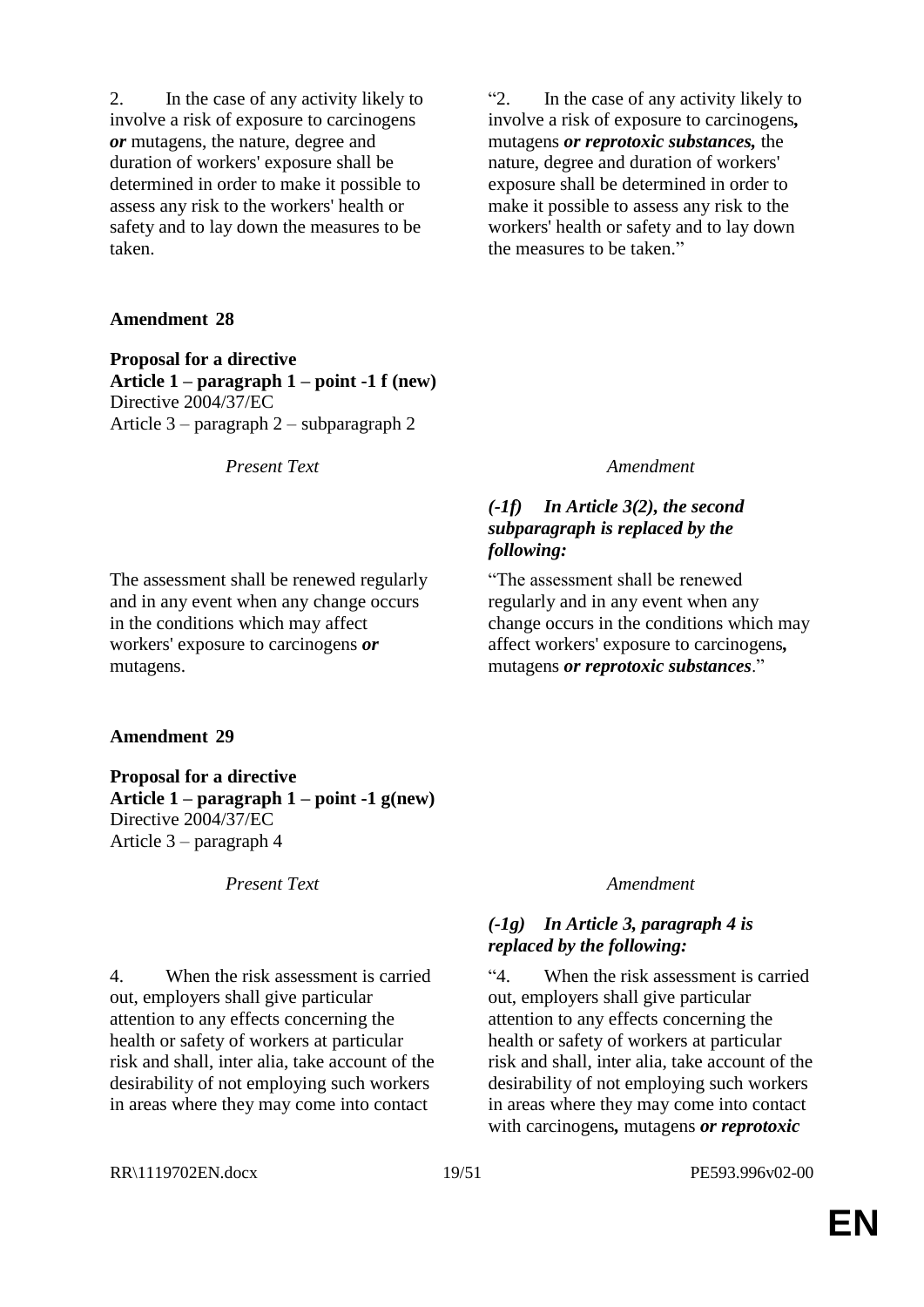with carcinogens *or* mutagens. *substances*."

## **Amendment 30**

**Proposal for a directive Article 1 – paragraph 1 – point -1 h(new)** Directive 2004/37/EC Article 4 – paragraph 1

*Present Text Amendment*

1. The employer shall reduce the use of a carcinogen *or* mutagen at the place of work, in particular by replacing it, in so far as is technically possible, by a substance, preparation or process which, under its conditions of use, is not dangerous or is less dangerous to workers' health or safety, as the case may be.

## **Amendment 31**

**Proposal for a directive Article 1 – paragraph 1 – point -1 i (new)** Directive 2004/37/EC Article 5 – paragraph 2

*Present Text Amendment*

2. Where it is not technically possible to replace the carcinogen *or* mutagen by a substance, preparation or process which, under its conditions of use, is not dangerous or is less dangerous to health or safety, the employer shall ensure that the carcinogen *or* mutagen is, in so far as is technically possible, manufactured and used in a closed system.

## *(-1h) In Article 4, paragraph 1 is replaced by the following:*

"1. The employer shall reduce the use of a carcinogen*,* mutagen *or reprotoxic substance* at the place of work, in particular by replacing it, in so far as is technically possible, by a substance, mixture or process which, under its conditions of use, is not dangerous or is less dangerous to workers' health or safety, as the case may be."

## *(-1i) In Article 5, paragraph 2 is replaced by the following:*

"2. Where it is not technically possible to replace the carcinogen*,* mutagen *or reprotoxic substance* by a substance, mixture or process which, under its conditions of use, is not dangerous or is less dangerous to health or safety, the employer shall ensure that the carcinogen*,* mutagen *or reprotoxic substance* is, in so far as is technically possible, manufactured and used in a closed system."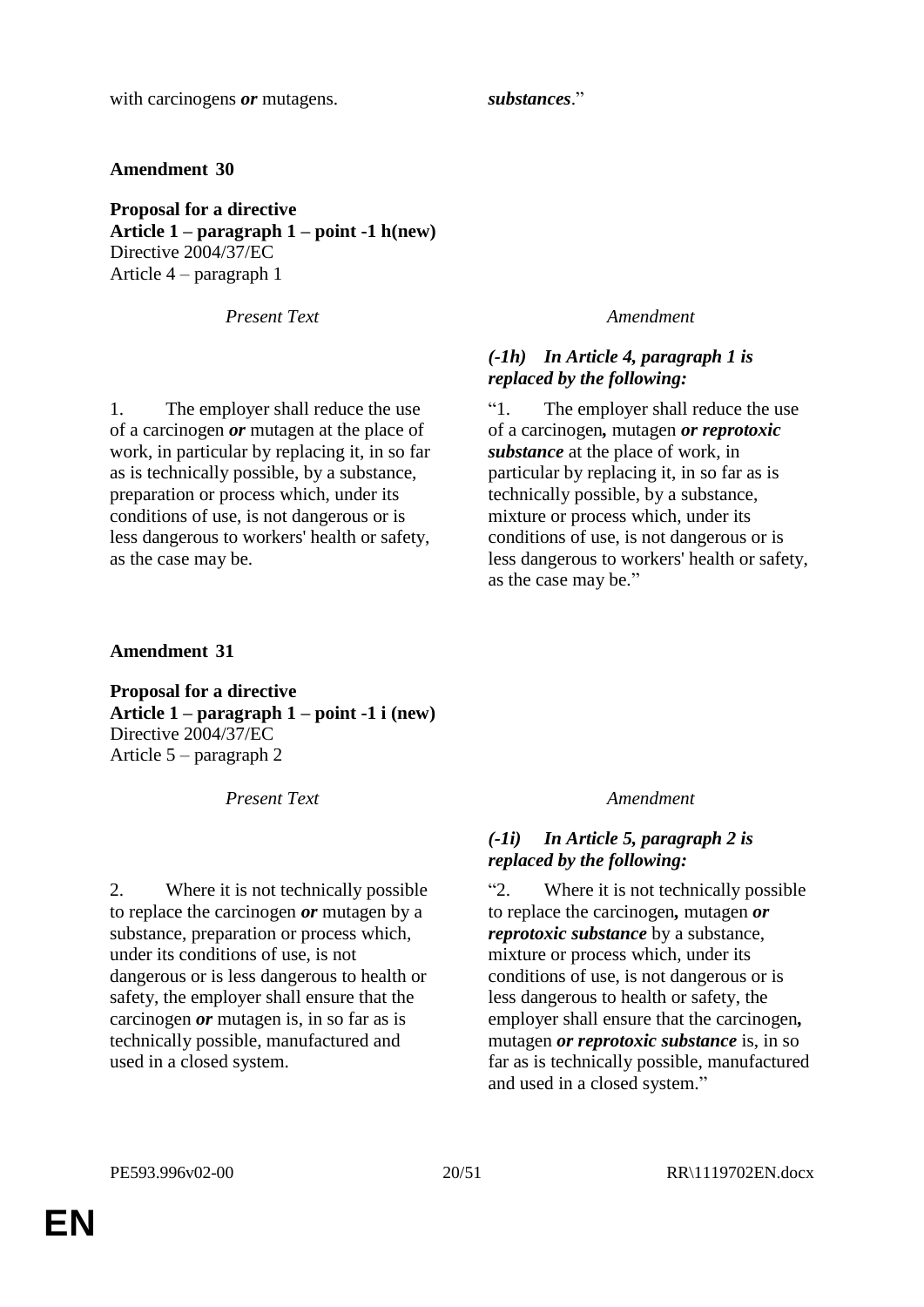## **Amendment 32**

**Proposal for a directive Article 1 – paragraph 1 – point -1 j(new)** Directive 2004/37/EC Article 5 – paragraph 4

*Present Text Amendment*

4. Exposure shall not exceed the limit value of a carcinogen as set out in Annex III.

**Amendment 33**

**Proposal for a directive Article 1 – paragraph 1 – point -1 k (new)** Directive 2004/37/EC Article 5 – paragraph 5 – introductory part

*Present Text Amendment*

5. Wherever a carcinogen *or* mutagen is used, the employer shall apply all the following measures:

### **Amendment 34**

**Proposal for a directive Article 1 – paragraph 1 – point -1 l (new)** Directive 2004/37/EC Article 5 – paragraph 5 – point a

*Present Text Amendment*

(a) limitation of the quantities of a carcinogen *or* mutagen at the place of

## *(-1j) In Article 5, paragraph 4 is replaced by the following:*

"4. Exposure shall not exceed the limit value of a carcinogen*,* mutagen *or reprotoxic substance* as set out in Annex III."

### *(-1k) In Article 5(5), the introductory part is replaced by the following:*

"5. Wherever a carcinogen*,* mutagen *or reprotoxic substance* is used, the employer shall apply all the following measures:"

## *(-1l) In Article 5(5), point (a) is replaced by the following:*

"(a) limitation of the quantities of a carcinogen*,* mutagen *or reprotoxic*  substance at the place of work;"

RR\1119702EN.docx 21/51 PE593.996v02-00

work;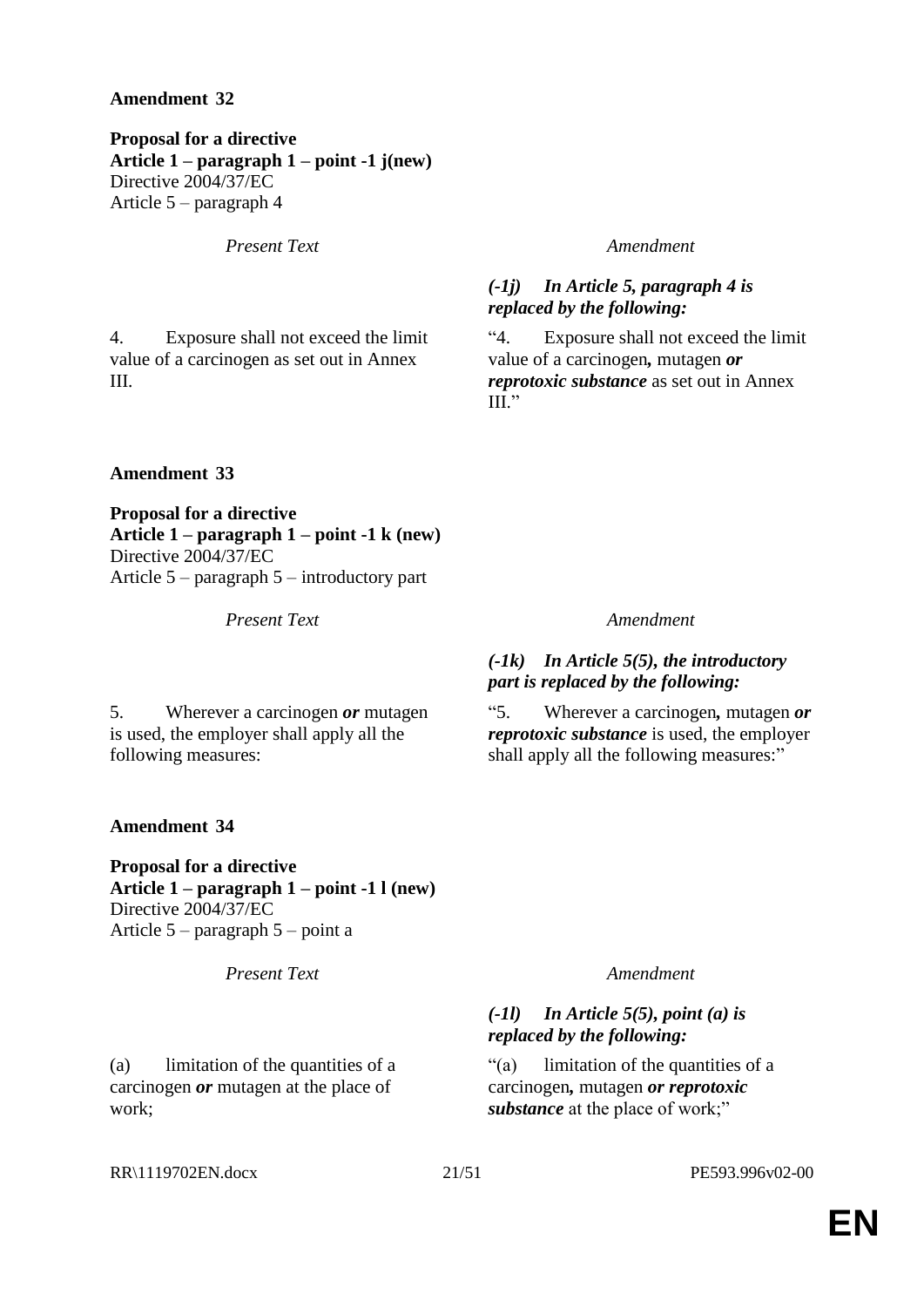## **Amendment 35**

**Proposal for a directive Article 1 – paragraph 1 – point -1 m (new)** Directive 2004/37/EC Article 5 – paragraph 5 – point c

*Present Text Amendment*

(c) design of work processes and engineering control measures so as to avoid or minimise the release of carcinogens *or* mutagens into the place of work;

### *(-1m) In Article 5(5), point (c) is replaced by the following:*

"(c) design of work processes and engineering control measures so as to avoid or minimise the release of carcinogens*,* mutagens *or reprotoxic substances* into the place of work;"

### **Amendment 36**

**Proposal for a directive Article 1 – paragraph 1 – point -1 n (new)** Directive 2004/37/EC Article 5 – paragraph 5 – point d

*Present Text Amendment*

(d) evacuation of carcinogens *or* mutagens at source, local extraction system or general ventilation, all such methods to be appropriate and compatible with the need to protect public health and the environment;

### *(-1n) In Article 5(5), point (d) is replaced by the following:*

"(d) evacuation of carcinogens*,* mutagens *or reprotoxic substances* at source, local extraction system or general ventilation, all such methods to be appropriate and compatible with the need to protect public health and the environment;"

#### **Amendment 37**

**Proposal for a directive Article 1 – paragraph 1 – point -1 o (new)** Directive 2004/37/EC Article 5 – paragraph 5 –point e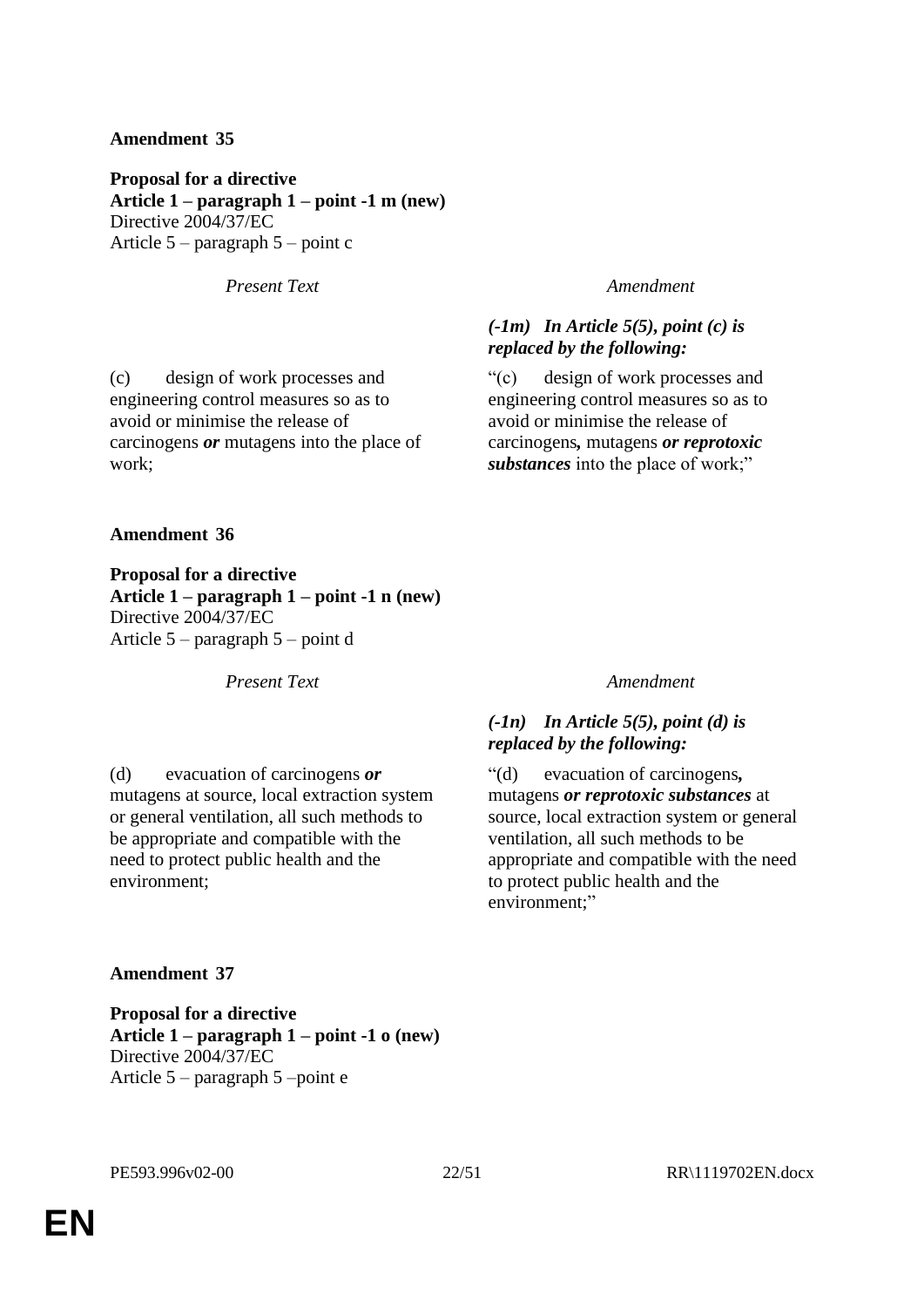## *Present Text Amendment*

(e) use of existing appropriate procedures for the measurement of carcinogens *or* mutagens, in particular for the early detection of abnormal exposures resulting from an unforeseeable event or an accident;

#### **Amendment 38**

**Proposal for a directive Article 1 – paragraph 1 – point -1 p (new)** Directive 2004/37/EC Article 5 – paragraph 5 – point j

*Present Text Amendment*

(j) demarcation of risk areas and use of adequate warning and safety signs including 'no smoking' signs in areas where workers are exposed or likely to be exposed to carcinogens *or* mutagens;

**Amendment 39**

**Proposal for a directive Article 1 – paragraph 1 – point - 1 q (new)** Directive 2004/37/EC Article 6 – paragraph 1 – point a

*Present Text Amendment*

## *(-1o) In Article 5(5), point (e) is replaced by the following:*

"(e) use of existing appropriate procedures for the measurement of carcinogens*,* mutagens *or reprotoxic substances*, in particular for the early detection of abnormal exposures resulting from an unforeseeable event or an accident;"

## *(-1p) In Article 5(5), point (j) is replaced by the following:*

"(j) demarcation of risk areas and use of adequate warning and safety signs including 'no smoking' signs in areas where workers are exposed or likely to be exposed to carcinogens*,* mutagens *or reprotoxic substances*;"

## *(-1q) In Article 6, point (a) is replaced by the following:*

"(a) the activities and/or industrial processes carried out, including the reasons for which carcinogens*,* mutagens *or* 

(a) the activities and/or industrial processes carried out, including the reasons for which carcinogens *or* mutagens are

RR\1119702EN.docx 23/51 PE593.996v02-00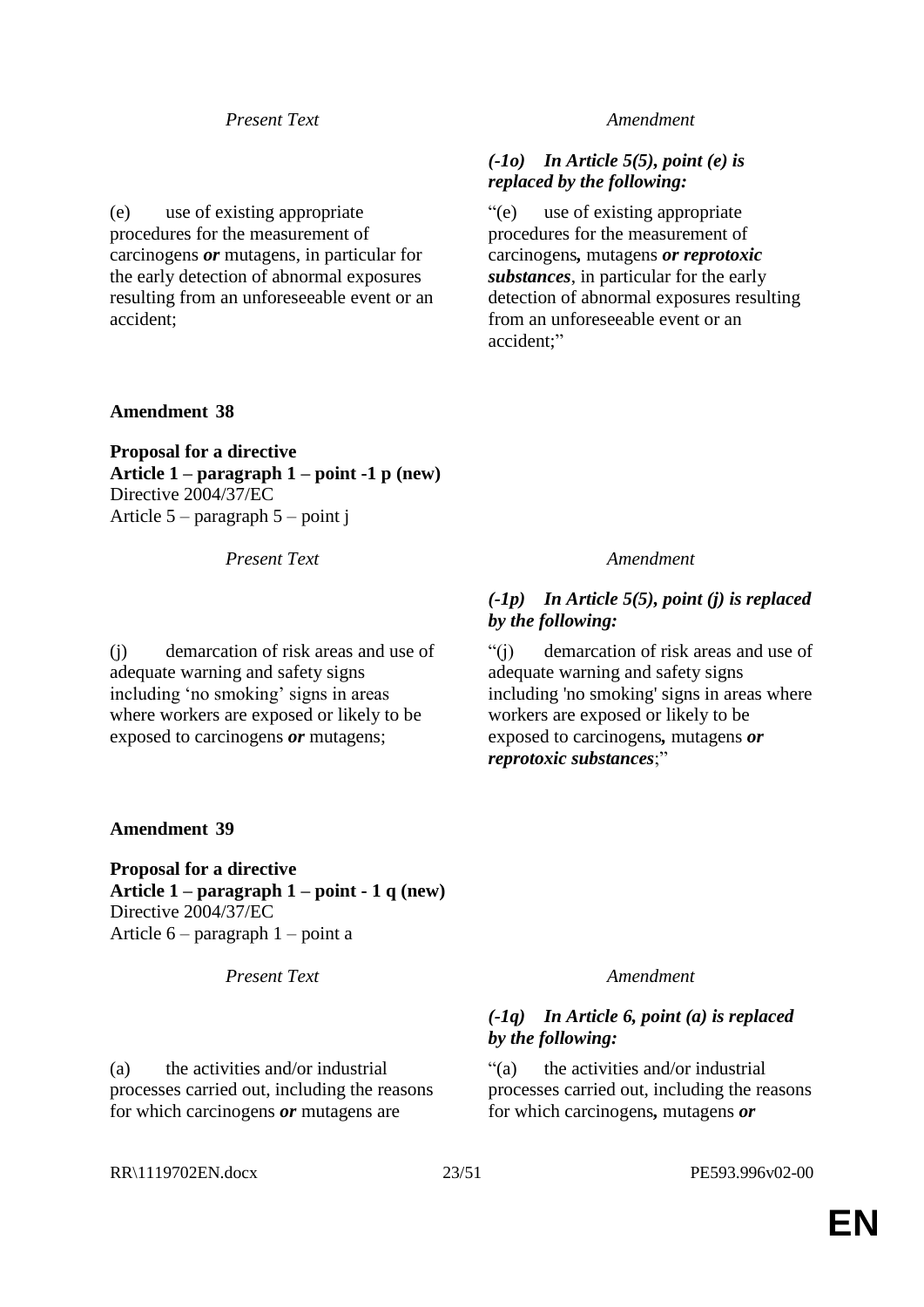used; *reprotoxic substances* are used;"

## **Amendment 40**

**Proposal for a directive Article 1 – paragraph 1 – point - 1 r (new)** Directive 2004/37/EC Article 6 – paragraph 1 – point b

*Present Text Amendment*

(b) the quantities of substances or *preparations* manufactured or used which contain carcinogens *or* mutagens;

## *(-1r) In Article 6, point (b) is replaced by the following:*

"(b) the quantities of substances or *mixtures* manufactured or used which contain carcinogens*,* mutagens *or reprotoxic substances*;"

**Amendment 41**

**Proposal for a directive Article 1 – paragraph 1 – point -1 s (new)** Directive 2004/37/EC Article 6 a (new)

*Text proposed by the Commission Amendment*

*(-1s) The following article is inserted:*

*"Article 6a*

*Information for the Commission*

*The Member States shall provide the Commission with information referred to in Article 6 of this Directive as part of the implementation reports referred to in Article 17a of Directive 89/391/EEC."*

## **Amendment 42**

**Proposal for a directive Article 1 – paragraph 1 – point -1 t (new)** Directive 2004/37/EC Article 10 – paragraph 1 – introductory part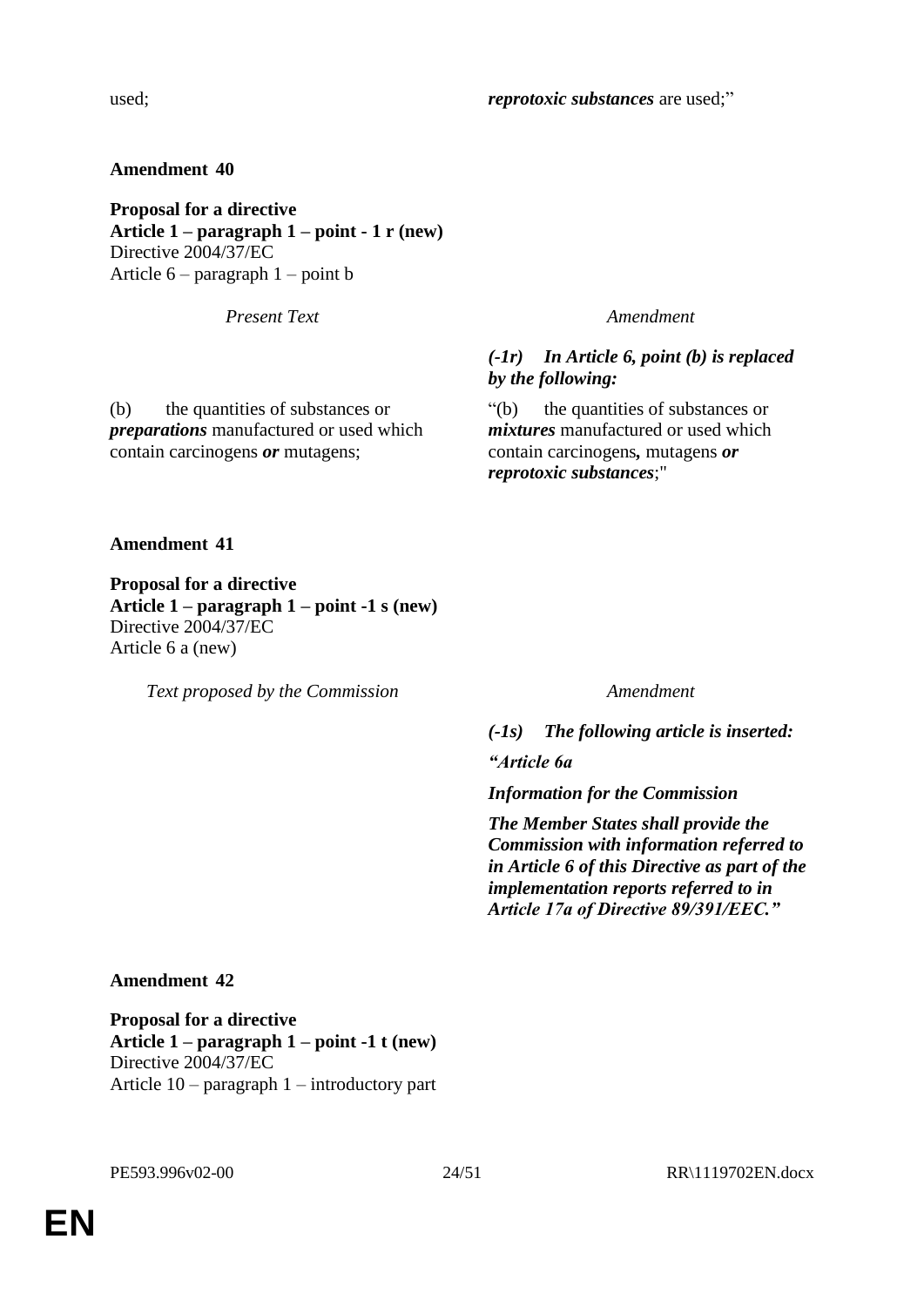### *Present Text Amendment*

1. Employers shall be obliged, in the case of all activities for which there is a risk of contamination by carcinogens *or* mutagens, to take appropriate measures to ensure that:

### **Amendment 43**

**Proposal for a directive Article 1 – paragraph 1 – point -1 u (new)** Directive 2004/37/EC Article 10 – paragraph 1 –point a

*Present Text Amendment*

(a) workers do not eat, drink or smoke in working areas where there is a risk of contamination by carcinogens *or* mutagens;

### **Amendment 44**

**Proposal for a directive Article 1 – paragraph 1 – point -1 v (new)** Directive 2004/37/EC Article 11 – paragraph 2

*Present Text Amendment*

2. Employers shall inform workers of installations and related containers containing carcinogens *or* mutagens, ensure that all containers, packages and installations containing carcinogens *or* mutagens are labelled clearly and legibly, and display clearly visible warning and

## *(-1t) In Article 10(1), the introductory part is replaced by the following:*

"1. Employers shall be obliged, in the case of all activities for which there is a risk of contamination by carcinogens*,* mutagens *or reprotoxic substances*, to take appropriate measures to ensure that:"

### *(-1u) In Article 10(1), point (a) is replaced by the following:*

"(a) workers do not eat, drink or smoke in working areas where there is a risk of contamination by carcinogens*,* mutagens *or reprotoxic substances*;"

## *(-1v) In Article 11, paragraph 2 is replaced by the following:*

"2. Employers shall inform workers of installations and related containers containing carcinogens*,* mutagens *or reprotoxic substances*, ensure that all containers, packages and installations containing carcinogens*,* mutagens *or reprotoxic substances* are labelled clearly and legibly, and display clearly visible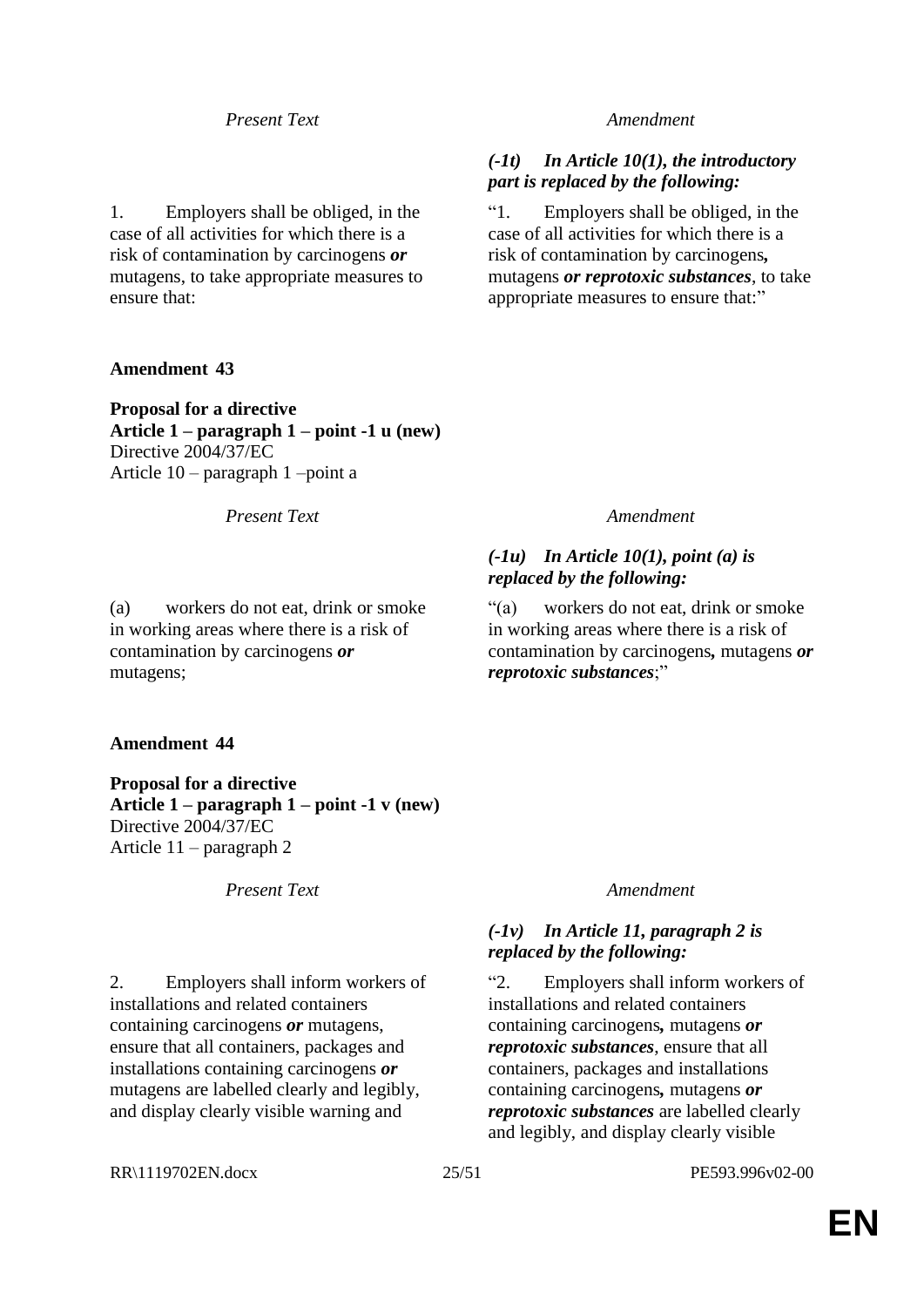## **Amendment 45**

**Proposal for a directive Article 1 – paragraph 1 – point -1 w (new)** Directive 2004/37/EC Article 14 – paragraph 1

*Present text Amendment*

1. The Member States shall establish, in accordance with national laws and/or practice, arrangements for carrying out relevant health surveillance of workers for whom the results of the assessment referred to in Article 3(2) reveal a risk to health or safety.

## **Amendment 46**

**Proposal for a directive Article 1 – paragraph 1 – point -1 x (new)** Directive 2004/37/EC Article 14 – paragraph 2

*Present text Amendment*

## 2. The arrangements referred to in paragraph 1 shall *be such that* each worker *shall be able* to undergo, if appropriate, relevant health surveillance:

- 
- 

Those arrangements shall be such that it is directly possible to implement individual and occupational hygiene measures.

## *(-1w) In Article 14, paragraph 1 is replaced by the following:*

"1. The Member States shall establish, in accordance with national laws or practice, arrangements for carrying out relevant *life-long* health surveillance of workers for whom the results of the assessment referred to in Article 3(2) reveal a risk to health or safety."

## *(-1x) In Article 14, paragraph 2 is replaced by the following:*

"2. The arrangements referred to in paragraph 1 shall *allow* each worker to undergo, if appropriate, relevant life-long health surveillance:

prior to exposure, the set of the exposure, the prior to exposure,

## – at regular intervals *thereafter*. - at regular intervals *during the exposure period,*

## *- after the end of the exposure and the end of their employment.*

Those arrangements shall be such that it is directly possible to implement individual and occupational hygiene measures.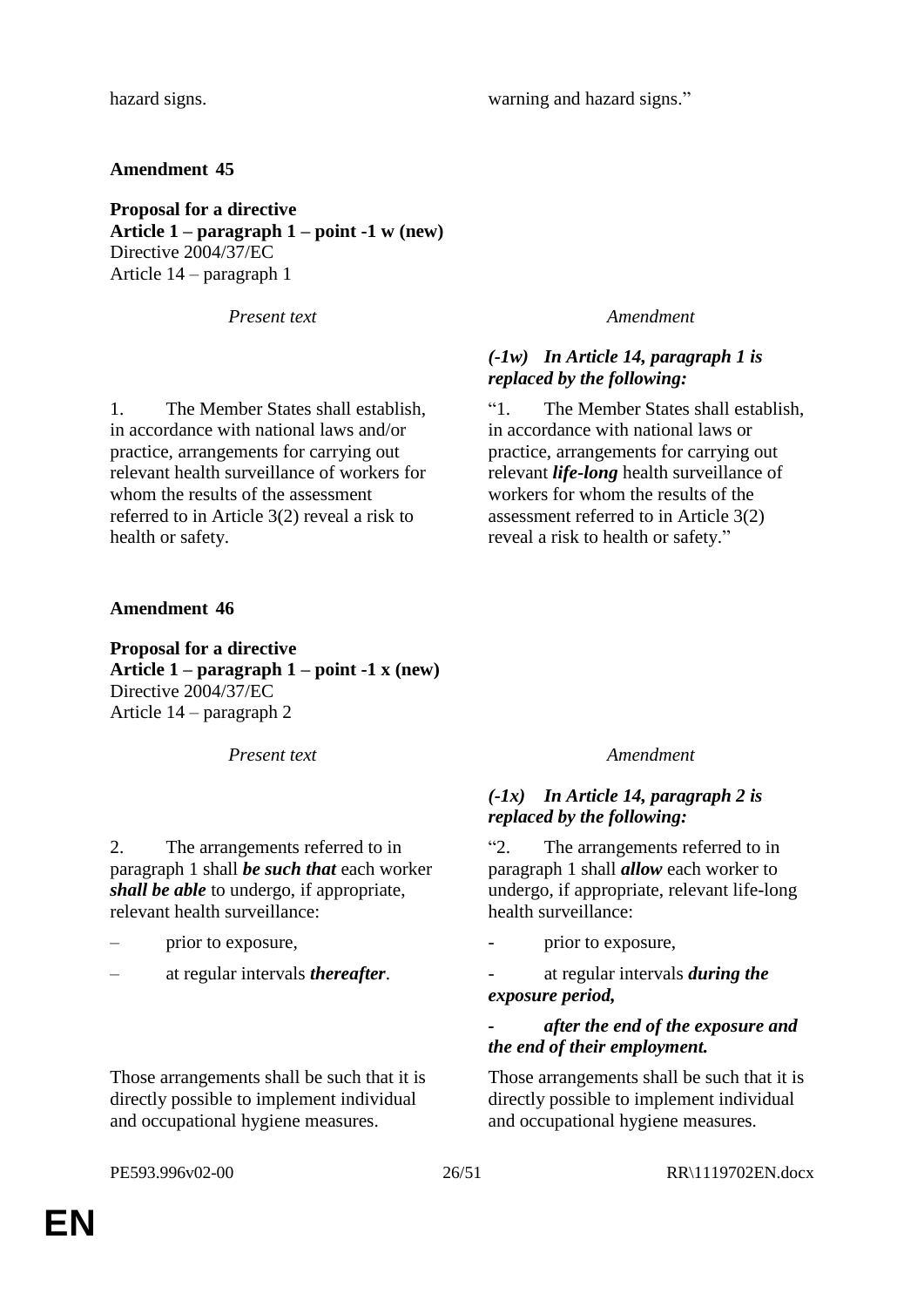### **Amendment 47**

**Proposal for a directive Article 1 – paragraph 1 – point -1 y (new)** Directive 2004/37/EC Article 14 – paragraph 3

*Present Text Amendment*

3. If a worker is found to be suffering from an abnormality which is suspected to be the result of exposure to carcinogens *or* mutagens, the doctor or authority responsible for the health surveillance of workers may require other workers who have been similarly exposed to undergo health surveillance. In that event, a reassessment of the risk of exposure shall be carried out in accordance with Article 3(2).

### **Amendment 48**

**Proposal for a directive Article 1 – paragraph 1 – point -1 z (new)** Directive 2004/37/EC Article 14 – paragraph 8

*Present Text Amendment*

8. All cases of cancer identified in accordance with national laws and/or practice as resulting from occupational exposure to a carcinogen *or* mutagen shall be notified to the competent authority.

### *(-1y) In Article 14, paragraph 3 is replaced by the following:*

"3. If a worker is found to be suffering from an abnormality which is suspected to be the result of exposure to carcinogens*,* mutagens *or reprotoxic substances*, the doctor or authority responsible for the health surveillance of workers may require other workers who have been similarly exposed to undergo health surveillance. In that event, a reassessment of the risk of exposure shall be carried out in accordance with Article 3(2)."

### *(-1z) In Article 14, paragraph 8 is replaced by the following:*

"8. All cases of cancer identified in accordance with national laws and/or practice as resulting from occupational exposure to a carcinogen*,* mutagen *or reprotoxic substance* shall be notified to the competent authority."

#### **Amendment 49**

#### **Proposal for a directive**

RR\1119702EN.docx 27/51 PE593.996v02-00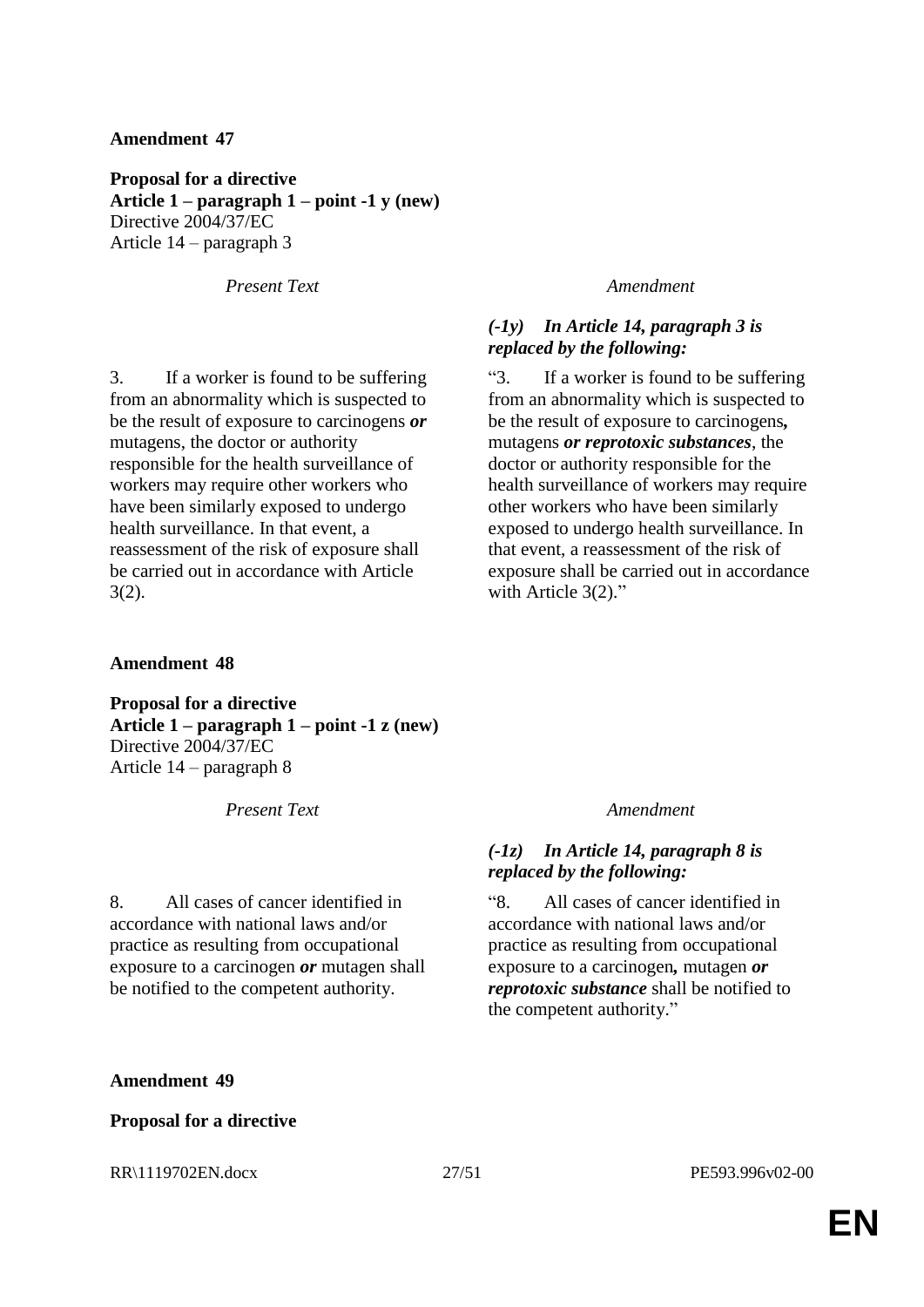**Article 1 – paragraph 1 – point -1 aa (new)** Directive 2004/37/EC Article 15 – paragraph 2 a (new)

*Text proposed by the Commission Amendment*

*(-1aa) In Article 15, the following paragraph is added:*

*"2a. The Member States shall provide the Commission with the information referred to in Article 14(8) of this Directive as part of the implementation reports referred to in Article 17a of Directive 89/391/EEC."*

**Amendment 50**

**Proposal for a directive Article 1 – paragraph 1 – point -1 ab (new)** Directive 2004/37/EC Article 16 – paragraph 1

*Present Text Amendment*

1. The Council shall, in accordance with the procedure laid down in Article 137(2) of the Treaty, set out limit values in Directives on the basis of the available information, including scientific and technical data, in respect of all those carcinogens *or* mutagens for which this is possible, and, where necessary, other directly related provisions.

**Amendment 51**

**Proposal for a directive Article 1 – paragraph 1 – point -1 ac (new)** Directive 2004/37/EC Article 17 – paragraph 2

## *(-1ab) In Article 16, paragraph 1 is replaced by the following:*

"1. The Council shall, in accordance with the procedure laid down in Article 137(2) of the Treaty, set out limit values in Directives on the basis of the available information, including scientific and technical data, in respect of all those carcinogens*,* mutagens *or reprotoxic substances* for which this is possible, and, where necessary, other directly related provisions."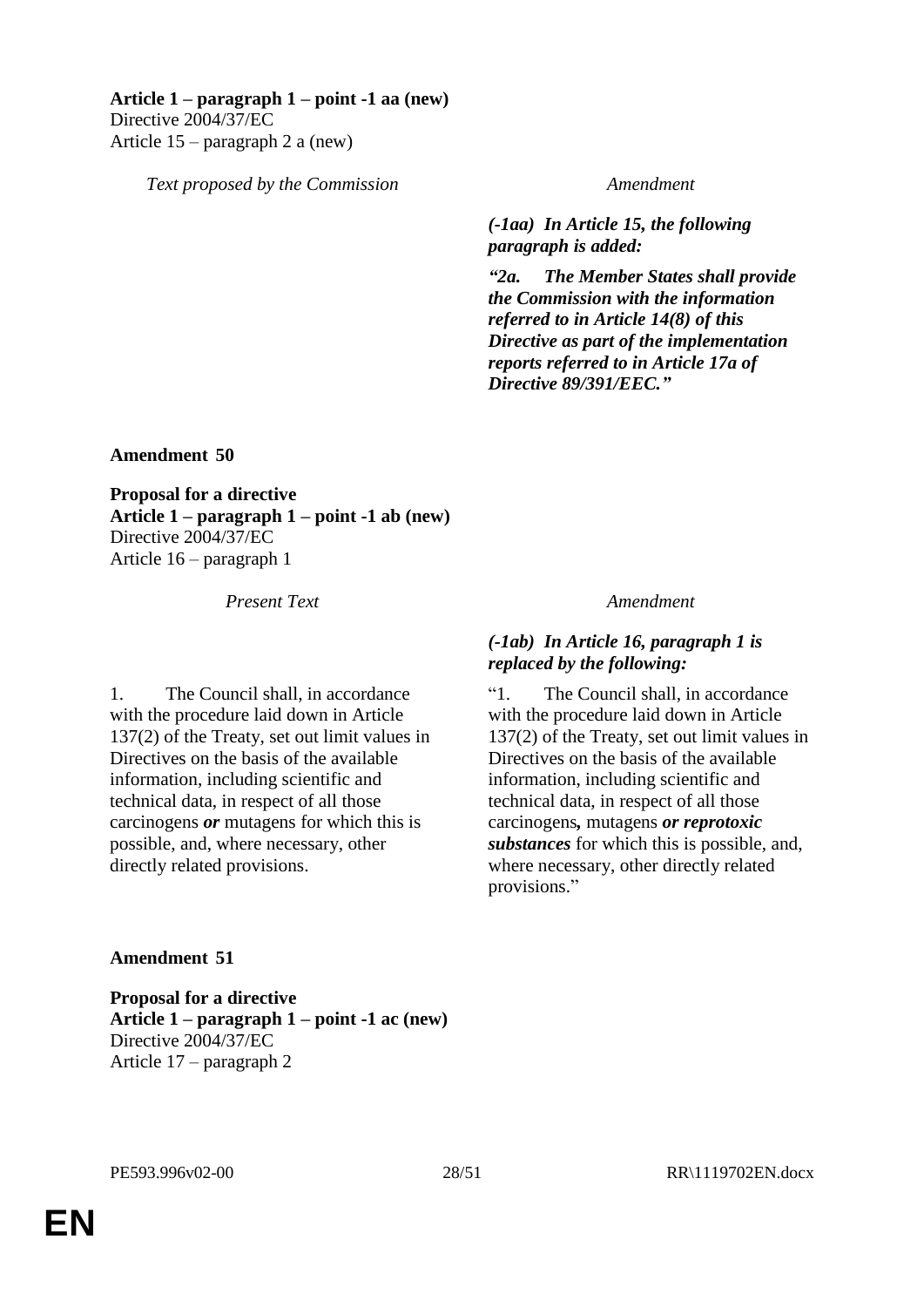## *Present Text Amendment*

2. Purely technical adjustments to Annex II in the light of technical progress, changes in international regulations or specifications and new findings in the field of carcinogens *or* mutagens shall be adopted in accordance with the procedure laid down in Article 17 of Directive 89/391/EEC.

**Amendment 52**

**Proposal for a directive Article 1 – paragraph 1 – point 1 a(new)** Directive 2004/37/EC Annex  $II$  – point 1

*Present Text Amendment*

1. The doctor and/or authority responsible for the health surveillance of workers exposed to carcinogens *or* mutagens must be familiar with the exposure conditions or circumstances of each worker.

## *(-1acv)In Article 17, paragraph 2 is replaced by the following:*

"2. Purely technical adjustments to Annex II in the light of technical progress, changes in international regulations or specifications and new findings in the field of carcinogens*,* mutagens *or reprotoxic substances* shall be adopted in accordance with the procedure laid down in Article 17 of Directive 89/391/EEC."

## *(1a) In Annex II, point 1 is replaced by the following:*

"1. The doctor and/or authority responsible for the health surveillance of workers exposed to carcinogens*,* mutagens *or reprotoxic substances* must be familiar with the exposure conditions or circumstances of each worker."

**Amendment 53**

**Proposal for a directive Annex** Directive 2004/37/EC Annex III – Part A

*Text proposed by the Commission*

|  | $ $ CAS No $ $ EC No $(2)$ | NAME OF AGENT | LIMIT VALUES $(^3)$ | Notation( $4$ ) |
|--|----------------------------|---------------|---------------------|-----------------|
|--|----------------------------|---------------|---------------------|-----------------|

RR\1119702EN.docx 29/51 PE593.996v02-00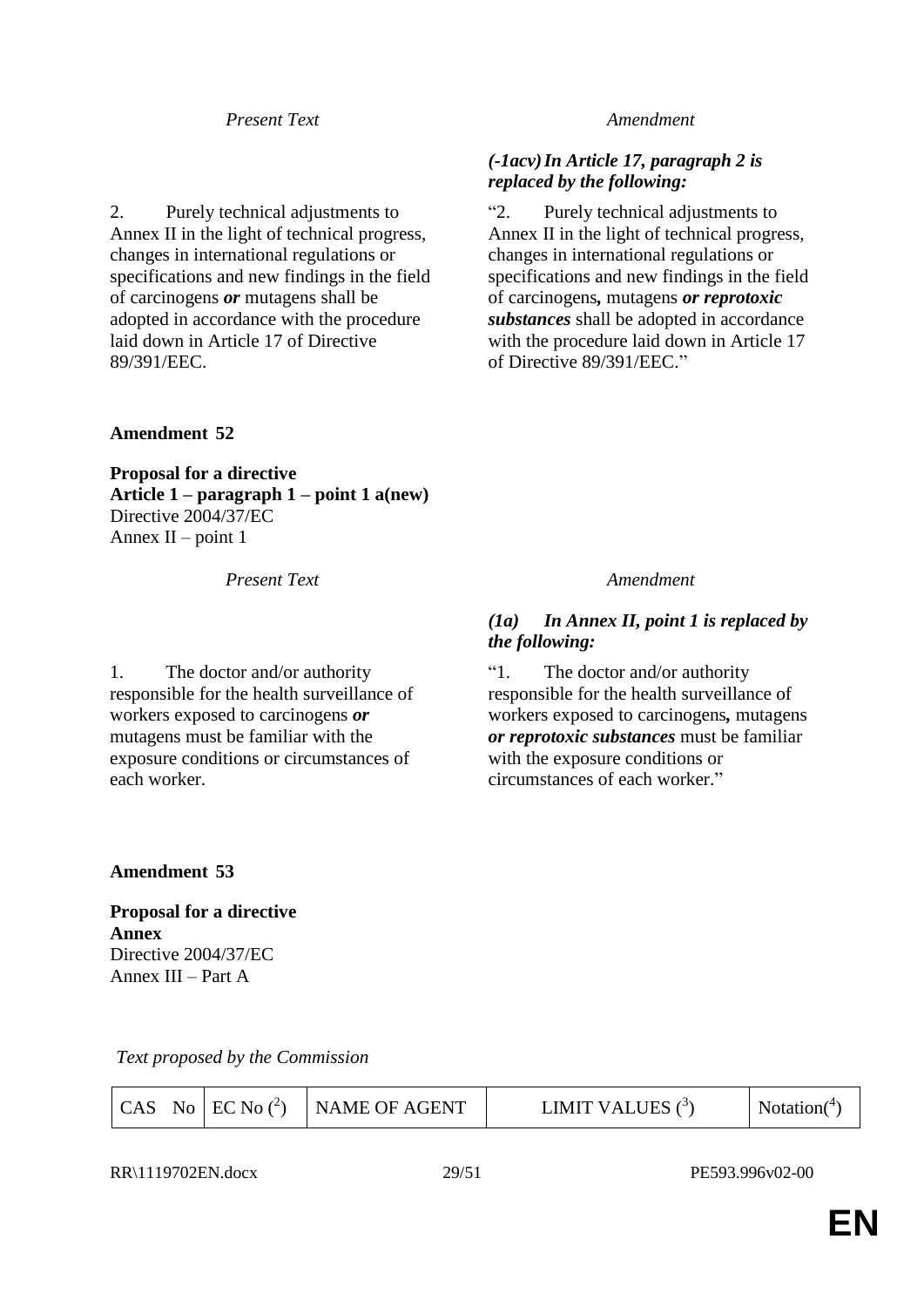| $(^{1})$      |                 |                                                                                                                                        | $mg/m^3$ ( <sup>5</sup> ) | ppm $6$                  | $f/ml(^7)$        |                          |
|---------------|-----------------|----------------------------------------------------------------------------------------------------------------------------------------|---------------------------|--------------------------|-------------------|--------------------------|
|               |                 | Hardwood dusts                                                                                                                         | 3 <sup>(8)</sup>          | $\overline{\phantom{0}}$ |                   |                          |
|               |                 | Chromium (VI)<br>compounds which<br>are carcinogens<br>within the meaning<br>of Article 2 (a) (i) of<br>the Directive (as<br>Chromium) | 0,025                     |                          |                   |                          |
|               |                 | <b>Refractory Ceramic</b><br>Fibres which are<br>carcinogens within<br>the meaning of<br>Article $2$ (a) (i) of the<br>Directive       |                           |                          | 0,3               |                          |
|               |                 | Respirable<br>Crystalline Silica<br>Dust                                                                                               | $0,1$ $(°)$               |                          |                   |                          |
| $71-43-2$     | 200-753-7       | Benzene                                                                                                                                | 3,25                      | 1                        |                   | skin                     |
| $75-01-4$     | 200-831-0       | Vinyl chloride<br>monomer                                                                                                              | 2,6                       | $\mathbf{1}$             |                   |                          |
| $75 - 21 - 8$ | 200-849-9       | Ethylene oxide                                                                                                                         | 1,8                       | $\mathbf{1}$             |                   | skin                     |
| $75 - 56 - 9$ | 200-879-2       | 1,2-Epoxypropane                                                                                                                       | 2,4                       | 1                        |                   |                          |
| 79-06-1       | $201 - 173 - 7$ | Acrylamide                                                                                                                             | 0,1                       | $\qquad \qquad -$        | $\qquad \qquad -$ | skin                     |
| 79-46-9       | 201-209-1       | 2-Nitropropane                                                                                                                         | 18                        | 5                        |                   |                          |
| $95 - 53 - 4$ | 202-429-0       | $o$ -Toluidine                                                                                                                         | 0,5                       | 0,1                      | $\qquad \qquad -$ | $\overline{\phantom{0}}$ |
| 106-99-0      | 203-450-8       | 1,3-Butadiene                                                                                                                          | 2,2                       | $\mathbf{1}$             | —                 |                          |
| 302-01-2      | 206-114-9       | Hydrazine                                                                                                                              | 0,013                     | 0,01                     | $\qquad \qquad -$ | skin                     |
| 593-60-2      | 209-800-6       | Bromoethylene                                                                                                                          | 4,4                       | $\mathbf{1}$             | —                 |                          |

<sup>1</sup> CAS No: Chemical Abstract Service Registry Number.

 $2$  EC No, i.e. EINECS, ELINCS or NLP, is the official number of the substance within the European Union, as defined in section 1.1.1.2 in Annex VI, Part 1, of

\_\_\_\_\_\_\_\_\_\_\_\_\_\_\_\_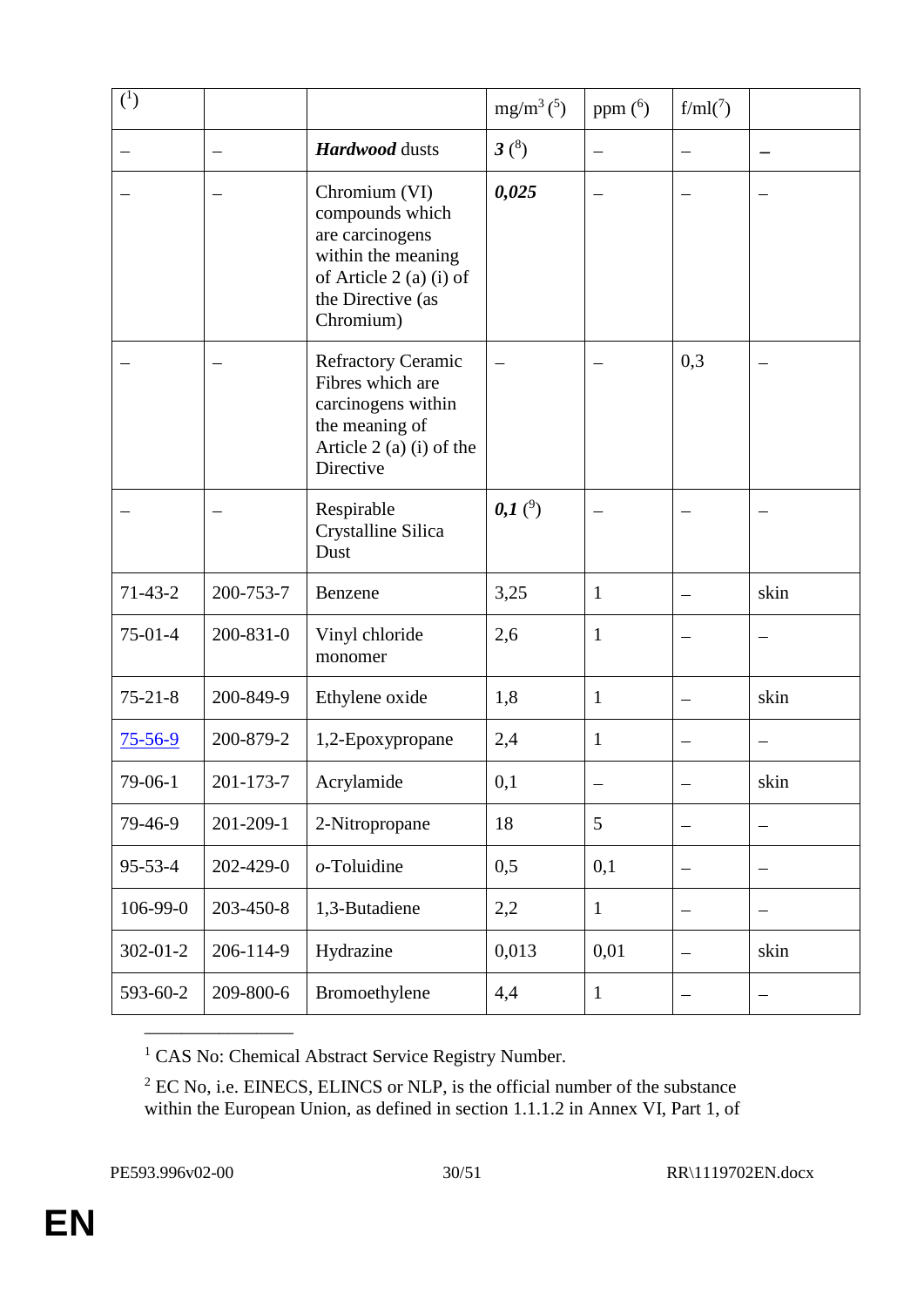Regulation (EC) No 1272/2008.

<sup>3</sup> Measured or calculated in relation to a reference period of eight hours.

<sup>4</sup> Substantial contribution to the total body burden via dermal exposure possible.

 $5 \text{ mg/m}^3$  = milligrams per cubic metre of air at 20 $^{\circ}$ C and 101,3 kPa (760 mm) mercury pressure).

 $^6$  ppm = parts per million by volume in air (ml/m<sup>3</sup>).

 $7$  f/ml = fibres per millilitre.

## 8 Inhalable fraction*: if hardwood dusts are mixed with other wood dusts, the limit value shall apply to all wood dusts present in that mixture*.

<sup>9</sup> Respirable fraction.

| CAS      | No | EC No $(^2)$ | <b>NAME OF AGENT</b>                                                                                                                   |                           | LIMIT VALUES $(^3)$ |            | Notation(4)                                                                                                                                                                                                         |
|----------|----|--------------|----------------------------------------------------------------------------------------------------------------------------------------|---------------------------|---------------------|------------|---------------------------------------------------------------------------------------------------------------------------------------------------------------------------------------------------------------------|
| $(^{1})$ |    |              |                                                                                                                                        | $mg/m^3$ ( <sup>5</sup> ) | ppm $(6)$           | $f/ml(^7)$ |                                                                                                                                                                                                                     |
|          |    |              | Wood dusts                                                                                                                             | $2(^{8})$                 |                     |            | <b>Hardwood</b><br>dusts: 3<br>mg/m3<br>until XXXX<br>$(5 \text{ years})$<br>after entry<br><i>into force</i> )<br>Softwood<br>dusts: 5<br>mg/m3<br>until XXXX<br>$(5 \text{ years})$<br>after entry<br>into force) |
|          |    |              | Chromium (VI)<br>compounds which<br>are carcinogens<br>within the meaning<br>of Article 2 (a) (i) of<br>the Directive (as<br>Chromium) | 0,001                     |                     |            |                                                                                                                                                                                                                     |
|          |    |              | <b>Refractory Ceramic</b><br>Fibres which are<br>carcinogens within                                                                    |                           |                     | 0,3        |                                                                                                                                                                                                                     |

*Amendment*

RR\1119702EN.docx 31/51 PE593.996v02-00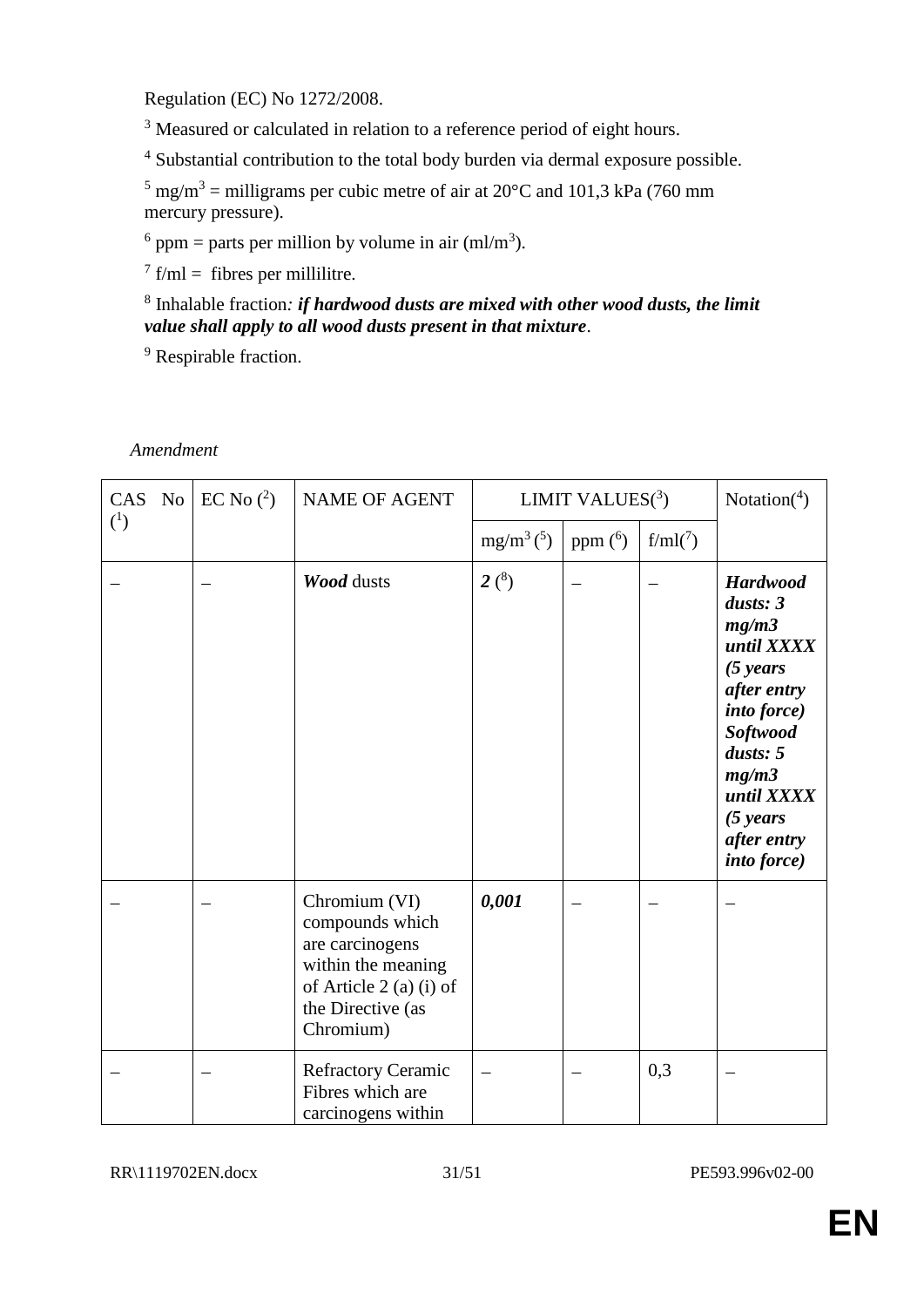|                |                 | the meaning of<br>Article $2$ (a) (i) of the<br>Directive |                   |              |                          |                                                                                                                                                                                 |
|----------------|-----------------|-----------------------------------------------------------|-------------------|--------------|--------------------------|---------------------------------------------------------------------------------------------------------------------------------------------------------------------------------|
|                |                 | Respirable<br>Crystalline Silica<br>Dust                  | $0,05$ ( $^{9}$ ) |              |                          | <b>Transition</b><br>value of $0,1$<br>mg/m3<br>until XXXX<br>$(10 \text{ years})$<br>after entry<br>into force) -<br>to be<br>reviewed 5<br>years after<br>entry into<br>force |
| $71-43-2$      | 200-753-7       | Benzene                                                   | 3,25              | $\mathbf{1}$ |                          | skin                                                                                                                                                                            |
| $75-01-4$      | 200-831-0       | Vinyl chloride<br>monomer                                 | 2,6               | $\mathbf{1}$ |                          |                                                                                                                                                                                 |
| $75 - 21 - 8$  | 200-849-9       | Ethylene oxide                                            | 1,8               | $\mathbf{1}$ | $\overline{\phantom{0}}$ | skin                                                                                                                                                                            |
| $75 - 56 - 9$  | 200-879-2       | 1,2-Epoxypropane                                          | 2,4               | $\mathbf{1}$ | $\overline{\phantom{0}}$ |                                                                                                                                                                                 |
| 79-06-1        | $201 - 173 - 7$ | Acrylamide                                                | 0,1               |              |                          | skin                                                                                                                                                                            |
| 79-46-9        | $201 - 209 - 1$ | 2-Nitropropane                                            | 18                | 5            |                          |                                                                                                                                                                                 |
| $95 - 53 - 4$  | 202-429-0       | $o$ -Toluidine                                            | 0,5               | 0,1          |                          |                                                                                                                                                                                 |
| 106-99-0       | 203-450-8       | 1,3-Butadiene                                             | 2,2               | $\mathbf{1}$ |                          |                                                                                                                                                                                 |
| $302 - 01 - 2$ | 206-114-9       | Hydrazine                                                 | 0,013             | 0,01         | $\equiv$                 | skin                                                                                                                                                                            |
| 593-60-2       | 209-800-6       | Bromoethylene                                             | 4,4               | $\mathbf{1}$ |                          |                                                                                                                                                                                 |

<sup>1</sup> CAS No: Chemical Abstract Service Registry Number.

\_\_\_\_\_\_\_\_\_\_\_\_\_\_\_\_

 $2$  EC No, i.e. EINECS, ELINCS or NLP, is the official number of the substance within the European Union, as defined in section 1.1.1.2 in Annex VI, Part 1, of Regulation (EC) No 1272/2008.

<sup>&</sup>lt;sup>3</sup> Measured or calculated in relation to a reference period of eight hours.

<sup>4</sup> Substantial contribution to the total body burden via dermal exposure possible.

 $5 \text{ mg/m}^3$  = milligrams per cubic metre of air at 20 $^{\circ}$ C and 101,3 kPa (760 mm mercury pressure).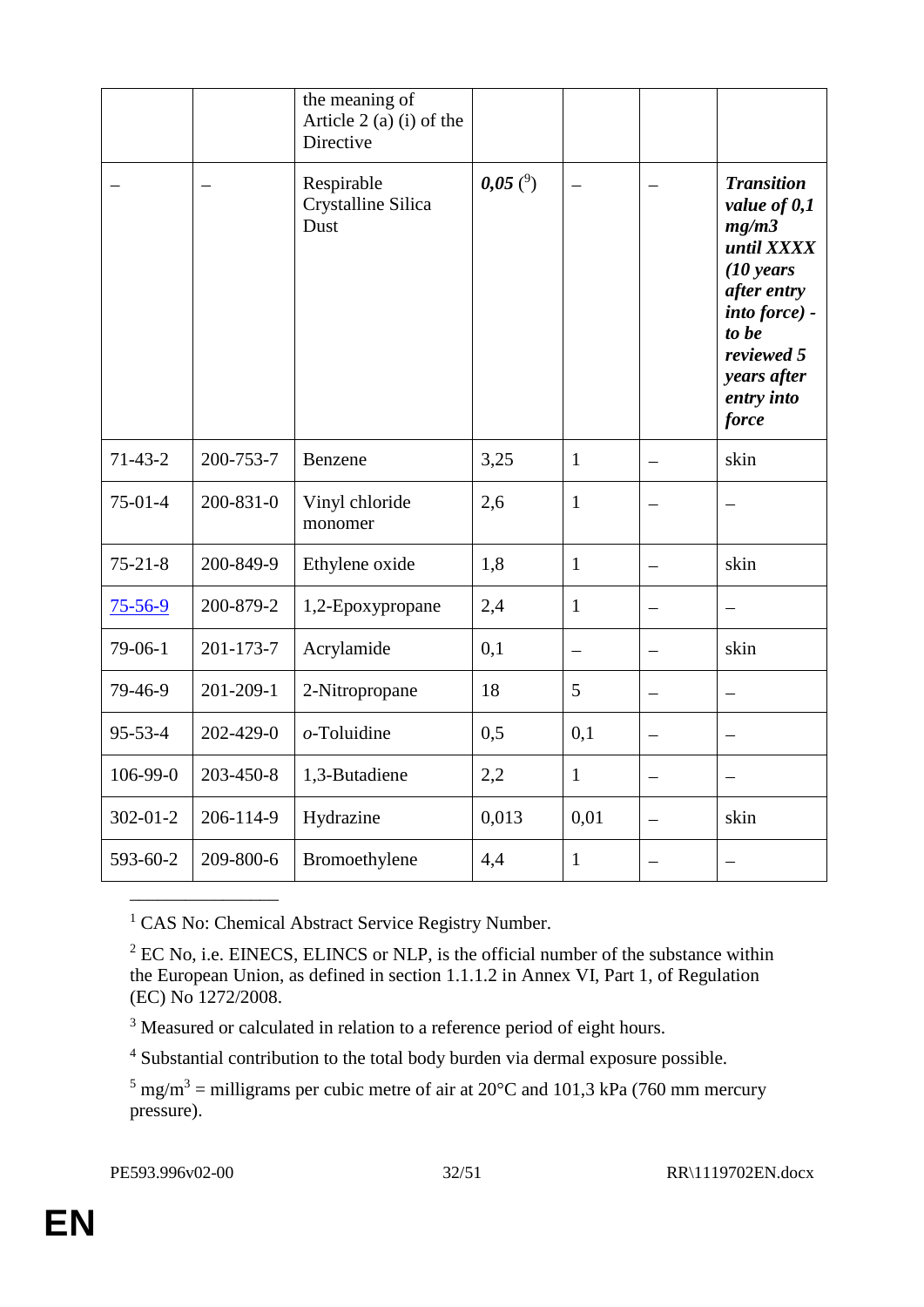- $^6$  ppm = parts per million by volume in air (ml/m<sup>3</sup>).
- $7$  f/ml = fibres per millilitre.
- 8 Inhalable fraction.
- <sup>9</sup> Respirable fraction.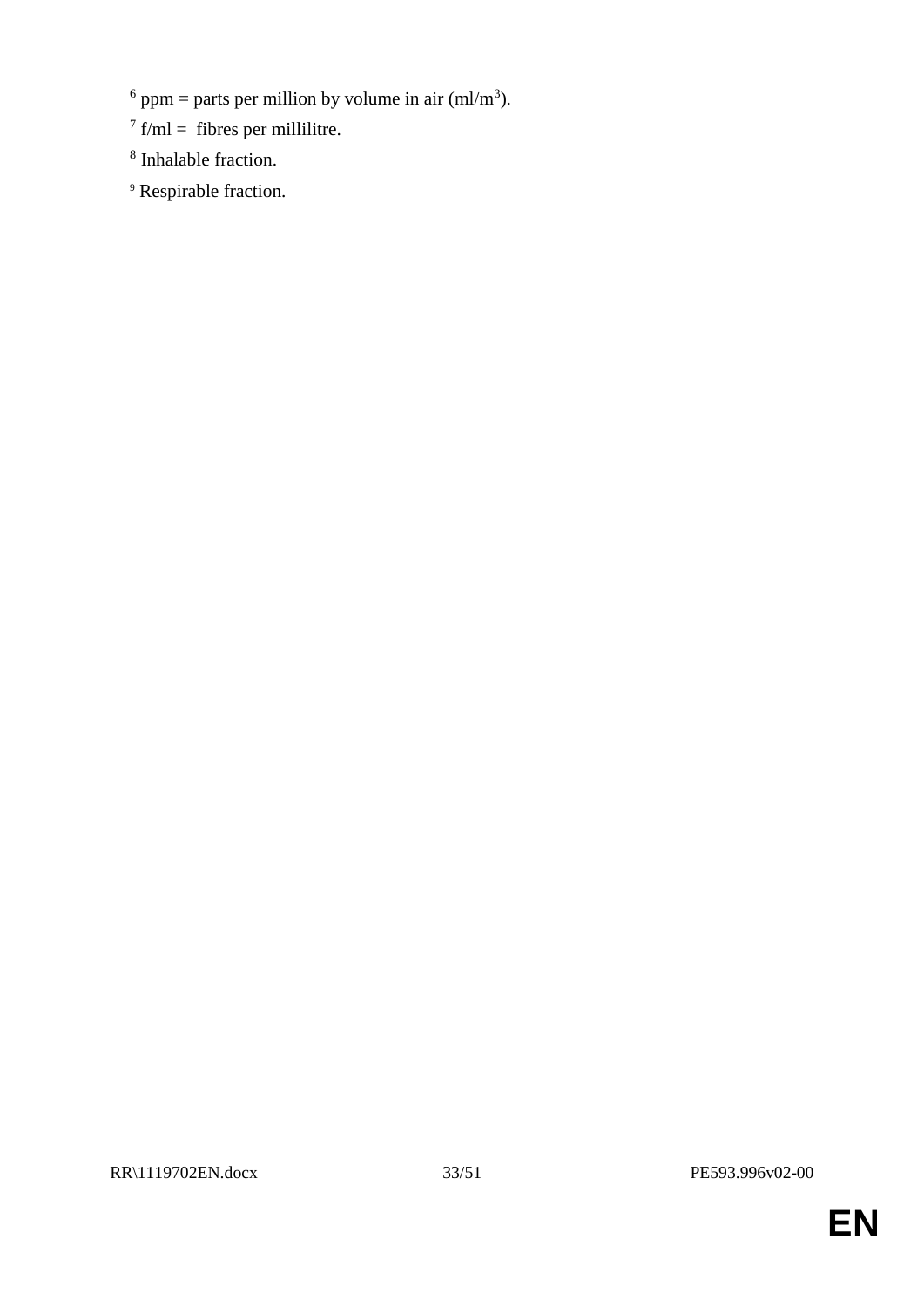# **EXPLANATORY STATEMENT**

On 13 May 2016 the Commission published its proposal for amending Directive 2004/37/EC to better protect workers from exposure to carcinogens and mutagens in the workplace. The European Parliament had called for a revision of the directive at several occasions both in the current and the previous term.

The Rapporteur welcomes the Commission's initiative as an important first step towards addressing the overall problem of exposure to carcinogens and mutagens in the workplace. Cancer is the second largest cause of death in Europe and the largest cause of work-related death. All work related cancers are preventable. An update and precise legislative framework in the European Union will contribute to a better prevention of work-related cancers. The annual cost to Member States is estimated at 334 billion  $EUR<sup>1</sup>$ .

According to the European Agency for Safety and Health at Work (EU-OSHA), Member States report lack of exposure and toxicological data at national level, and that there is a difficulty reaching consensus regarding occupational exposure limits (OELs). The Rapporteur takes the view that the guiding principle for setting binding OELs (BOELs) is to follow best practice in the Member States as well as globally and to act according to the precautionary principle. This principle should be consistently reflected in the directive as recalled by its Recital 14 ('The precautionary principle should be applied in the protection of workers' health.').

## **I. The inclusions of reprotoxic substances in the scope of the directive**

The rapporteur proposes to broaden the scope of the Directive to allow for the inclusion of reprotoxic substances, which is in line with previous calls from the European Parliament<sup>2</sup> and with legislation in force in some Member States.

According to a recent French study<sup>3</sup> more than 1% of the workers are exposed to reprotoxic substances. Extrapolating those data, there could be between 2 and 3 million workers exposed to reprotoxic substances in the European Union. At present the legislative protection for workers from such substances is very weak because it is basically limited to the general provisions of the Chemical Agents Directive 98/24/EC. Reprotoxic substances are substances of very high concern according to Regulation (EC) No 1907/2006 (REACH). The provisions for workers` protection should be consistent with that finding. The pregnant workers' directive 92/85/EC does not impose preventative measures before a pregnant worker has informed their employer of their pregnancy. That means that there is no specific protection in early weeks of gestation and no protection for male or female fertility. Carcinogens and mutagens are tied to reprotoxic substances in European legislation for instance through REACH. At Member State level six countries have already extended the scope of the directive (FR, AT, FI, DE, SE and CZ) to include reprotoxic substances in transposition.

 $\overline{a}$ 

<sup>1</sup> Work-related cancer in the European Union: Size, impact and options for further preventionWork-related cancer in the European Union: Size, impact and options for further prevention,, RIVM, 2016

<sup>&</sup>lt;sup>2</sup> European Parliament resolution of 15 December 2011 on the mid-term review of the European strategy 2007-2012 on health and safety at work (2011/2147(INI))

<sup>3</sup> Les expositions aux cancérogenes mutagenes et reprotoxiques, INRS, References en sante au travail, No 144, 2015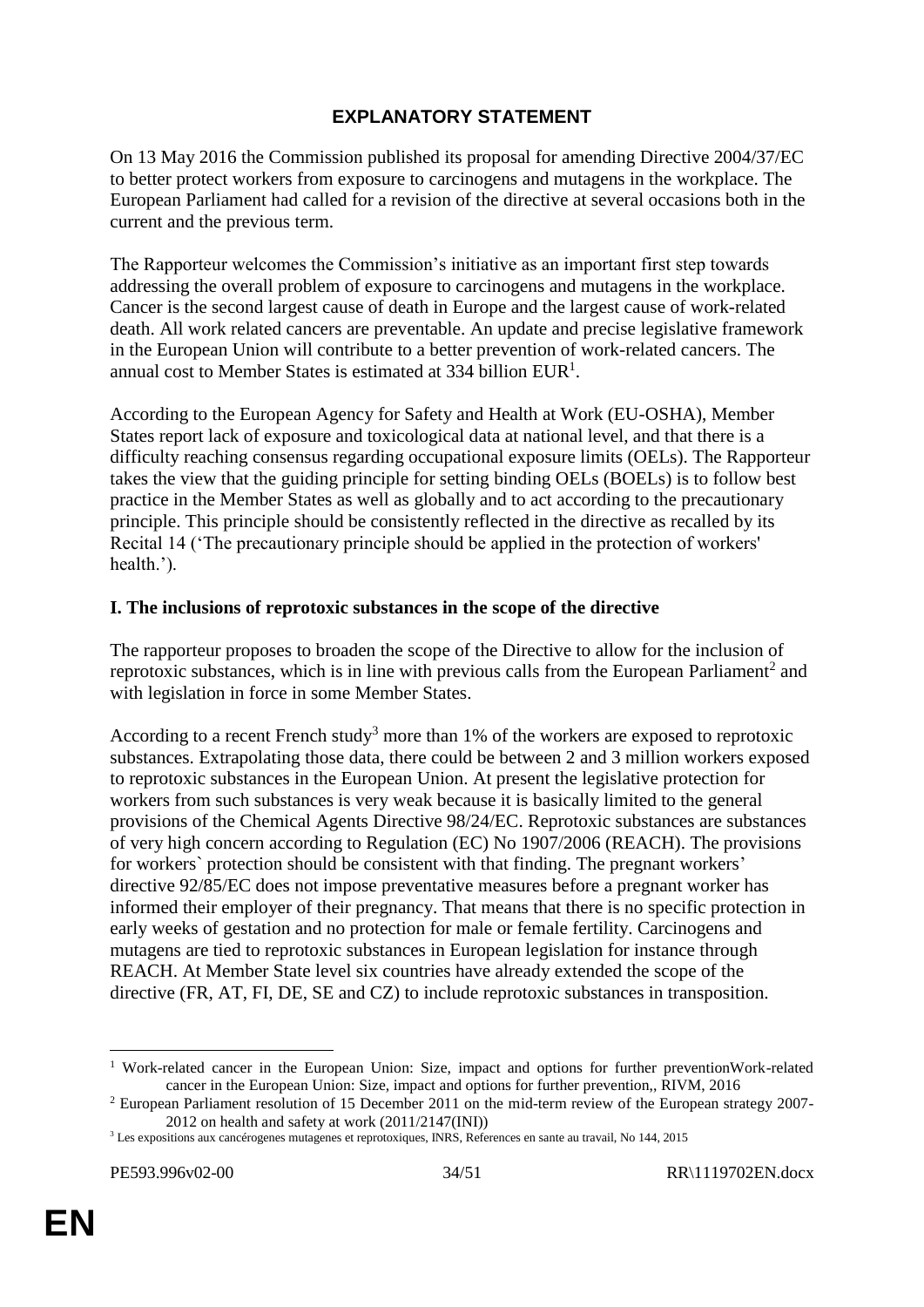In 2004 a survey carried out in France evaluated 50 potential reprotoxic substances scoring them for danger and exposure. The first 10 substances according to this methodology were: di(2-ethylhexyl)phthalate, benzyl butyl phthalate, dibutyl phthalate, cadmium, lead, hexachlorobenzene, toluene, nonylphenol, ethylene glycol ethyl ether, benomyl<sup>1</sup>. Examples of effects of reprotoxic substances like phthalates are: testicular toxicity, reduced male and female fertility, foetal toxicity (possibly leading to death or malformations). Alkylphenols and related chemicals have hormone mimicking (imitating) effects and can lead to reduced male fertility, testicular size and sperm quality<sup>2</sup>.

## **II. Stricter limit values**

The Rapporteur has proposed stricter limit values for several of the substances considered. The rapporteur is of the view that the BOELs set by the European Union should mirror the best practice developed in the Member States. As the Commission has highlighted in the impact assessment, decisions on limit values strike a balance between cancer risk and the estimated cost of preventing it. Where practical difficulties exist due to a lack of alternative substances or technical solutions, additional time for implementing the stricter limit values has been proposed. This ensures time for employers to develop solutions and to offset costs for investment. All of the changes proposed by the rapporteur reflect BOELs that are already in force or exist in some Member States.

### *- Crystalline silica*

The Scientific Committee for Occupational Exposure Limits (SCOEL) has advised a limit value of 0.05 mg/m<sup>3</sup>; the rapporteur shares this view and has proposed the same limit value as the SCOEL. According to the Commission's impact assessment, such a limit value would result in 107.350 less deaths in the period 2010-2069 as compared to the current scenario.

### *- Chromium VI*

The Rapporteur shares the view expressed by several Member States (Belgium, Germany, Denmark, France, The Netherlands, Lithuania and Sweden) during discussions in the Council that the limit value for Chromium IV should be lowered as compared to the Commission's proposal  $(0.025 \text{ mg/m}^3)$ . She is concerned that the limit value would be set at a relatively high level despite no up-to-date hexavalent chromium exposure data being available, since the data used to set the proposed limit is from 1995. At present, three Member States have implemented a limit value of 0.001 mg/m<sup>3</sup>. Again, the precautionary principle should apply.

### *- Wood dust*

 $\overline{a}$ 

The rapporteur shares the view of the International Agency for Research on Cancer (IARC) that there is sufficient evidence that no distinction should be made between hard and soft wood dust. As there have been noticeable technical advances in recent years, from a practical perspective it is fully possible to set a stricter limit value for wood dust. As the majority of EU Member States have a limit value set at  $2 \text{ mg/m}^3$ , this should be the common limit value for the European Union until the stricter best practice limit value of  $1 \text{ mg/m}^3$  (France) can be achieved. An even stricter limit value of  $0.5 \text{ mg/m}^3$  should be evaluated in the future revision of the Directive based on the health and safety impact, technical feasibility and cost.

<sup>1</sup> AFSSET – Agence francaise de sécurité sanitaire de l'environnement et du travail, *Identification d'une liste de substances toxiques pour la reproduction et le développement et Proposition d'une méthode de hiérarchisation pour l'analyse des Valeurs Toxicologiques de Référence, Rapport du groupe d'experts 'VTR reprotoxic'* , 2006, p. 58.

<sup>2</sup> Evans, T.J.,' Endocrine disruptors', Gupta, R.C. (Ed.), Reproductive and Developmental Toxicity, Elsevier Inc., 2011, pp. 874-875.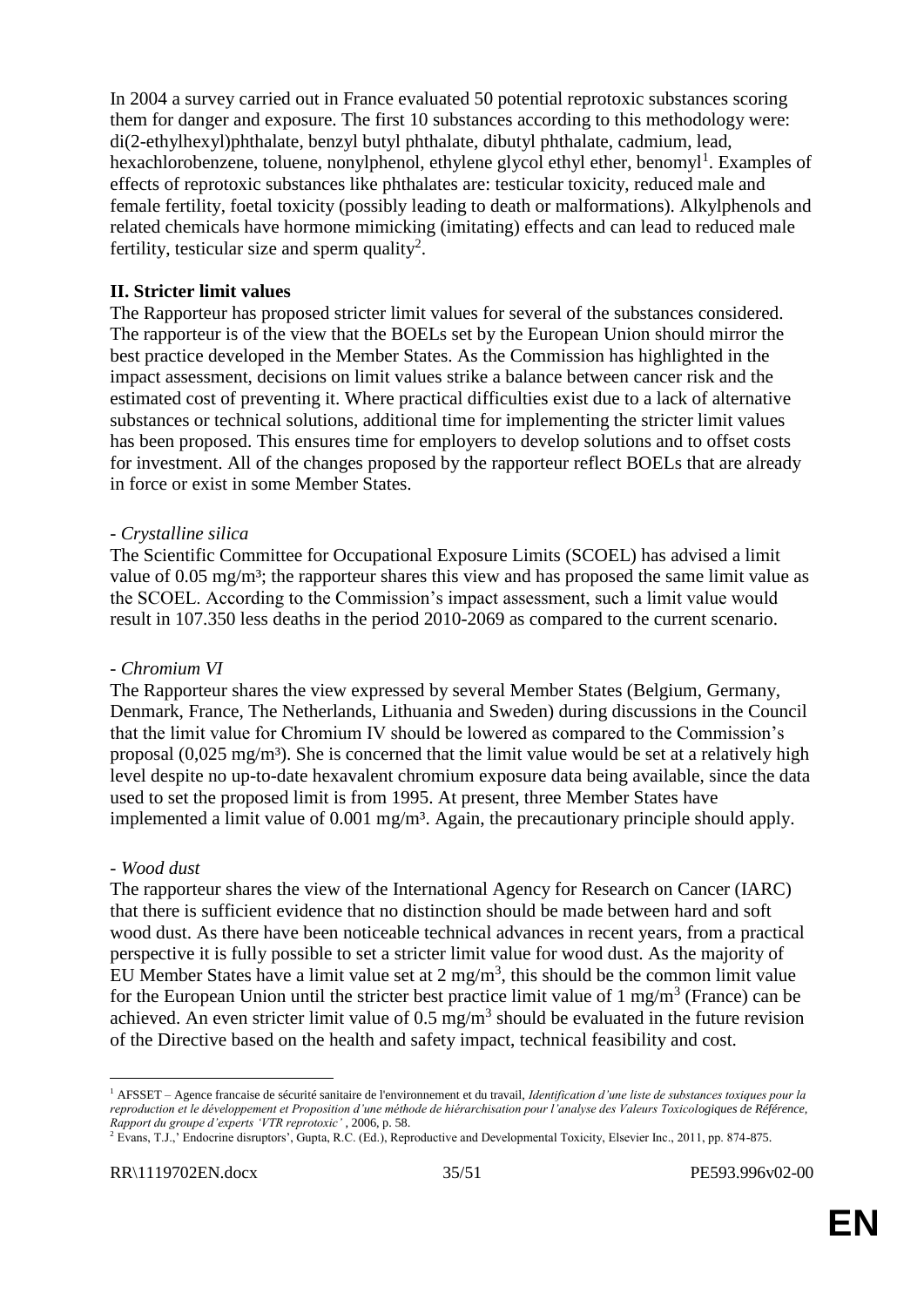## **III. Further issues to be addressed**

The Rapporteur has not proposed to introduce BOELs for additional substances in light of the Commission's explicit intention to further amend the Directive in the very next future. As there are numerous substances that have been identified as carcinogens, mutagens and reprotoxic agents, the Rapporteur welcomes such plans and urges that additional limit values should be introduced without delay to protect many more workers from exposure, to prevent more risks and save more lives.

Improved data collection also needs to be addressed in the revisions of the Directive, through best practice sharing at a European level and with the aid of social partners, especially employers. At present, the lack of clear and comprehensive data collection by the Member States creates barriers to protection, prevention and proper health care, not to mention responsible policy making.

The gaps in data collection also stress the need to introduce mandatory life-long health surveillance of exposed workers. This has been proposed as an amendment to the directive due to the urgent nature of the problem, without sufficient data on workers' exposure, it is impossible to evaluate when health surveillance is necessary. Until sufficient and comprehensive data is available and can be consistently shared with relevant health professionals, health surveillance must be carried out for all exposed workers, including after the end of exposure and the end of their working life. This includes all workers, trainees, apprentices and maintenance staff who have been exposed. Early detection of cancer is one of the most important factors which contribute to higher survival rates.

On a general note this revision has to be seen as a first step towards a renewed ambition to protect workers from harmful substances in the workplace. It is important to see which additional policy areas can help support the long term goal of protection, for instance through research and innovation initiatives.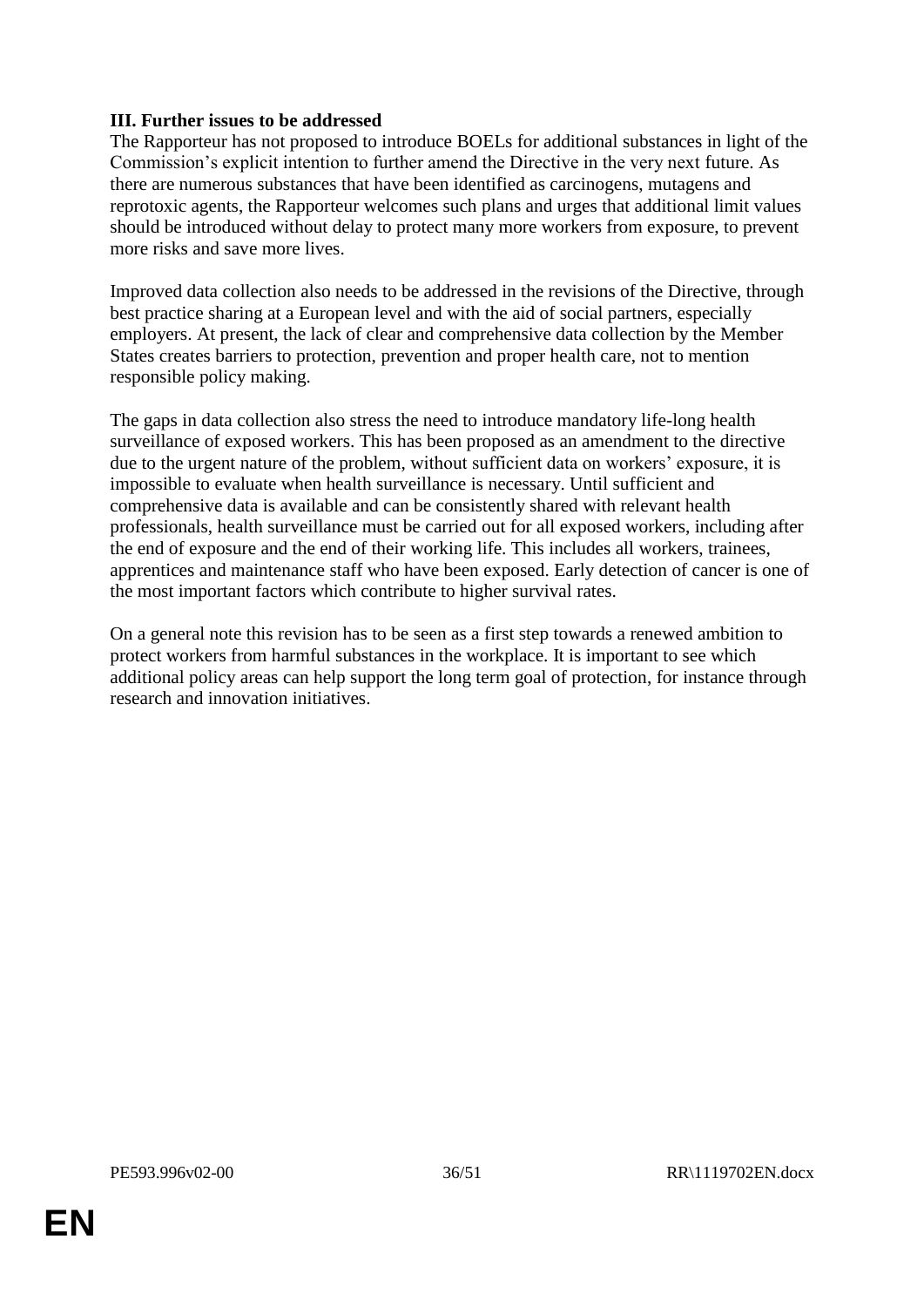## 1.2.2017

# **OPINION OF THE COMMITTEE ON LEGAL AFFAIRS**

for the Committee on Employment and Social Affairs

on the proposal for a directive of the European Parliament and of the Council amending Directive 2004/37/EC on the protection of workers from the risks related to exposure to carcinogens or mutagens at work  $(COM(2016)0248 - C8 - 0181/2016 - 2016/0130(COD))$ 

Rapporteur: Kostas Chrysogonos

## **SHORT JUSTIFICATION**

The proposal for a directive of the European Parliament and of the Council amending Directive 2004/37/EC on the protection of workers from the risks related to exposure to carcinogens or mutagens at work, which is supported by an impact assessment<sup>1</sup>, seeks to guarantee a high level of protection of workers' health and safety in the EU, through the introduction at EU level of better occupation standards, regarding workers' exposure to carcinogens or mutagens at work.

Specifically, the main objectives of the proposal are the following: a) to improve workers' health protection by reducing occupational exposure to chemical agents that may cause cancer or mutations; b) to ensure more clarity and to create a better level playing field for economic operators; and c) to increase the effectiveness of the EU framework for workers' protection by updating it on the basis of available scientific evidence. These objectives are consistent with the fundamental right to life and to fair and just working conditions which respect his/her health, safety and dignity as set out in Articles 2 and 31 respectively of the EU Charter of Fundamental Rights.

As such, this proposal falls within the Commission's EU Strategic Framework on Health and Safety at Work 2014-2020 and fits within the Commission's priority actions in its Work Programme for 2016 for a deeper and fairer single market and for the establishment of a fair and truly pan-European labour market that provides workers with decent protection and sustainable jobs. Cancer is the leading cause (53%) of work-related deaths in the EU. For the workers and their families, cancer results not only in substantial quality of life losses, but also in direct health care costs and indirect loss of present and future earnings. Occupational cancer impacts the economy at large too, reducing labour supply and productivity and

 $\overline{a}$ <sup>1</sup> SWD(2016) 152 and SWD(2016) 153.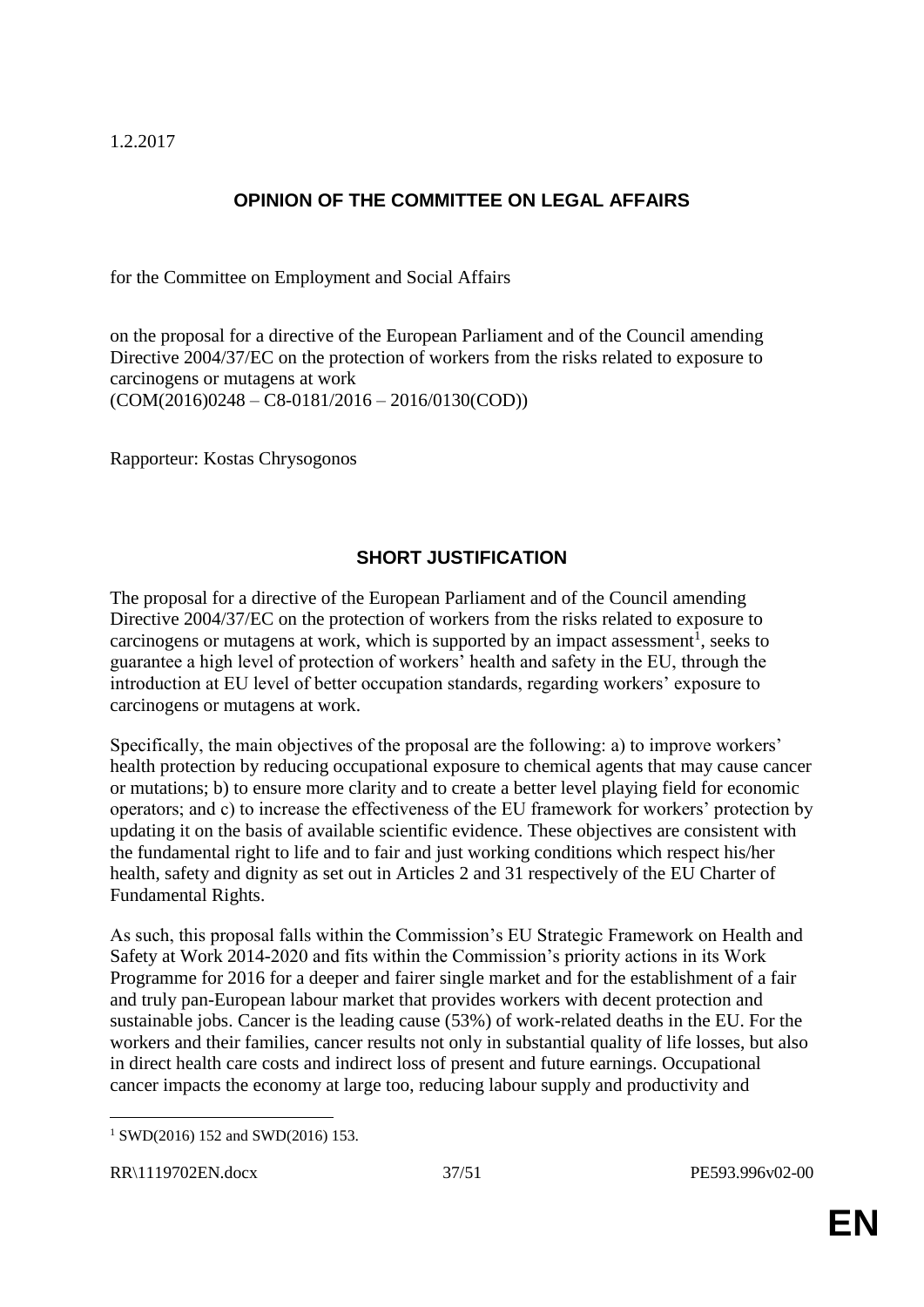increasing the burden on public finances through avoidable public expenditure on health care and other benefits. Finally, occupational cancer implies for businesses staff replacement costs, productivity losses and the need to pay higher wages to compensate for the higher occupational risk.

Workers in the EU are currently protected from cancer-causing chemicals under the Carcinogens and Mutagens Directive 2004/37/EC (hereinafter, 'CMD'), which is one of the 24 directives falling under the Occupational Safety and Health Framework Directive 89/391/EEC (hereinafter, 'OSH Framework'). The OSH Framework sets general objectives to eliminate and reduce to a minimum the risks to safety and health οf workers. The CMD provides that employers must 'identify and assess risks to workers' associated with carcinogens and 'must prevent exposure where risks occur'. Where it is technically possible, the process or agent concerned must be substituted with a non-hazardous or less hazardous process or agent. Where substitution is not possible, chemical carcinogens must be used in a closed system, or worker exposure must be reduced to as low a level as is technically possible. Employers also have the obligation to ensure that occupational exposure limit values are not exceeded.

The new proposal seeks to bring within the scope of the CMD a number of chemical agents that are recognised as human carcinogens in countries outside the EU or by international organisations, but that are not yet classified under the current EU system. Specifically, it proposes to revise or to introduce EU-wide occupational exposure limit values for 13 chemical agents on the basis of the latest scientific evidence, thus harmonising widely varying national limit values, where existent. According to the impact assessment, this is estimated to save around 100.000 lives by 2069 for a total monetised health benefit quantified between EUR 34 and 89 billion.

As a result, your rapporteur supports strongly the aforementioned proposal, albeit with a number of amendments, which aim mainly at stressing the need for a precautionary approach regarding the implementation of the proposal. The precautionary principle can be defined as a general principle of Union law intended to be applied in order to ensure a high level of protection of health, consumer safety and the environment in all the Union's spheres of  $\alpha$  activity.<sup>1</sup> This principle is thus particularly important where there are uncertainties as to the impact of dealing with mixtures especially of toxic agents on workers' health or where available scientific and technical data is not sufficient. This calls essentially for the establishment of a new and effective cancer- and related health problems-prevention paradigm that takes into account multiple interacting factors and the latest improvements in measurement techniques, risk management measures and other relevant factors.

Finally, your rapporteur notes that more efforts are required in order to efficiently protect workers from the risks related to carcinogens and mutagens at work, as there are still various substances that are not included in the list of the proposal that can potentially have an adverse impact on workers' health.<sup>2</sup> All substances that can increase the risk of occupational cancers shall be covered by the EU legislation.

 $\overline{a}$ 

<sup>1</sup> See among others, case T-74/00, *Artegodan v. Commission* [2000] ECR II-02583, paras 183-184.

<sup>&</sup>lt;sup>2</sup> See among others H. Wriedt, 'Occupational Health & Safety Advice Centre, Report – Carcinogens that should be subject to binding limits on workers' exposure' (2016).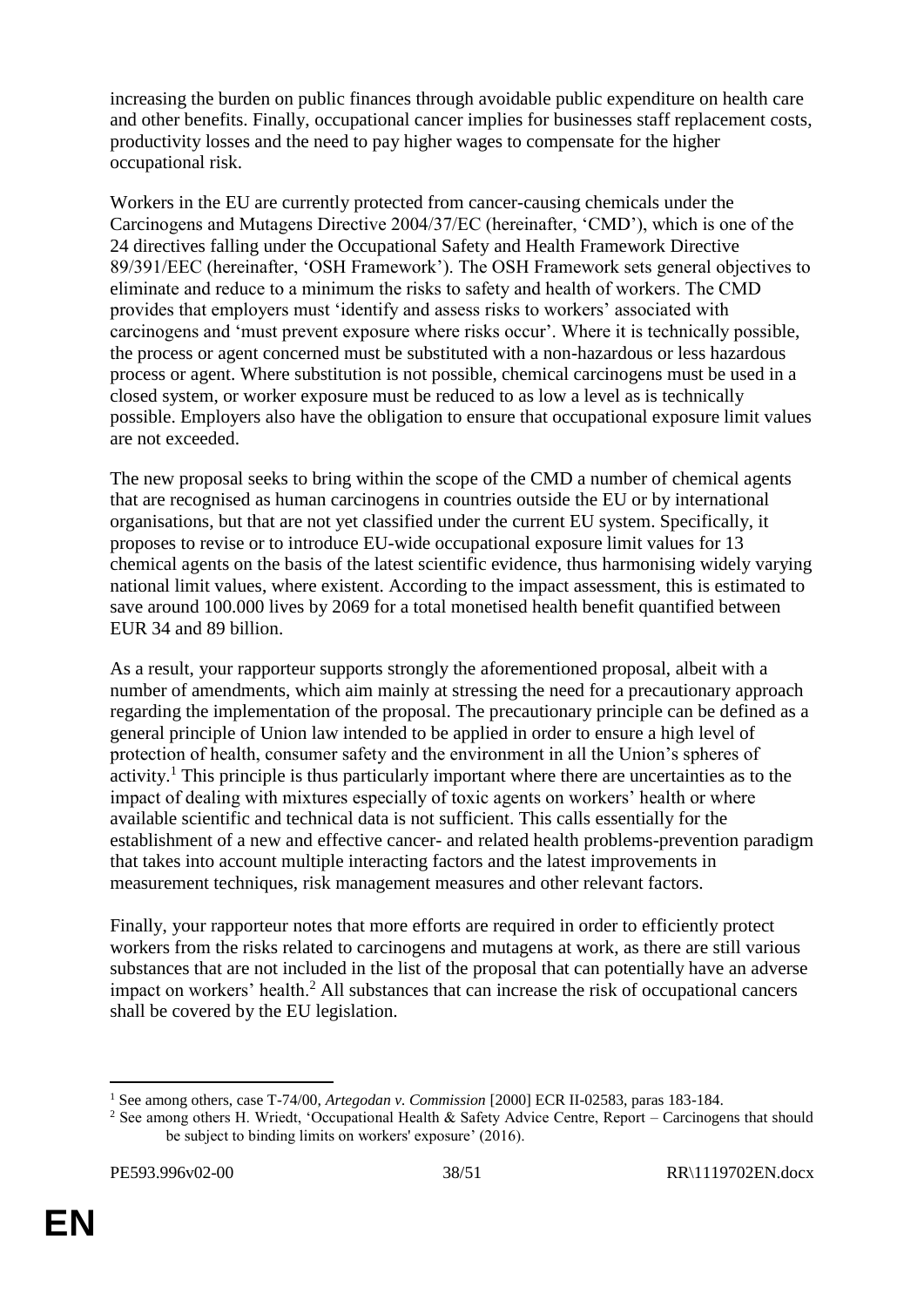## **AMENDMENTS**

The Committee on Legal Affairs calls on the Committee on Employment and Social Affairs, as the committee responsible, to take into account the following amendments:

## **Amendment 1**

**Proposal for a directive Recital 1**

*Text proposed by the Commission Amendment*

(1) Directive 2004/37/EC aims to protect workers against risks to their health and safety from exposure to carcinogens or mutagens at the workplace and lays down minimum requirements to that effect including limit values, on the basis of the available scientific and technical data.

(1) Directive 2004/37/EC aims to protect *over 217 million Union* workers against risks to their health and safety from exposure to carcinogens or mutagens at the workplace and lays down minimum requirements to that effect including limit values, on the basis of the available scientific and technical data.

## **Amendment 2**

**Proposal for a directive Recital 1 a (new)**

*Text proposed by the Commission Amendment*

*(1a) Directive 2004/37/EC needs to be urgently updated in order to provide for new preventive and protective measures.*

**Amendment 3**

**Proposal for a directive Recital 1 b (new)**

*Text proposed by the Commission Amendment*

*(1b) Substances that damage human fertility are just as harmful for the health of workers as carcinogens or mutagens: The scope of Directive 2004/37/EC should therefore also cover substances that*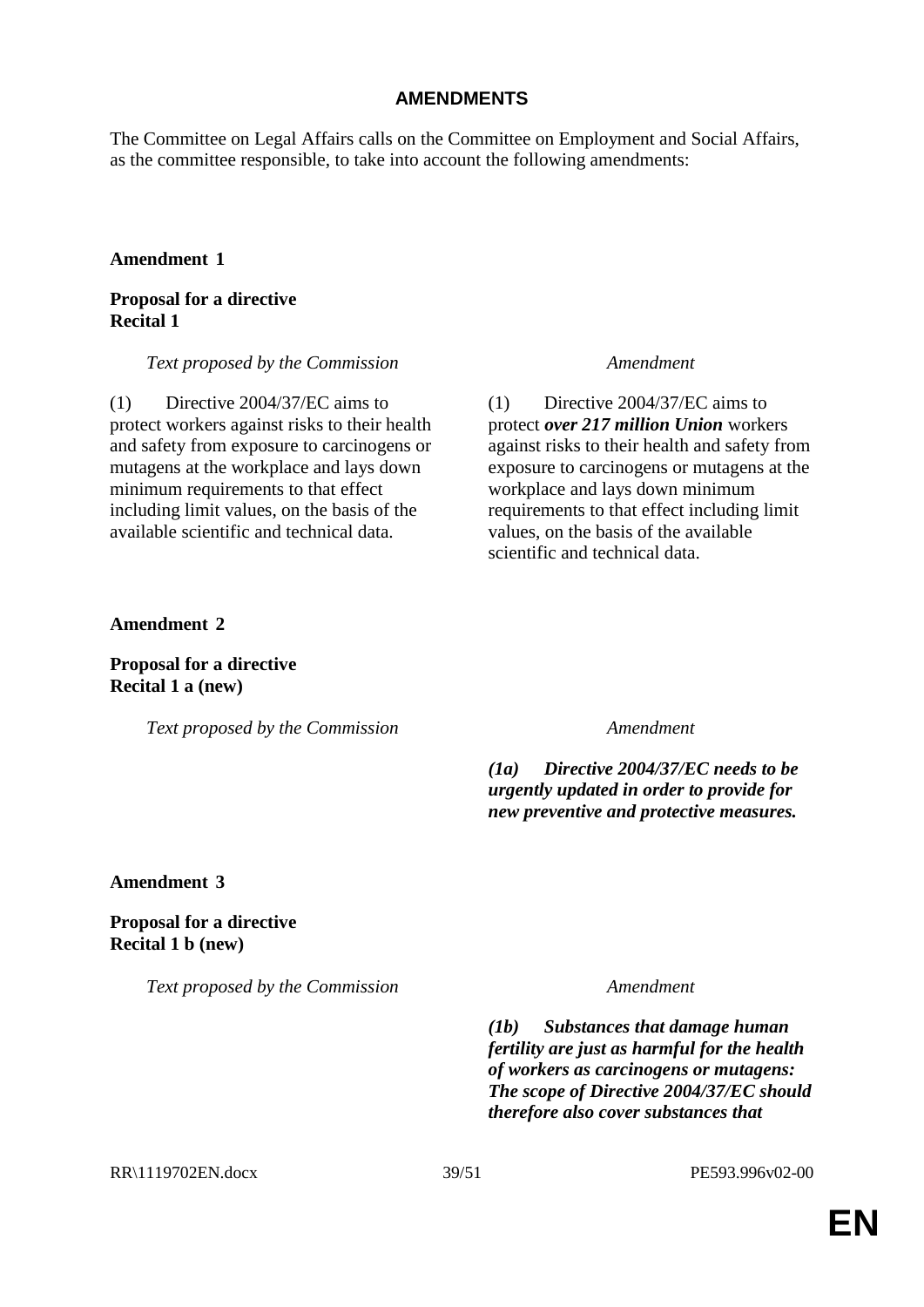### **Amendment 4**

### **Proposal for a directive Recital 1 c (new)**

*Text proposed by the Commission Amendment*

*(1c) It is essential to take the precautionary principle into account, especially where there are uncertainties as to the impact of dealing with substances and their mixtures on workers' health or where available scientific and technical data is not sufficient.*

**Amendment 5**

### **Proposal for a directive Recital 2**

*Text proposed by the Commission Amendment*

(2) The limit values should be revised *when necessary* in the light of scientific *data*.

(2) *To improve the efficiency and effectiveness of Union framework provisions for the protection of workers and in accordance with the precautionary principle,* the limit values should be revised *regularly* in the light of *the latest*  scientific *and technical information and*  data*, as well as in the light of the latest improvements in measurement techniques, risk management measures and other relevant factors.*

**Amendment 6**

**Proposal for a directive Recital 2 a (new)**

*Text proposed by the Commission Amendment*

*(2a) It is necessary to highlight the importance of protecting workers against exposure to carcinogens, mutagens and* 

PE593.996v02-00 40/51 RR\1119702EN.docx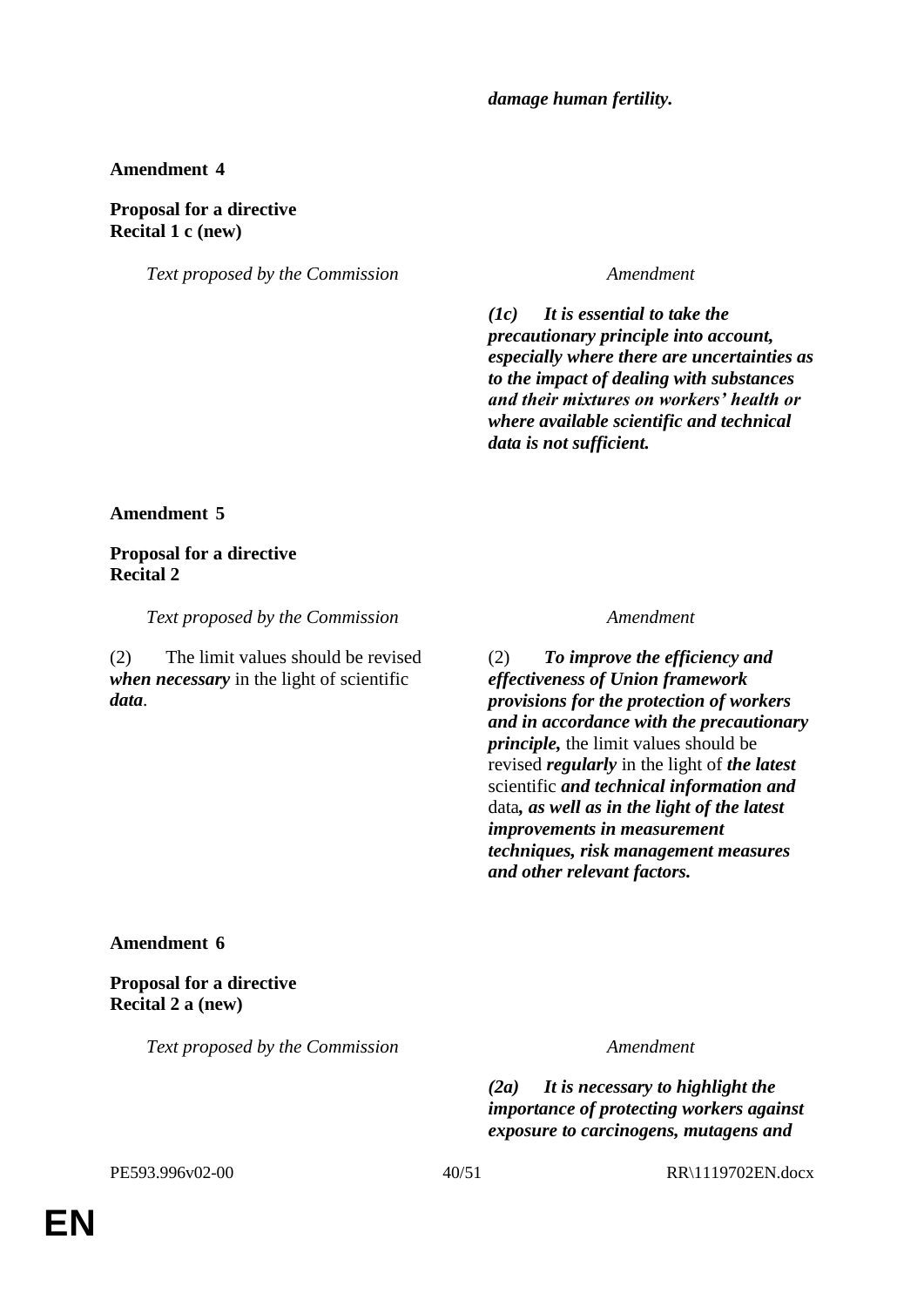*substances that are toxic to reproduction. In the workplace, men and women are often exposed to a cocktail of substances, which can increase health risks, cause adverse effects on their reproductive systems and impaired fertility or infertility, and can have a negative impact on foetal development and on development of the children, inter alia through harmful impacts on lactation or harm inflicted through lactation. Substances which are toxic to reproduction and sexual functioning are of very high concern and the same organisation of workplace prevention should be applied as for carcinogens and mutagens. To ensure increased and safe participation of women in the labour market in accordance with the EU-2020 headline target, reprotoxic substances should be covered in the revision of Directive 2004/37/EC. This would bring it in line with Regulation (EC) No 1907/2006 of the European Parliament and of the Council1a as far as the protection of women in the workplace is concerned.*

*1a. Regulation (EC) No 1907/2006 of the European Parliament and of the Council of 18 December 2006 concerning the Registration, Evaluation, Authorisation and Restriction of Chemicals (REACH), establishing a European Chemicals Agency, amending Directive 1999/45/EC and repealing Council Regulation (EEC) No 793/93 and Commission Regulation (EC) No 1488/94 as well as Council Directive 76/769/EEC and Commission Directives 91/155/EEC, 93/67/EEC, 93/105/EC and 2000/21/EC (OJ L 396, 30.12.2006, p. 1).*

*\_\_\_\_\_\_\_\_\_\_\_\_\_\_\_\_*

**Amendment 7**

**Proposal for a directive Recital 2 b (new)**

RR\1119702EN.docx 41/51 PE593.996v02-00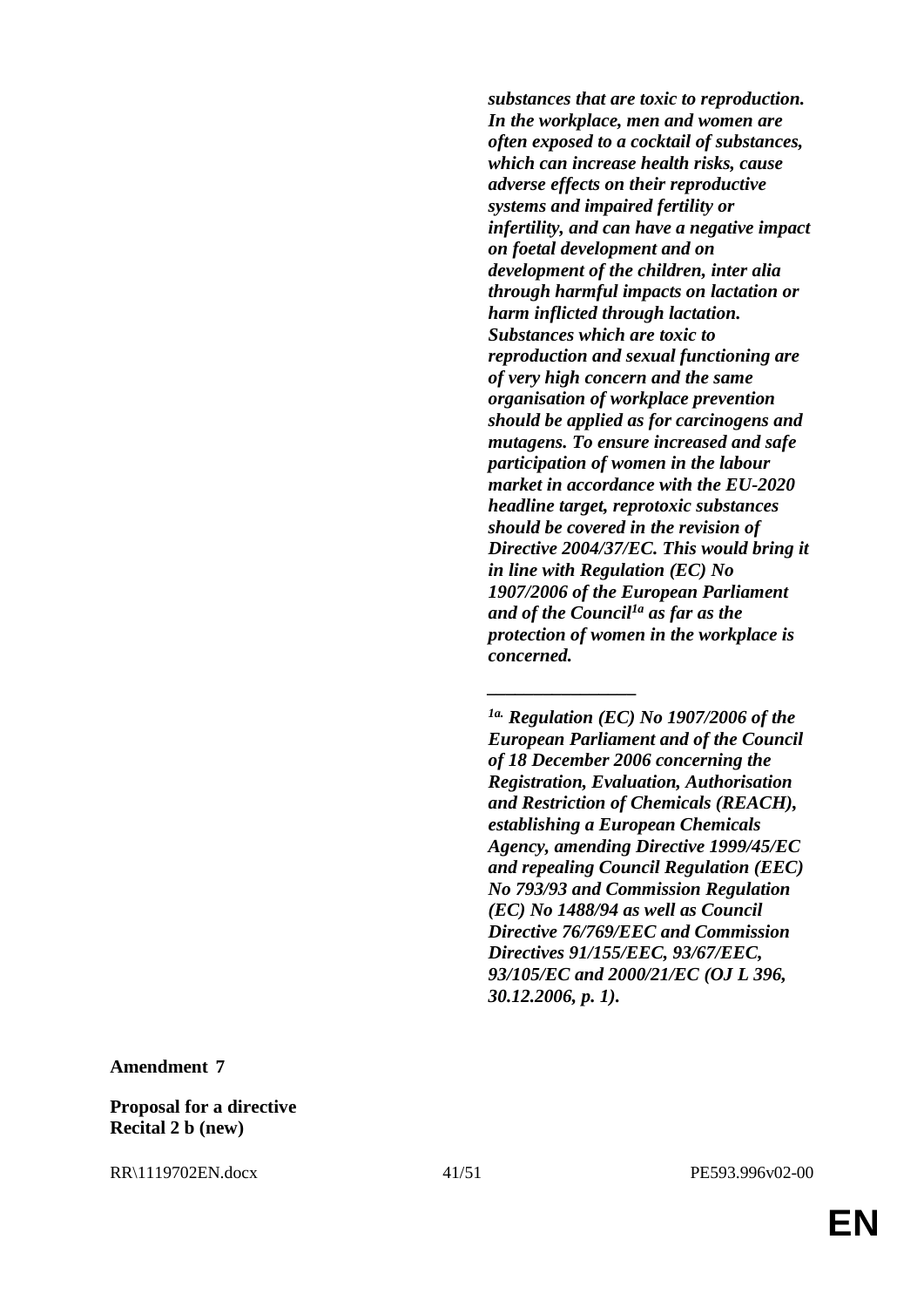*Text proposed by the Commission Amendment*

*(2b) There is a need for the prevention of carcinogenic, mutagenic and reprotoxic chemicals and for an information campaign at Union level following Eurostat's latest chemical production statistics stating that around 31 million tonnes of carcinogenic, mutagenic and reprotoxic chemicals are produced annually in the Union.*

## **Amendment 8**

## **Proposal for a directive Recital 3**

## *Text proposed by the Commission Amendment*

## (3) *For some carcinogens and*

*mutagens* it is *necessary* to consider *other* absorption pathways, including the possibility of penetration through the skin, in order to ensure the *best* possible level of protection.

(3) *In accordance with the precautionary principle,* it is *essential* to consider *alternative* absorption pathways *for carcinogens, mutagens and reprotoxins,* including the possibility of penetration through the skin, in order to ensure the *highest* possible level of protection *for the health and safety of workers*.

### **Amendment 9**

## **Proposal for a directive Recital 4**

### *Text proposed by the Commission Amendment*

(4) The Scientific Committee on Occupational Exposure Limits ( 'the Committee') assists the Commission, in particular, in evaluating the latest available scientific data and in proposing occupational exposure limits for the protection of workers from chemical risks, to be set at EU level pursuant to Council Directive  $98/24/EC^{47}$  and Directive 2004/37/EC. For the chemical agents o-

(4) The Scientific Committee on Occupational Exposure Limits ( 'the Committee') assists the Commission, in particular, in *identifying,* evaluating *and analysing in detail* the latest available scientific data and in proposing occupational exposure limits for the protection of workers from chemical risks, to be set at EU level pursuant to Council Directive  $98/24/EC^{47}$  and Directive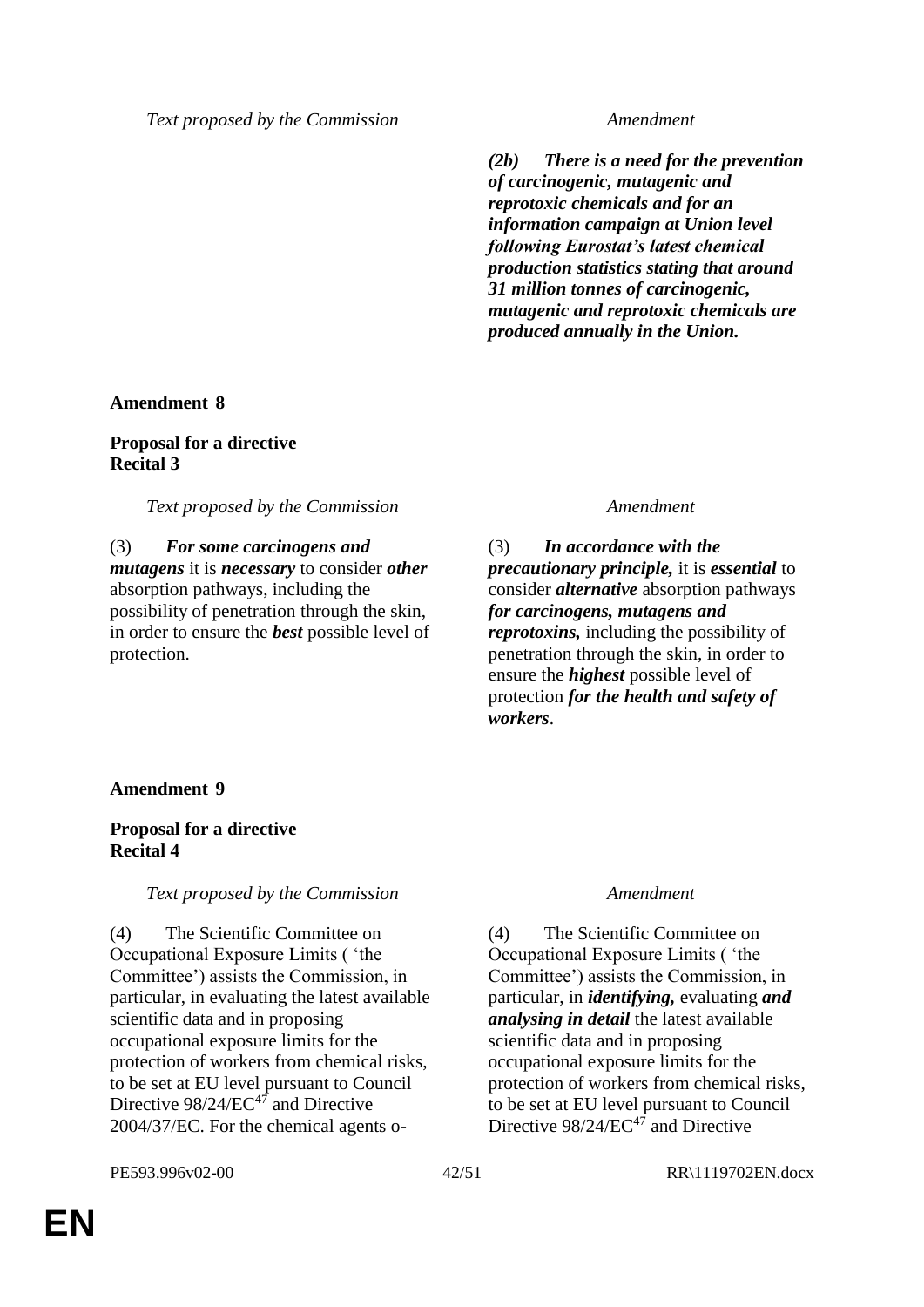toluidine and 2-nitropropane, there were no Committee recommendations available and other sources of scientific information, adequately robust and in the public domain, were considered. $48, 49$ 

\_\_\_\_\_\_\_\_\_\_\_\_\_\_\_\_\_\_ \_\_\_\_\_\_\_\_\_\_\_\_\_\_\_\_\_\_

<sup>47</sup> Council Directive 98/24/EC of 7 April 1998 on the protection of the health and safety of workers from the risks related to chemical agents at work (fourteenth individual Directive within the meaning of Article 16(1) of Directive 89/391/EEC) (OJ L 131, 05.05.1998, p. 11).

#### 48

http://monographs.iarc.fr/ENG/Monograph s/vol77/mono77-11.pdf http://monographs.iarc.fr/ENG/Monograph s/vol99/mono99-15.pdf and http://monographs.iarc.fr/ENG/Monograph s/vol100F/mono100F-11.pdf 49

http://monographs.iarc.fr/ENG/Monograph s/vol1-42/mono29.pdf and http://monographs.iarc.fr/ENG/Monograph s/vol71/mono71-49.pdf

2004/37/EC. For the chemical agents otoluidine and 2-nitropropane, there were no Committee recommendations available and other sources of scientific information, adequately robust and in the public domain, were considered.<sup>48, 49</sup>

<sup>47</sup> Council Directive 98/24/EC of 7 April 1998 on the protection of the health and safety of workers from the risks related to chemical agents at work (fourteenth individual Directive within the meaning of Article 16(1) of Directive 89/391/EEC) (OJ L 131, 05.05.1998, p. 11).

48

http://monographs.iarc.fr/ENG/Monograph s/vol77/mono77-11.pdf http://monographs.iarc.fr/ENG/Monograph s/vol99/mono99-15.pdf and http://monographs.iarc.fr/ENG/Monograph s/vol100F/mono100F-11.pdf

49

http://monographs.iarc.fr/ENG/Monograph s/vol1-42/mono29.pdf and http://monographs.iarc.fr/ENG/Monograph s/vol71/mono71-49.pdf

## **Amendment 10**

### **Proposal for a directive Recital 5**

### *Text proposed by the Commission Amendment*

(5) There is sufficient evidence of the carcinogenicity of respirable crystalline silica dust. On the basis of available information, including scientific and technical data, a limit value for respirable crystalline silica dust should be established. Respirable crystalline silica dust generated by a work process is not subject to classification in accordance with Regulation (EC) No 1272/2008 of the European Parliament and of the Council<sup>50</sup>. It is therefore appropriate to include work

(5) There is sufficient evidence of the carcinogenicity of respirable crystalline silica dust*, which can travel deep into the lung causing serious health problems*. On the basis of available information, including scientific and technical data, a limit value for respirable crystalline silica dust should be established. Respirable crystalline silica dust generated by a work process is not subject to classification in accordance with Regulation (EC) No 1272/2008 of the European Parliament and

RR\1119702EN.docx 43/51 PE593.996v02-00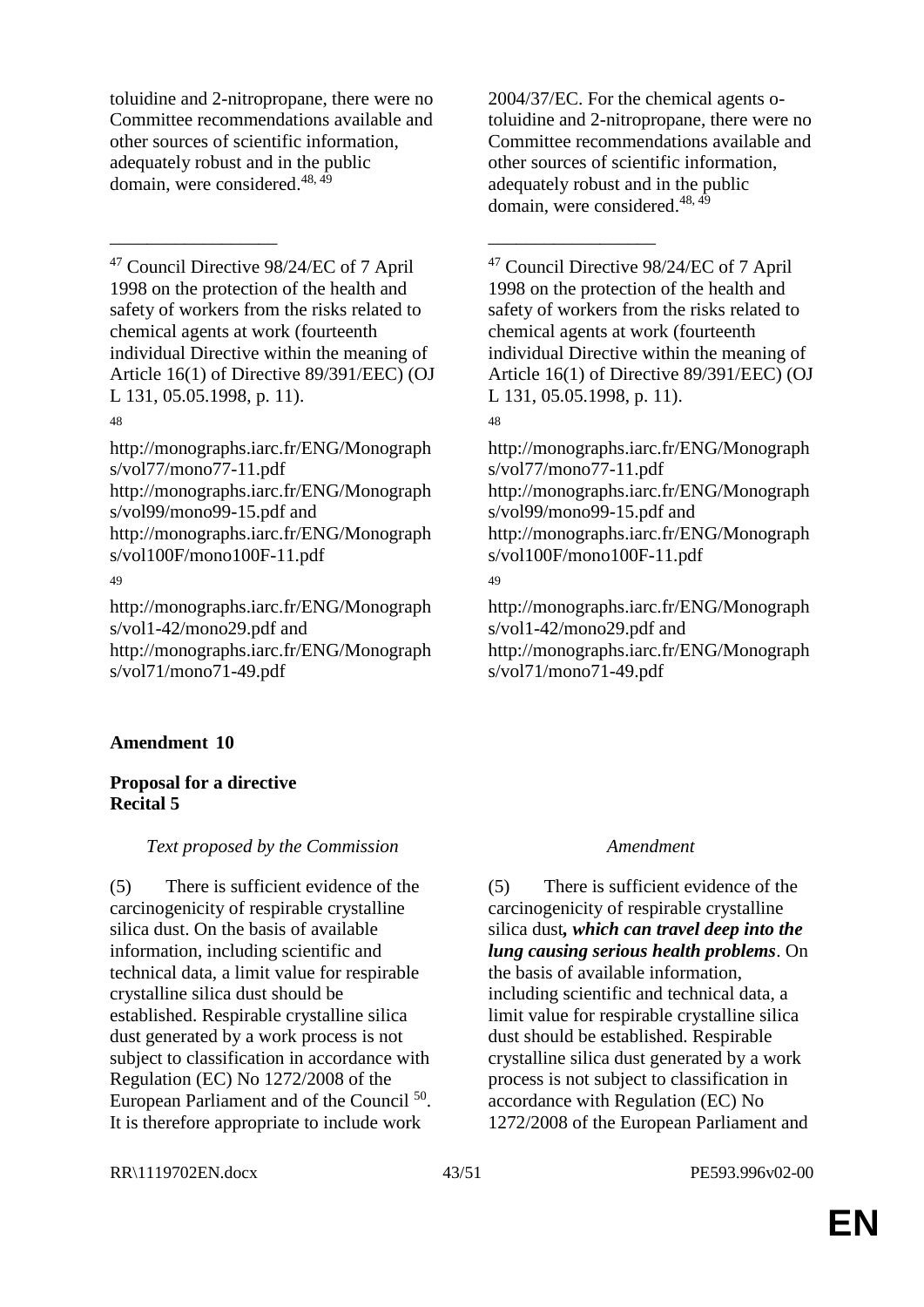involving exposure to respirable crystalline silica dust generated by a work process in Annex I to Directive 2004/37/EC and to establish a limit value for respirable crystalline silica dust ('respirable fraction').

 $50$  Regulation (EC) No 1272/2008 of the European Parliament and of the Council of 16 December 2008 on classification, labelling and packaging of substances and mixtures (OJ L 353, 31.12.2008, p. 1).

\_\_\_\_\_\_\_\_\_\_\_\_\_\_\_\_\_\_ \_\_\_\_\_\_\_\_\_\_\_\_\_\_\_\_\_\_

### **Amendment 11**

## **Proposal for a directive Recital 6**

### *Text proposed by the Commission Amendment*

(6) Guides and good practice developed through initiatives such as the Social Dialogue "Agreement on Workers' Health Protection Through the Good Handling and Use of Crystalline Silica and Products Containing it" (NEPSi) are valuable instruments to complement regulatory measures and in particular to support the effective implementation of limit values.

of the Council<sup>50</sup>. It is therefore appropriate to include work involving exposure to respirable crystalline silica dust generated by a work *process or another related* process in Annex I to Directive 2004/37/EC and to establish a limit value for respirable crystalline silica dust ('respirable fraction').

 $50$  Regulation (EC) No 1272/2008 of the European Parliament and of the Council of 16 December 2008 on classification, labelling and packaging of substances and mixtures (OJ L 353, 31.12.2008, p. 1).

(6) Guides and good practice developed through initiatives such as the Social Dialogue "Agreement on Workers' Health Protection Through the Good Handling and Use of Crystalline Silica and Products Containing it" (NEPSi) are valuable instruments to complement regulatory measures and in particular to support the effective implementation of limit values*, and update the latter in the light of current practice*.

### **Amendment 12**

### **Proposal for a directive Recital 7**

### *Text proposed by the Commission Amendment*

(7) The limit values set out in Annex III to Directive 2004/37/EC for vinyl chloride monomer and hardwood dusts *should* be revised in the light of more

(7) *To ensure compliance with and the application of the precautionary principle regarding workers' health and safety,* the limit values set out in Annex III to Directive 2004/37/EC for vinyl chloride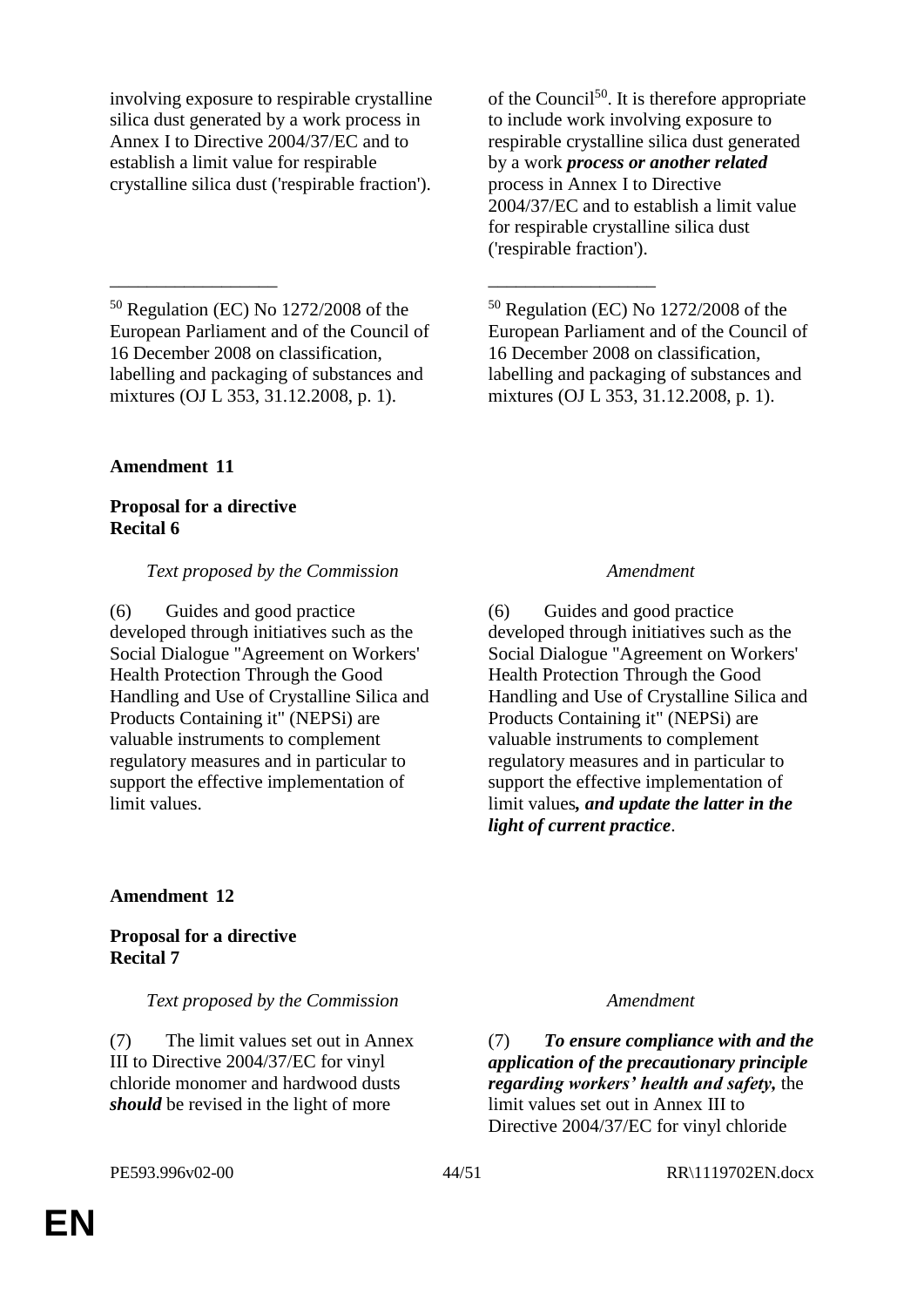recent scientific data. monomer, hardwood dusts, *benzene and chromium (VI)* should be *regularly* revised in the light of more recent scientific data.

## **Amendment 13**

## **Proposal for a directive Recital 12**

*Text proposed by the Commission Amendment*

(12) Certain chromium (VI) compounds meet the criteria for classification as carcinogenic category 1A or 1B in accordance with Regulation (EC) No 1272/2008 and therefore are carcinogens within the meaning of Directive 2004/37/EC. It is *possible, on the basis of the available information, including scientific and technical data, to set out* a limit value for *these* chromium VI compounds*. It is therefore appropriate to establish a limit value for chromium (VI) compounds that are carcinogens within the meaning of Directive 2004/37/EC*.

## **Amendment 14**

## **Proposal for a directive Recital 18**

## *Text proposed by the Commission Amendment*

(18) This amendment strengthens the protection of workers' health at their workplace.

(12) Certain chromium (VI) compounds meet the criteria for classification as carcinogenic category 1A or 1B in accordance with Regulation (EC) No 1272/2008 and therefore are carcinogens within the meaning of Directive 2004/37/EC. It is *therefore possible and necessary to establish* a limit value for *the* chromium VI compounds *which are carcinogens within the meaning of Directive 2004/37/EC, on the basis of the most recent available information, including scientific and technical data*.

(18) *The aim of the* amendment *of Directive 2004/37/EC is to improve and* strengthen the protection of workers' health *and safety* at their workplace*, via the reinforcement of appropriate means of control. It also increases the effectiveness and clarity of the relevant Union law and ensures a level-playing field.*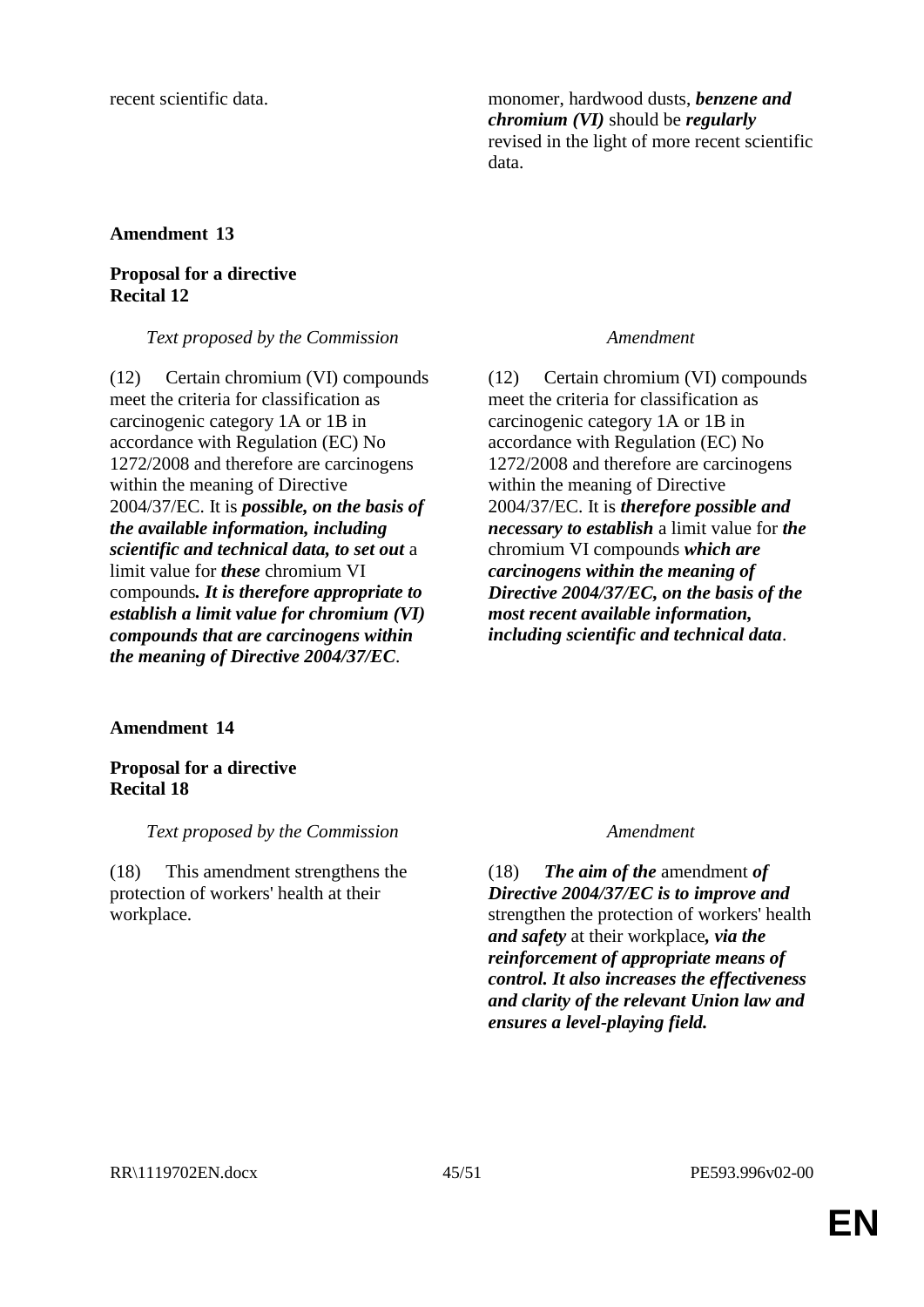## **Amendment 15**

### **Proposal for a directive Recital 20**

### *Text proposed by the Commission Amendment*

(20) This Directive respects the fundamental rights and principles enshrined in the Charter of Fundamental Rights of the European Union, in particular in Article 31(1) thereof.

(20) This Directive respects the fundamental rights and principles enshrined in the Charter of Fundamental Rights of the European Union, in particular *the fundamental right to life in Article 2 and the right to fair and just working conditions with respect to people's health, safety and dignity under Article 2 and* Article 31(1) thereof.

### **Amendment 16**

## **Proposal for a directive Recital 23**

*Text proposed by the Commission Amendment*

(23) Given that the present act concerns the workers' health at their workplace, the deadline for transposition should *be* two years.

(23) Given that the present act concerns the *protection of* workers' health *and safety* at their workplace, the deadline for transposition should *not be later than* two years *from the date of entry into force of this Directive.*

#### **Amendment 17**

**Proposal for a directive Article 1 – paragraph 1 – point -1 (new)** Directive 2004/37/EC Title

*Present text Amendment*

## *(-1) The title is replaced by the following:*

"Directive 2004/37/EC of the European Parliament and of the Council of 29 April 2004 on the protection of workers from the risks related to exposure to carcinogens*,* mutagens *or reprotoxic substances* at

"Directive 2004/37/EC of the European Parliament and of the Council of 29 April 2004 on the protection of workers from the risks related to exposure to carcinogens *or* 

### PE593.996v02-00 46/51 RR\1119702EN.docx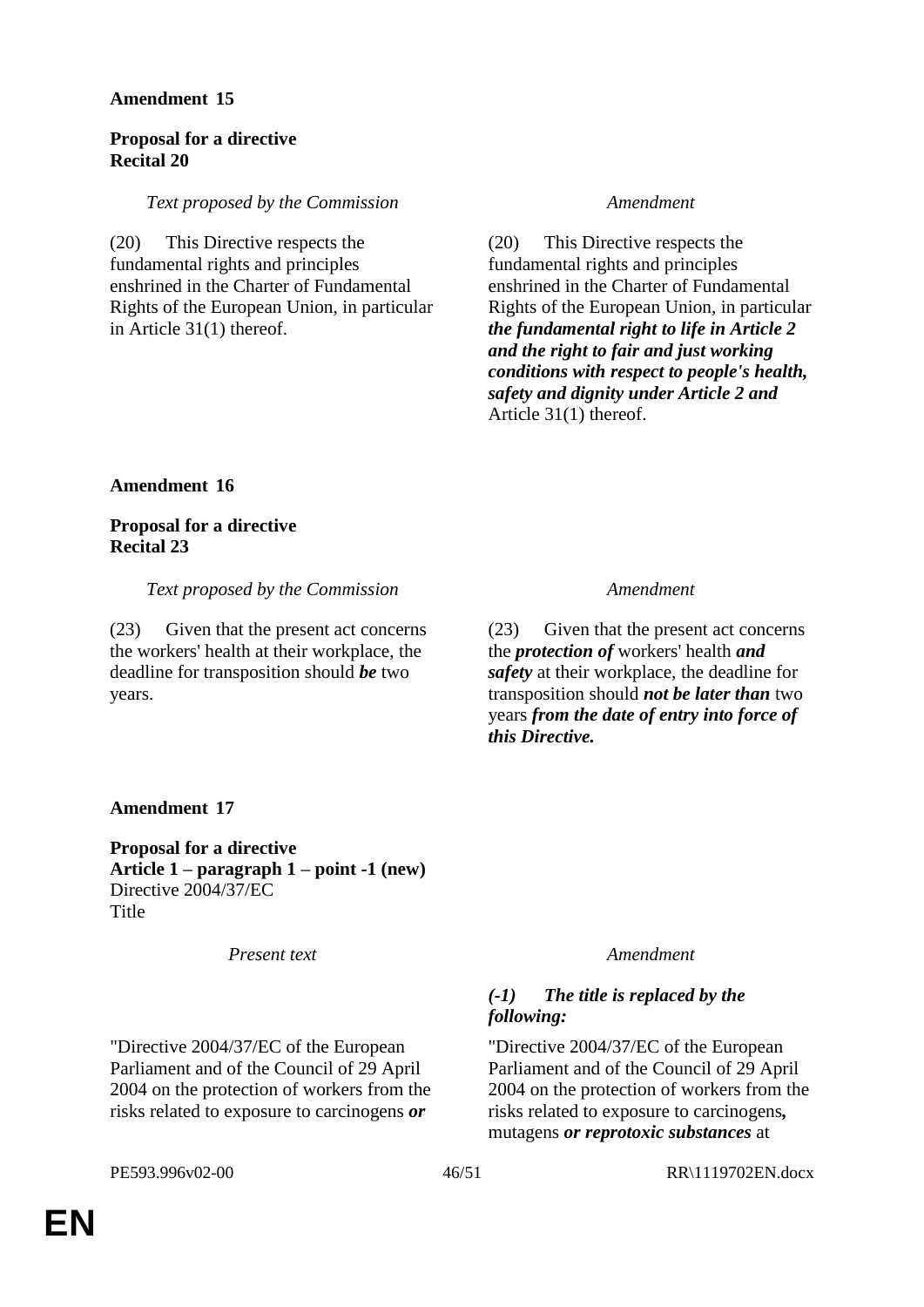## **Amendment 18**

**Proposal for a directive Article 1 – paragraph 1 – point -1 a (new)** Directive 2004/37/EC Article 1 – paragraph 1 – subparagraph 1

*Present text Amendment*

"1. This Directive has as its aim the protection of workers against risks to their health and safety, including the prevention of such risks, arising or likely to arise from exposure to carcinogens *or* mutagens at work.

## *(-1a) In Article 1(1), the first subparagraph is replaced by the following:*

"1. This Directive has as its aim the protection of workers against risks to their health and safety, including the prevention of such risks, arising or likely to arise from exposure to carcinogens*,* mutagens or *substances that damage human fertility* at work.

### **Amendment 19**

**Proposal for a directive Article 1 – paragraph 1 – point -1 b (new)** Directive 2004/37/EC Article  $2$  – point c a (new)

*Text proposed by the Commission Amendment*

*(-1b) In Article 2, the following point is added:*

*"(ca) 'reprotoxin' means a substance which meets the criteria for classification as a category 1A or category 1B substance toxic to reproduction set out in Annex VI to Regulation (EC) No 1272/2008."*

### **Amendment 20**

**Proposal for a directive Article 1 – paragraph 1 – point -1 c (new)** Directive 2004/37/EC Article 17 a (new)

RR\1119702EN.docx 47/51 PE593.996v02-00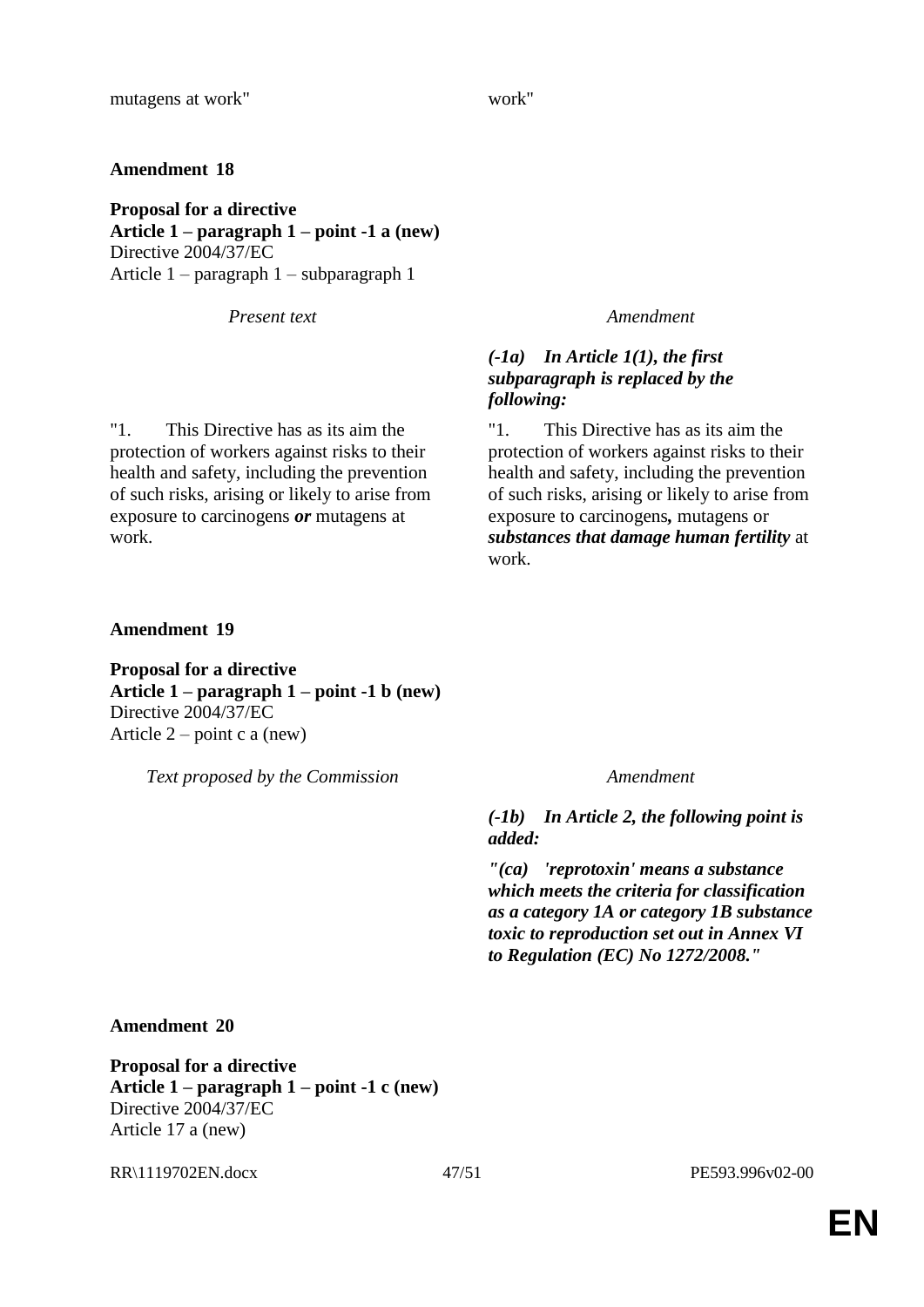*Text proposed by the Commission Amendment*

*(-1c) The following Article is inserted:*

*"Article 17a*

*Reprotoxic substances*

*By 1 November 2017, the Commission shall, after consulting the Member States and the social partners, review this Directive and propose any amendments necessary to take into account the inclusion of reprotoxic substances in its scope."*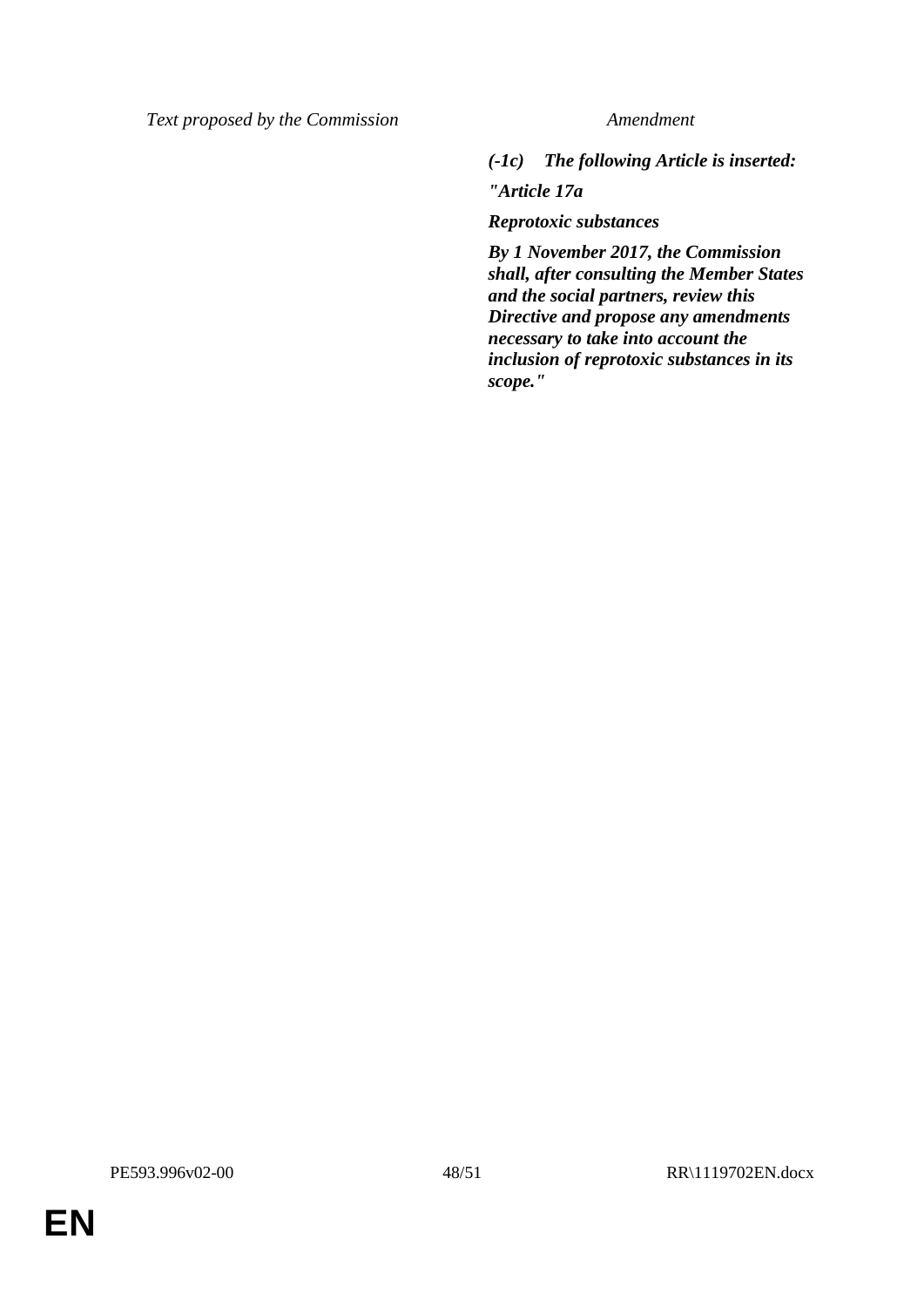| <b>Title</b>                                              | Amendment to Directive 2004/37/EC on the protection of workers from<br>the risks related to exposure to carcinogens or mutagens at work                                                                                                                                                                                                                                                                            |
|-----------------------------------------------------------|--------------------------------------------------------------------------------------------------------------------------------------------------------------------------------------------------------------------------------------------------------------------------------------------------------------------------------------------------------------------------------------------------------------------|
| <b>References</b>                                         | $COM(2016)0248 - C8 - 0181/2016 - 2016/0130(COD)$                                                                                                                                                                                                                                                                                                                                                                  |
| <b>Committee responsible</b><br>Date announced in plenary | <b>EMPL</b><br>25.5.2016                                                                                                                                                                                                                                                                                                                                                                                           |
| <b>Opinion by</b><br>Date announced in plenary            | <b>HIRI</b><br>25.5.2016                                                                                                                                                                                                                                                                                                                                                                                           |
| Rapporteur<br>Date appointed                              | Kostas Chrysogonos<br>11.7.2016                                                                                                                                                                                                                                                                                                                                                                                    |
| <b>Discussed in committee</b>                             | 8.11.2016<br>28.11.2016                                                                                                                                                                                                                                                                                                                                                                                            |
| Date adopted                                              | 31.1.2017                                                                                                                                                                                                                                                                                                                                                                                                          |
| <b>Result of final vote</b>                               | 22<br>$+$ :<br>2<br>∹.<br>$\theta$ :<br>$\Omega$                                                                                                                                                                                                                                                                                                                                                                   |
| Members present for the final vote                        | Max Andersson, Joëlle Bergeron, Marie-Christine Boutonnet, Jean-<br>Marie Cavada, Kostas Chrysogonos, Therese Comodini Cachia, Mady<br>Delvaux, Rosa Estaràs Ferragut, Lidia Joanna Geringer de Oedenberg,<br>Sajjad Karim, Sylvia-Yvonne Kaufmann, Gilles Lebreton, António<br>Marinho e Pinto, Jiří Maštálka, Emil Radev, Julia Reda, Evelyn Regner,<br>Pavel Svoboda, József Szájer, Axel Voss, Tadeusz Zwiefka |
| Substitutes present for the final vote                    | Sergio Gaetano Cofferati, Angel Dzhambazki, Evelyne Gebhardt                                                                                                                                                                                                                                                                                                                                                       |

# **PROCEDURE – COMMITTEE ASKED FOR OPINION**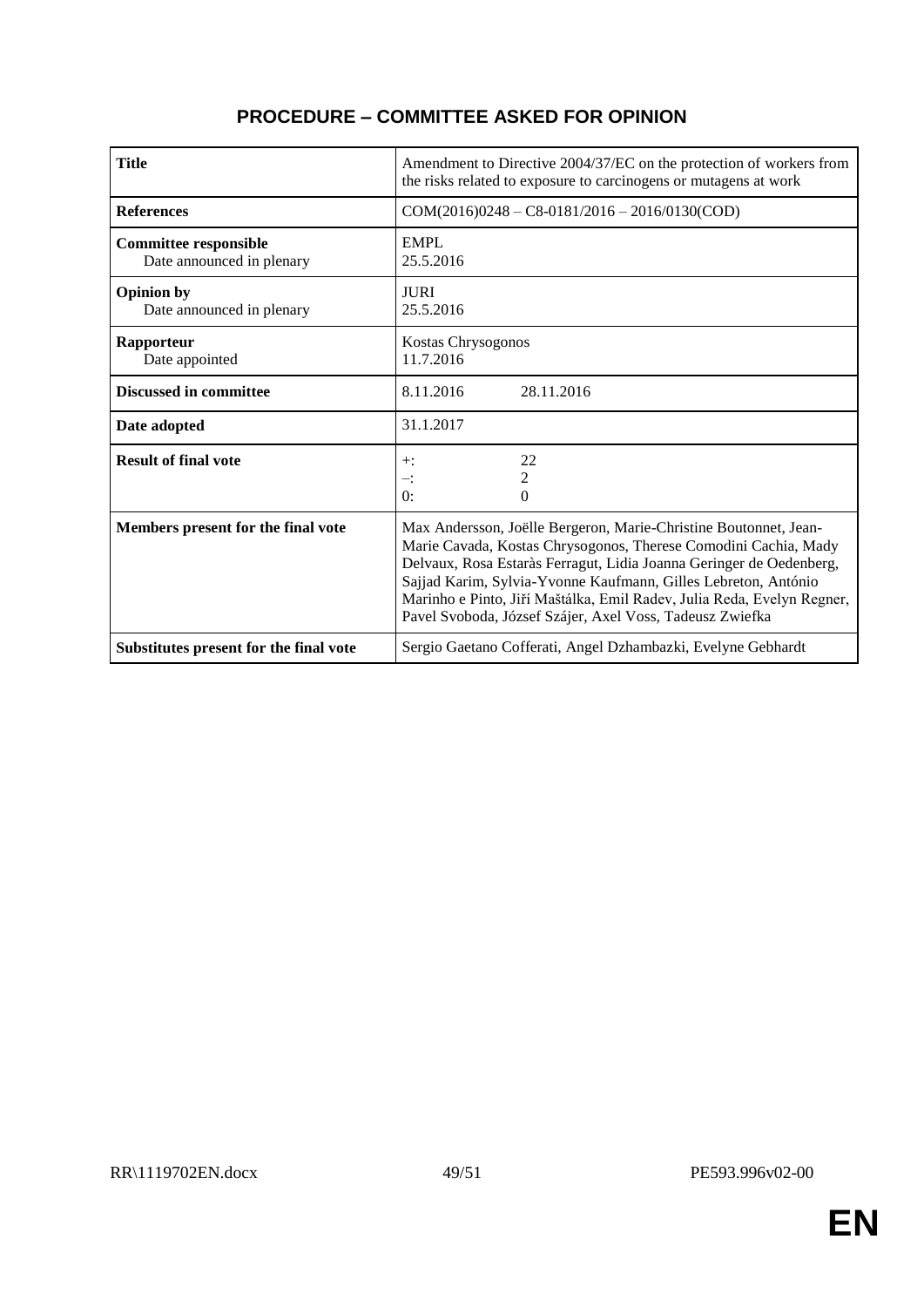# **PROCEDURE – COMMITTEE RESPONSIBLE**

| <b>Title</b>                                                      |                                                                                                                                                                                                                                                                                                                                                                                                                                                                                                                                                                                                                     |                           | Amendment to Directive 2004/37/EC on the protection of workers from<br>the risks related to exposure to carcinogens or mutagens at work |           |
|-------------------------------------------------------------------|---------------------------------------------------------------------------------------------------------------------------------------------------------------------------------------------------------------------------------------------------------------------------------------------------------------------------------------------------------------------------------------------------------------------------------------------------------------------------------------------------------------------------------------------------------------------------------------------------------------------|---------------------------|-----------------------------------------------------------------------------------------------------------------------------------------|-----------|
| <b>References</b>                                                 |                                                                                                                                                                                                                                                                                                                                                                                                                                                                                                                                                                                                                     |                           | $COM(2016)0248 - C8 - 0181/2016 - 2016/0130(COD)$                                                                                       |           |
| <b>Date submitted to Parliament</b>                               | 10.5.2016                                                                                                                                                                                                                                                                                                                                                                                                                                                                                                                                                                                                           |                           |                                                                                                                                         |           |
| <b>Committee responsible</b><br>Date announced in plenary         | <b>EMPL</b><br>25.5.2016                                                                                                                                                                                                                                                                                                                                                                                                                                                                                                                                                                                            |                           |                                                                                                                                         |           |
| <b>Committees asked for opinions</b><br>Date announced in plenary | <b>ENVI</b><br>25.5.2016                                                                                                                                                                                                                                                                                                                                                                                                                                                                                                                                                                                            | <b>ITRE</b><br>25.5.2016  | <b>JURI</b><br>25.5.2016                                                                                                                |           |
| Not delivering opinions<br>Date of decision                       | <b>ITRE</b><br>14.6.2016                                                                                                                                                                                                                                                                                                                                                                                                                                                                                                                                                                                            |                           |                                                                                                                                         |           |
| <b>Rapporteurs</b><br>Date appointed                              | Marita Ulvskog<br>2.6.2016                                                                                                                                                                                                                                                                                                                                                                                                                                                                                                                                                                                          |                           |                                                                                                                                         |           |
| <b>Discussed in committee</b>                                     | 31.8.2016                                                                                                                                                                                                                                                                                                                                                                                                                                                                                                                                                                                                           | 13.10.2016                | 8.12.2016                                                                                                                               | 25.1.2017 |
| Date adopted                                                      | 28.2.2017                                                                                                                                                                                                                                                                                                                                                                                                                                                                                                                                                                                                           |                           |                                                                                                                                         |           |
| <b>Result of final vote</b>                                       | $+$ :<br>$\overline{\phantom{a}}$ :<br>0:                                                                                                                                                                                                                                                                                                                                                                                                                                                                                                                                                                           | 38<br>6<br>$\overline{0}$ |                                                                                                                                         |           |
| Members present for the final vote                                | Laura Agea, Guillaume Balas, Tiziana Beghin, Vilija Blinkevičiūtė,<br>Enrique Calvet Chambon, Ole Christensen, Lampros Fountoulis, Elena<br>Gentile, Arne Gericke, Marian Harkin, Czesław Hoc, Agnes Jongerius,<br>Jan Keller, Ádám Kósa, Jean Lambert, Jérôme Lavrilleux, Patrick Le<br>Hyaric, Verónica Lope Fontagné, Thomas Mann, Dominique Martin,<br>Anthea McIntyre, Joëlle Mélin, Elisabeth Morin-Chartier, Georgi<br>Pirinski, Marek Plura, Sofia Ribeiro, Maria João Rodrigues, Claude<br>Rolin, Anne Sander, Sven Schulze, Romana Tomc, Marita Ulvskog,<br>Renate Weber, Tatjana Ždanoka, Jana Žitňanská |                           |                                                                                                                                         |           |
| Substitutes present for the final vote                            | Csaba Sógor                                                                                                                                                                                                                                                                                                                                                                                                                                                                                                                                                                                                         |                           | Maria Arena, Heinz K. Becker, Sergio Gutiérrez Prieto, Krzysztof<br>Hetman, Paloma López Bermejo, Evelyn Regner, Jasenko Selimovic,     |           |
| Substitutes under Rule 200(2) present<br>for the final vote       | <b>Ulrike Rodust</b>                                                                                                                                                                                                                                                                                                                                                                                                                                                                                                                                                                                                |                           |                                                                                                                                         |           |
| Date tabled                                                       | 9.3.2017                                                                                                                                                                                                                                                                                                                                                                                                                                                                                                                                                                                                            |                           |                                                                                                                                         |           |